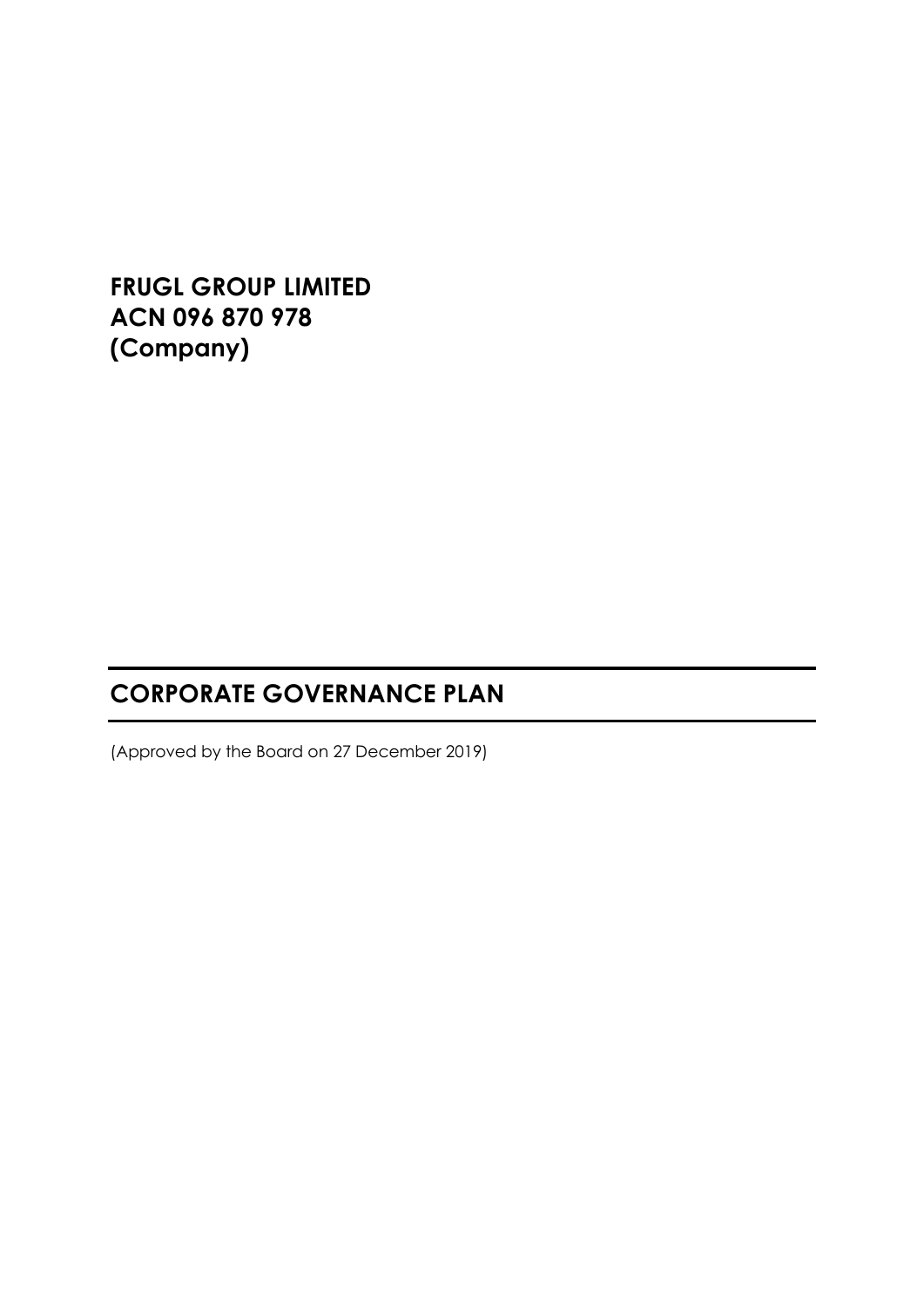## **TABLE OF CONTENTS**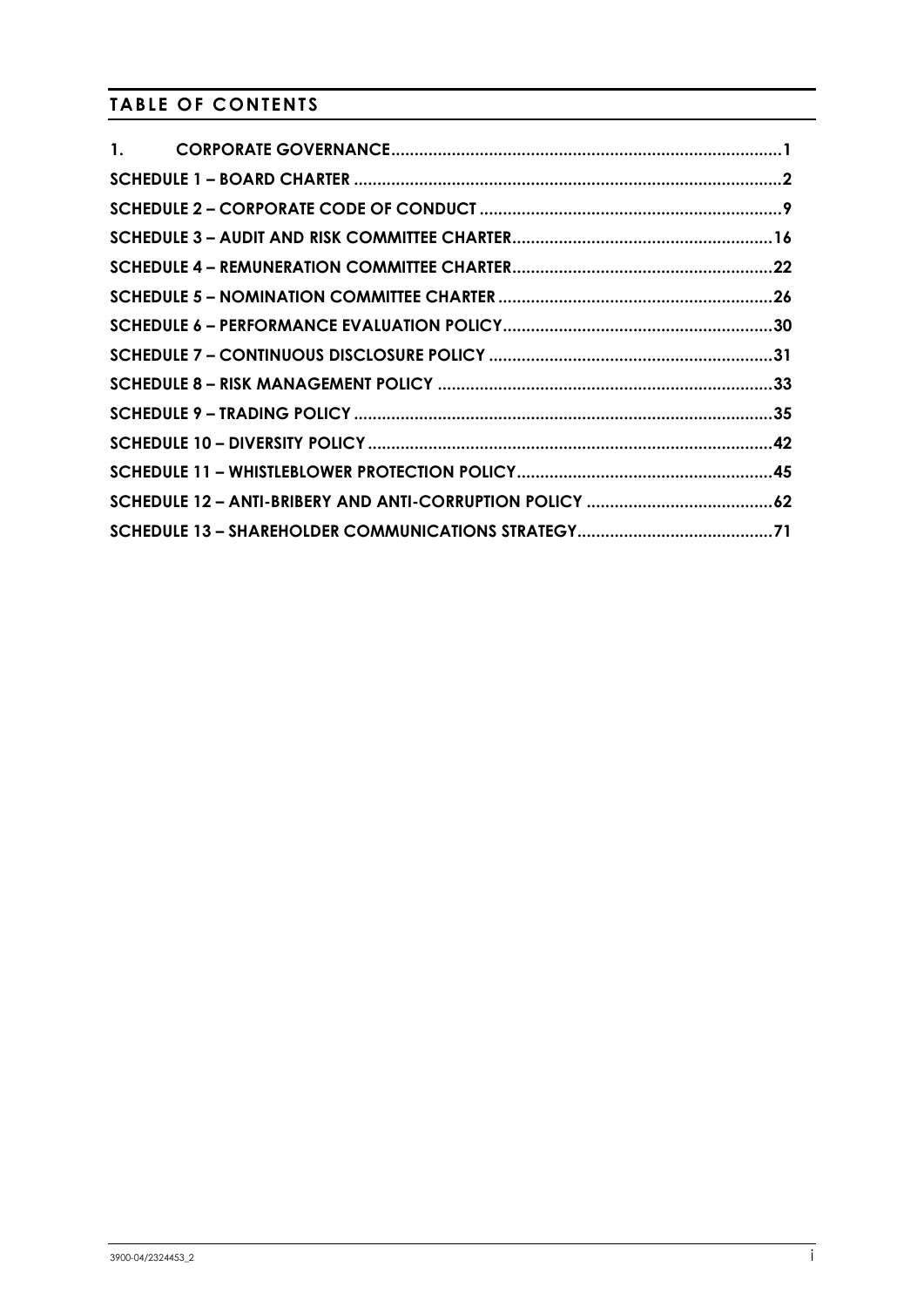## <span id="page-2-0"></span>**1. CORPORATE GOVERNANCE**

The Company is committed to complying with the highest standards of corporate governance to ensure that all of its business activities are conducted fairly, honestly and with integrity in compliance with all applicable laws. To achieve this, the Company's board of directors (**Board**) has adopted a number of charters and policies which aim to ensure that value is created whilst accountability and controls are commensurate with the risks involved.

The Board believes that the Company's policies and practices comply with the recommendations set out in the ASX Corporate Governance Principles and Recommendations – 4th Edition (**Recommendations**).

Together with the Company's constitution (**Constitution**), the following charters and policies have been adopted by the Company to achieve a high standard of corporate governance:

#### **Charters and Codes**

Board Charter

Corporate Code of Conduct

Audit and Risk Committee Charter

Remuneration Committee Charter

Nomination Committee Charter

### **Policies**

Performance Evaluation Policy

Continuous Disclosure Policy

Risk Management Policy

Trading Policy

Diversity Policy

Whistleblower Protection Policy

Anti-Bribery and Anti-Corruption Policy

Shareholder Communications Strategy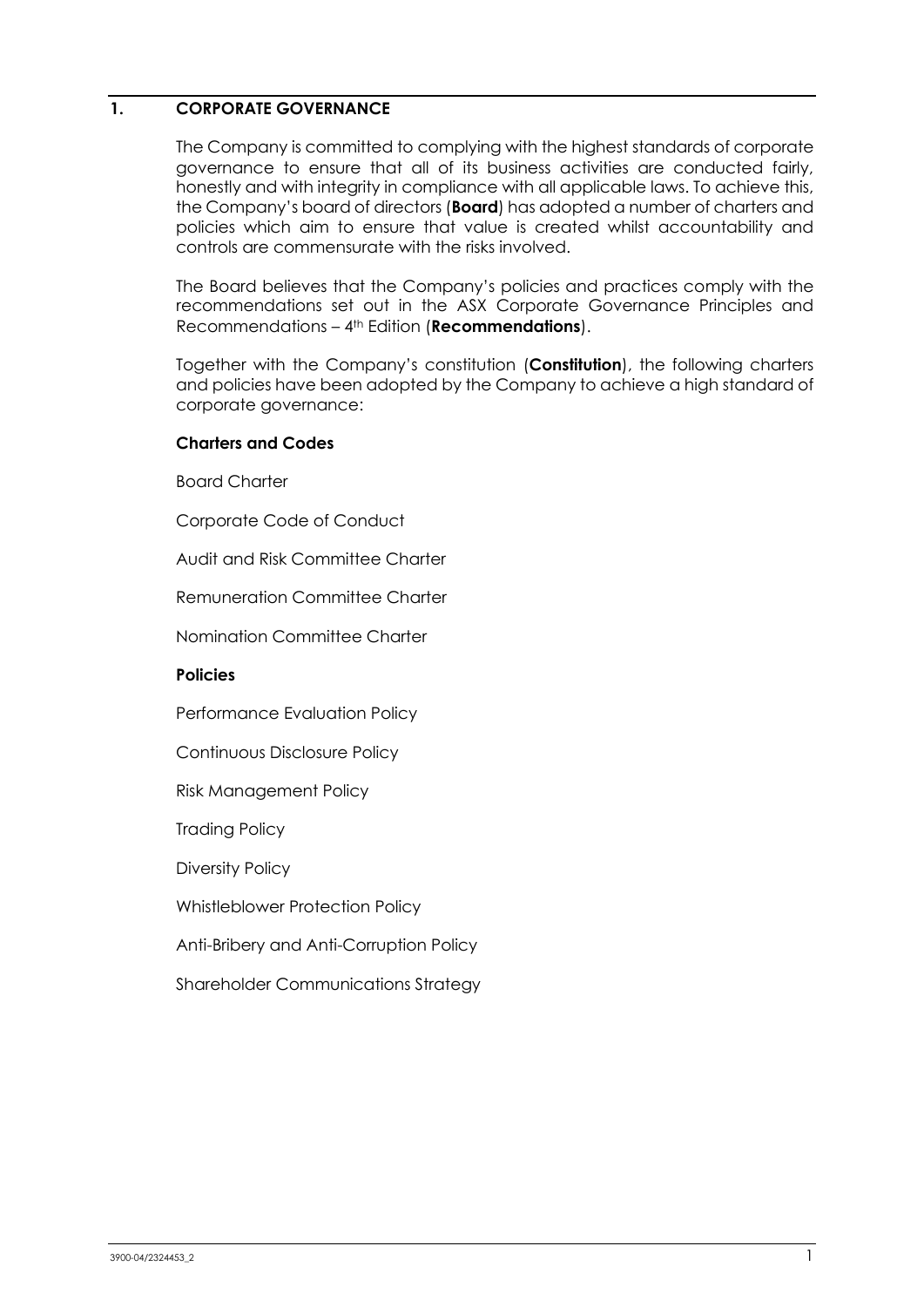## <span id="page-3-0"></span>**SCHEDULE 1 – BOARD CHARTER**

#### **1. ROLE OF THE BOARD**

The role of the Board is to provide overall strategic guidance and effective oversight of management. The Board derives its authority to act from the Company's Constitution.

## **2. THE BOARD'S RELATIONSHIP WITH MANAGEMENT**

- (a) The Board shall delegate responsibility for the day-to-day operations and administration of the Company to the Chief Executive Officer/Managing **Director**
- (b) Specific limits on the authority delegated to the Chief Executive Officer/Managing Director and the team of executives as appointed by the Company (**Executive Team**) must be set out in the delegated authorities approved by the Board.
- (c) The role of management is to support the Chief Executive Officer/Managing Director and implement the running of the general operations and financial business of the Company including instilling and reinforcing the Company's values, in accordance with the delegated authority of the Board.
- (d) In addition to formal reporting structures, members of the Board are encouraged to have direct communications with management and other employees within the Company and its subsidiaries (if any) (**Group**) to facilitate the effective carrying out of their duties as Directors.

## **3. SPECIFIC RESPONSIBILITIES OF THE BOARD**

In addition to matters it is expressly required by law to approve, the Board has reserved the following matters to itself:

- (a) Driving the strategic direction of the Company and defining the Company's purpose, ensuring appropriate resources are available to meet objectives and monitoring management's performance.
- (b) Approving the Company's statement of values and Code of Conduct to ensure the desired culture within the Company is maintained and monitoring the implementation of such values and culture at all times.
- (c) Ensuring that an appropriate framework exists for relevant information to be reported by management to the Board.
- (d) When required, challenging management and holding it to account,
- (e) Appointment and replacement of the Chief Executive Officer/Managing Director, other senior executives and the Company Secretary and the determination of the terms and conditions of their employment including remuneration and termination.
- (f) Approving the Company's remuneration framework and ensuring it is aligned with the Company's purpose, values, strategic objectives and risk appetite.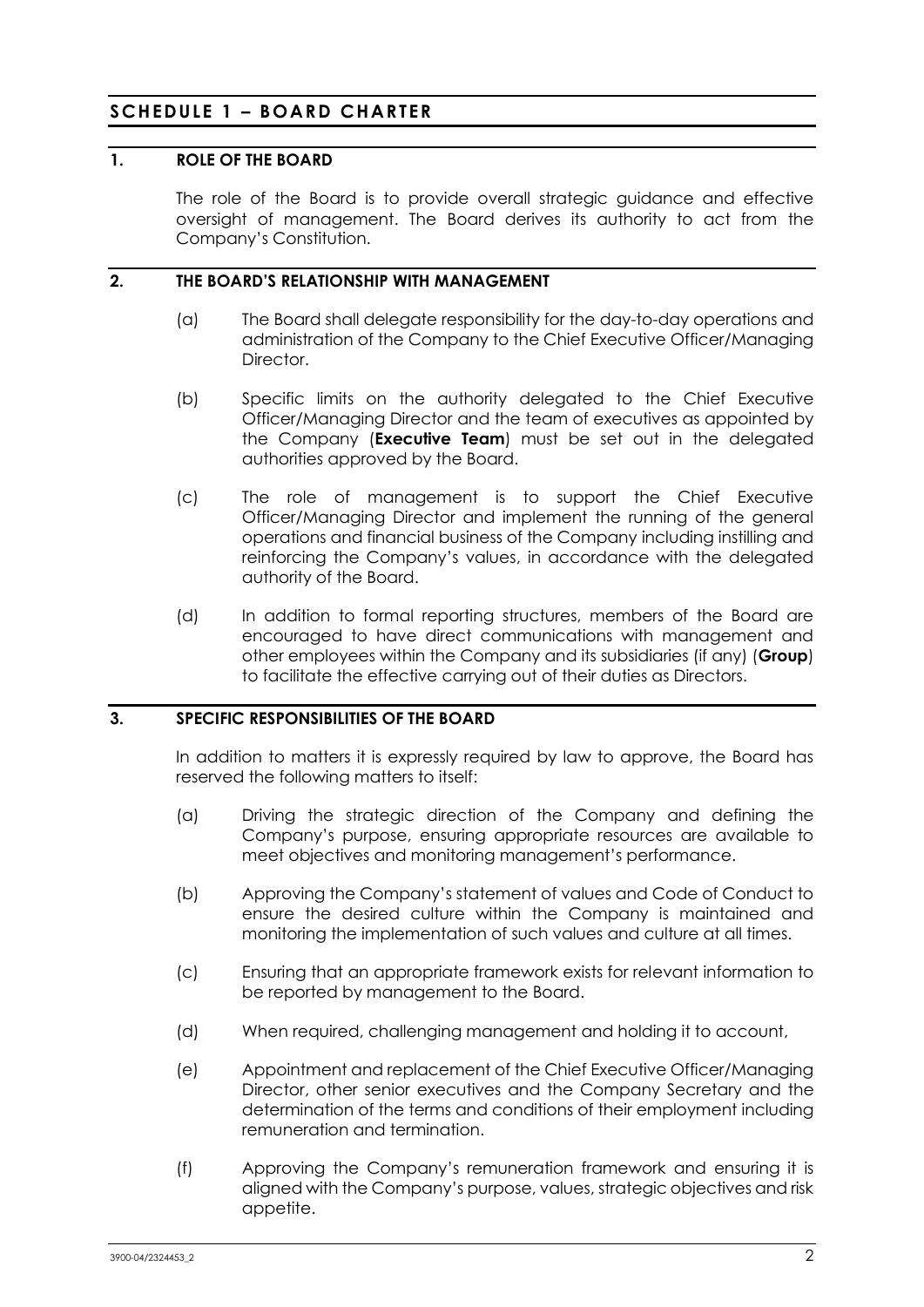- (g) Monitoring the timeliness and effectiveness of reporting to shareholders.
- (h) Reviewing and ratifying systems of audit, risk management (for both financial and non-financial risk) and internal compliance and control, codes of conduct and legal compliance to minimise the possibility of the Company operating beyond acceptable risk parameters.
- (i) Approving and monitoring the progress of major capital expenditure, capital management and significant acquisitions and divestitures.
- (j) Approving and monitoring the budget and the adequacy and integrity of financial and other reporting such that the financial performance of the Company has sufficient clarity to be actively monitored.
- (k) Approving the annual, half yearly and quarterly accounts.
- (l) Approving significant changes to the organisational structure.
- (m) Approving decisions affecting the Company's capital, including determining the Company's dividend policy and declaring dividends.
- (n) Recommending to shareholders the appointment of the external auditor as and when their appointment or re-appointment is required to be approved by them (in accordance with the ASX Listing Rules if applicable).
- (o) Ensuring a high standard of corporate governance practice and regulatory compliance and promoting ethical and responsible decision making.
- (p) Procuring appropriate professional development opportunities for Directors to develop and maintain the skills and knowledge needed to perform their role as Directors effectively and to deal with new and emerging business and governance issues.

## **4. COMPOSITION OF THE BOARD**

- (a) The Board should comprise Directors with a mix of qualifications, experience and expertise which will assist the Board in fulfilling its responsibilities, as well as assisting the Company in achieving growth and delivering value to shareholders.
- (b) In appointing new members to the Board, consideration must be given to the demonstrated ability and also future potential of the appointee to contribute to the ongoing effectiveness of the Board, to exercise sound business judgement, to commit the necessary time to fulfil the requirements of the role effectively and to contribute to the development of the strategic direction of the Company.
- (c) The composition of the Board is to be reviewed regularly against the Company's Board skills matrix prepared and maintained by the nominations committee to ensure the appropriate mix of skills and expertise is present to facilitate successful strategic direction and to deal with new and emerging business and governance issues.
- (d) Where practical, the majority of the Board should be comprised of nonexecutive Directors who can challenge management and hold them to account as well as represent the best interests of the Company and its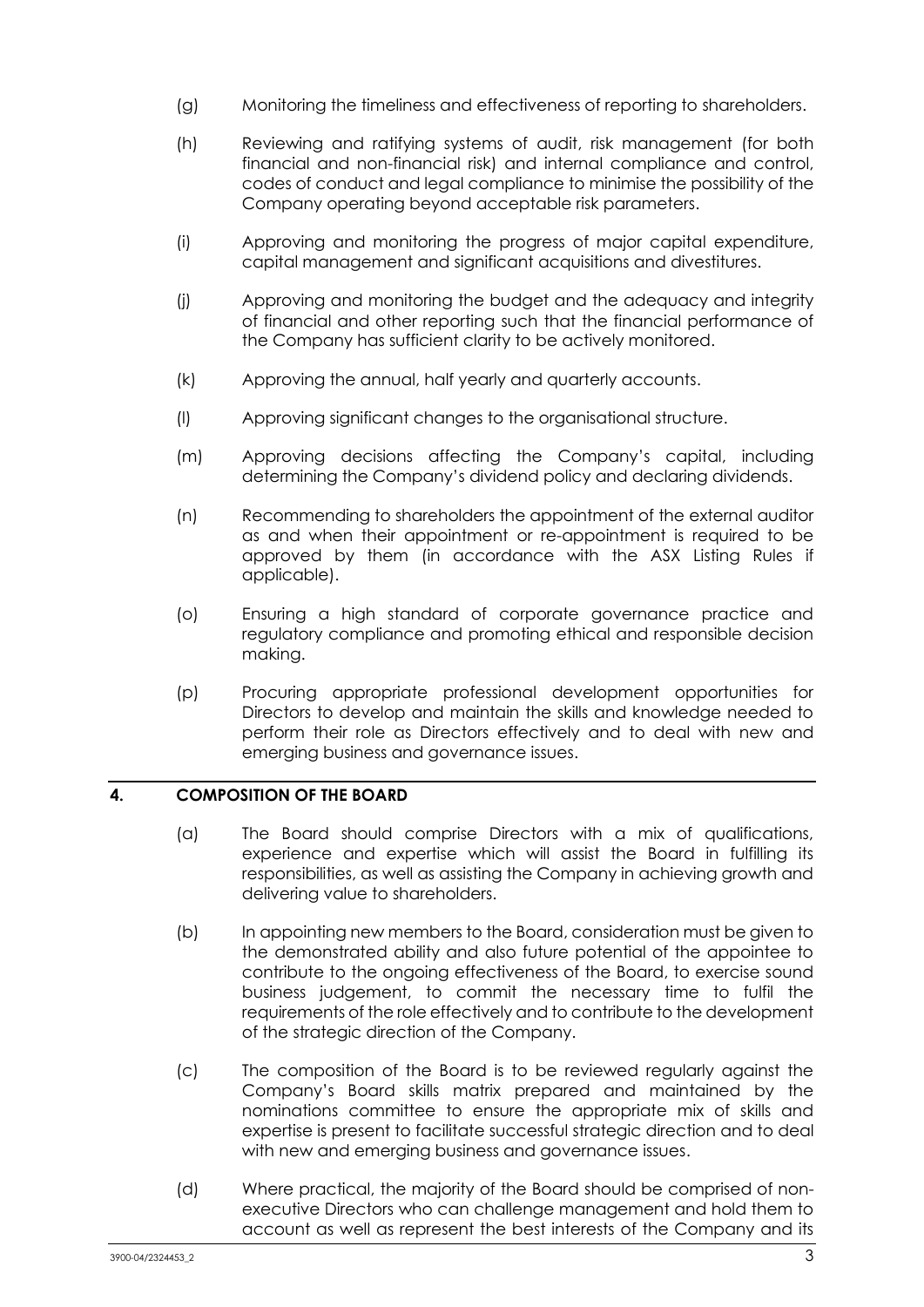shareholders as a whole rather than those of individual shareholders or interest groups. Where practical, at least 50% of the Board should be independent.

- (i) An independent Director is a director who is free of any interest, position or relationship that might influence, or reasonably be perceived to influence, in a material respect his or her capacity to bring an independent judgement to bear on issues before the Board and to act in the best interests of the Company as a whole rather than in the interests of an individual shareholder or other party.
- (ii) In considering whether a Director is independent, the Board should consider the definition of what constitutes independence as detailed in Box 2.3 of the ASX Corporate Governance Council's *Corporate Governance Principles and Recommendations 4th Edition* as set out in Annexure A (**Independence Tests**).
- (e) Prior to the Board proposing re-election of non-executive Directors, their performance will be evaluated by the remuneration and nomination committee to ensure that they continue to contribute effectively to the Board.
- (f) The Company must disclose the length of service of each Director in, or in conjunction with, its annual report (**Annual Report**).
- (g) The Company must disclose the relevant qualifications and experience of each member of the Board in, or in conjunction with, its Annual Report.

### **5. DIRECTOR RESPONSIBILITIES**

- (a) Where a Director has an interest, position or relationship of the type described in the Independence Tests, but the Board is of the opinion that it does not compromise the independence of the Director, the Company must disclose the nature of the interest or relationship in question and an explanation of why the Board is of that opinion.
- (b) Directors must disclose their interests, positions or relationships. The independence of the Directors should be regularly assessed by the Board in light of the interests disclosed by them.
- (c) Directors are expected to bring their independent views and judgement to the Board and must declare immediately to the Board any potential or active conflicts of interest.
- (d) Directors must declare immediately to the Board, and the Board will determine whether to declare to the market, any loss of independence.
- (e) No member of the Board (other than a Managing Director) may serve for more than three years or past the third annual general meeting following their appointment, whichever is the longer, without being re-elected by the shareholders.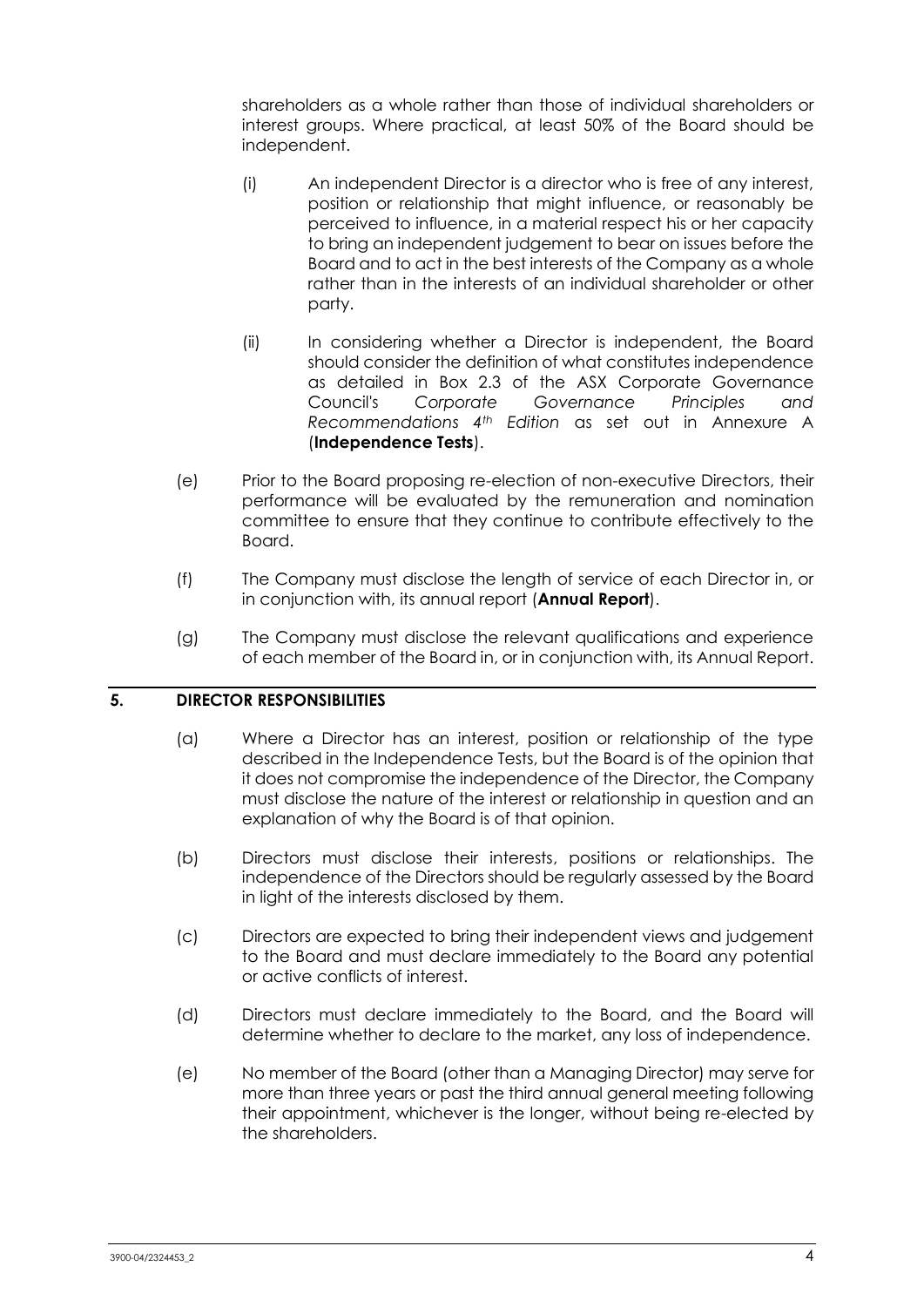## **6. THE ROLE OF THE CHAIRMAN**

- (a) The Chairman of the Board is responsible for the leadership of the Board, ensuring it is effective, setting the agenda of the Board, conducting the Board meetings, ensuring then approving that an accurate record of the minutes of Board meetings is held by the Company and conducting the shareholder meetings.
- (b) Where practical, the Chairman of the Board should be a non-executive Director. If a Chairman of the Board ceases to be an independent Director then the Board will consider appointing a lead independent Director.
- (c) Where practical, the Chief Executive Officer/Managing Director should not be the Chairman of the Board of the Company during his term as Chief Executive Officer/Managing Director or in the future.
- (d) The Chairman of the Board must be able to commit the time to discharge the role effectively.
- (e) The Chairman of the Board should facilitate the effective contribution of all Directors and promote constructive and respectful relations between Board members and management.
- (f) In the event that the Chairman of the Board is absent from a meeting of the Board then the Board shall appoint a Chairman for that meeting in an acting capacity.

## **7. BOARD COMMITTEES**

- (a) Once the Board is of a sufficient size and structure, reflecting that the Company's operations are of a sufficient magnitude, to assist the Board in fulfilling its duties, the Board must establish the following committees, each with written charters:
	- (i) audit and risk committee;
	- (ii) remuneration committee; and
	- (iii) nomination committee.
- (b) The charter of each committee must be approved by the Board and reviewed following any applicable regulatory changes.
- (c) The Board will ensure that the committees are sufficiently funded to enable them to fulfil their roles and discharge their responsibilities.
- (d) Members of committees are appointed by the Board. The Board may appoint additional Directors to committees or remove and replace members of committees by resolution.
- (e) The Company must disclose the members and Chairman of each committee in, or in conjunction with, its Annual Report.
- (f) The minutes of each committee meeting shall be provided to the Board at the next occasion the Board meets following approval of the minutes of such committee meeting.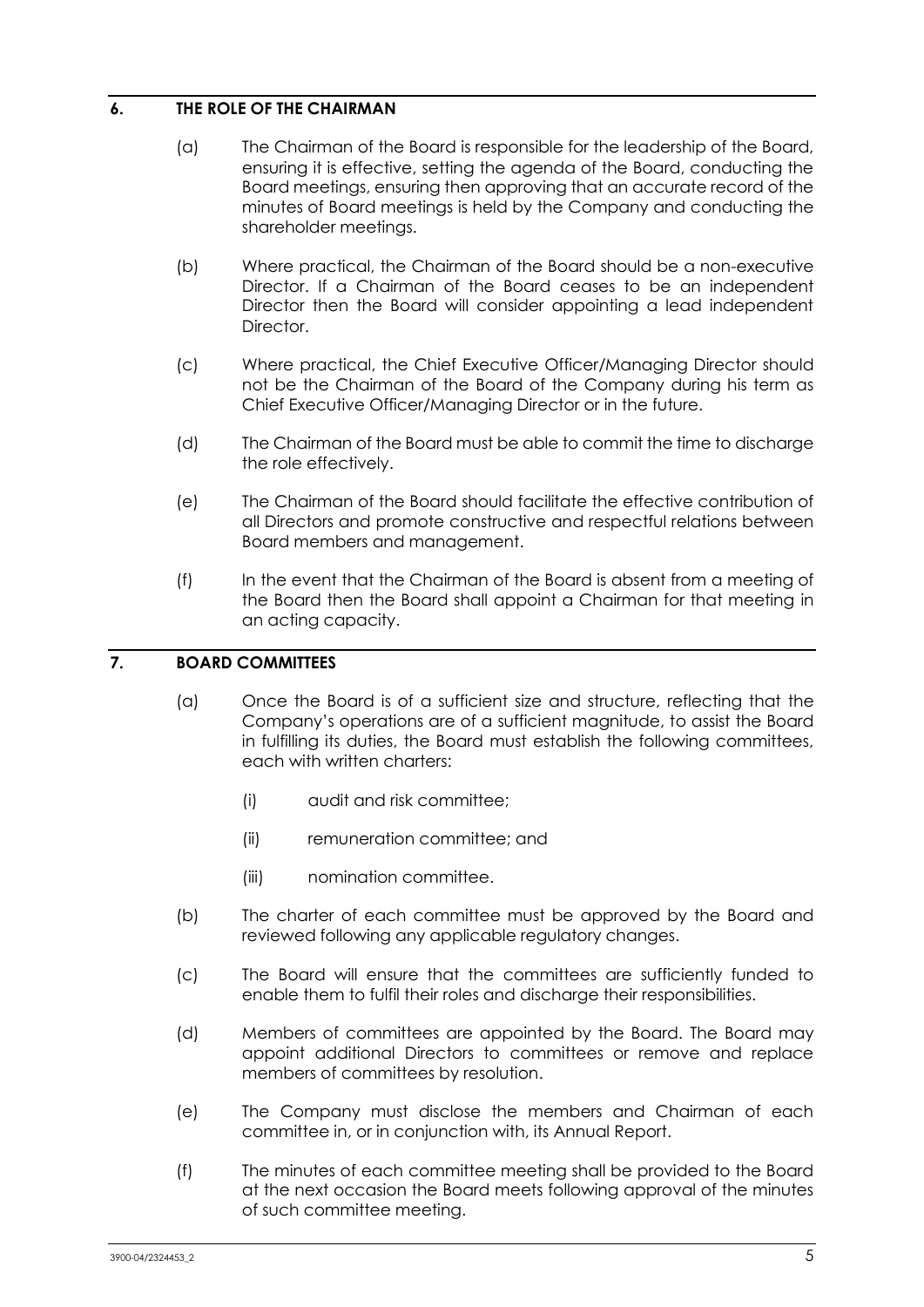- (g) The Company must disclose in, or in conjunction with, its Annual Report, in relation to each reporting period relevant to a committee, the number of times each committee met throughout the period and the individual attendances of the members at those committee meetings.
- (h) Where the Board does not consider that the Company will benefit from a particular separate committee:
	- (i) the Board must carry out the duties that would ordinarily be assigned to that committee under the written terms of reference for that committee; and
	- (ii) the Company must disclose in, or in conjunction with, its Annual Report:
		- (A) the fact a committee has not been established; or
		- (B) if an audit and risk committee has not been established, the processes the Board employs that independently verify and safeguard the integrity of its financial reporting, including the processes for the appointment and removal of the external auditor and the rotation of the audit engagement partner, and the process it employs for overseeing the Company's risk management framework.

## **8. BOARD MEETINGS**

- (a) The Directors may determine the quorum necessary for the transaction of business at a meeting, however, until otherwise determined, there must be two Directors present at a meeting to constitute a quorum.
- (b) The Board will schedule formal Board meetings at least quarterly and hold additional meetings, including by telephone, as may be required.
- (c) Non-executive Directors may confer at scheduled times without management being present.
- (d) The minutes of each Board meeting shall be prepared by the Company Secretary, approved by the Chairman of the Board and circulated to Directors after each meeting.
- (e) The Company Secretary shall ensure that the business at Board and committee meetings is accurately captured in the minutes.
- (f) The Company Secretary shall co-ordinate the timely completion and distribution of Board and committee papers for each meeting of the Board and any committee.
- (g) Minutes of meetings must be approved at the next Board meeting.
- (h) Further details regarding Board meetings are set out in the Company's Constitution.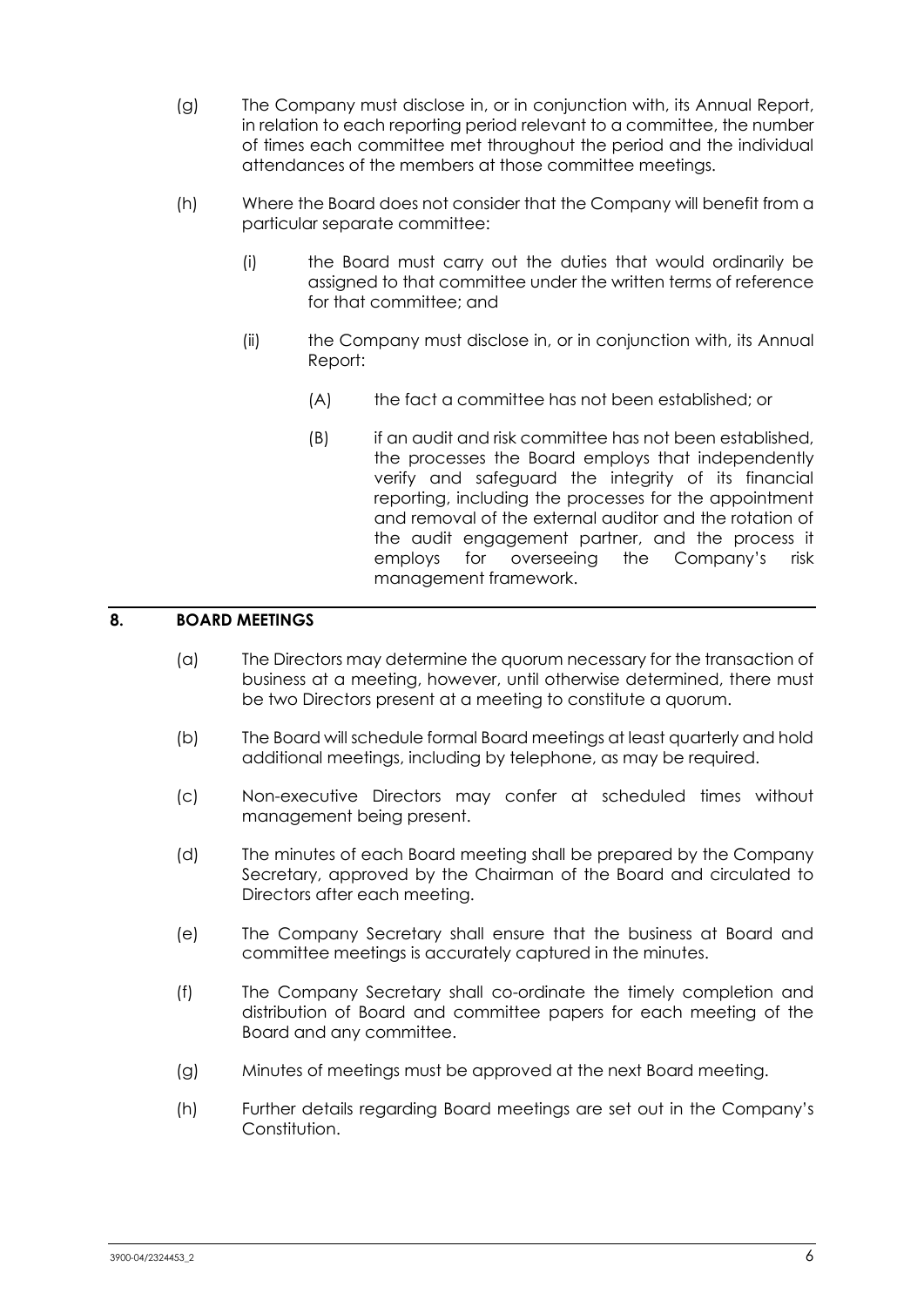## **9. THE COMPANY SECRETARY**

- (a) When requested by the Board, the Company Secretary will facilitate the flow of information of the Board, between the Board and its committees and between senior executives and non-executive Directors.
- (b) The Company Secretary is accountable directly to the Board, through the Chairman of the Board, on all matters to do with the proper functioning of the Board.
- (c) The Company Secretary is to facilitate the induction and professional development of Directors.
- (d) The Company Secretary is to facilitate and monitor the implementation of Board policies and procedures.
- (e) The Company Secretary is to provide advice to the Board on corporate governance matters, the application of the Company's Constitution, the ASX Listing Rules and applicable other laws.
- (f) All Directors have access to the advice and services provided by the Company Secretary.
- (g) The Board has the responsibility for the appointment and removal, by resolution, of the Company Secretary.

## **10. ACCESS TO ADVICE**

- (a) All Directors have unrestricted access to Company records and information except where the Board determines that such access would be adverse to the Company's interests.
- (b) All Directors will receive briefings on material developments in laws, regulations and accounting standards relevant to the Company.
- (c) All Directors may consult management and employees as required to enable them to discharge their duties as Directors.
- (d) All new Directors will be offered induction training, tailored to their existing skills, knowledge and experience, to position them to discharge their responsibilities effectively and to add value. This will include:
	- (i) having interviews with key senior executives to gain an understanding of the Company's structure, business operations, history, culture and key risks, and conducting site visits of key operations;
	- (ii) training on legal duties and responsibilities as a Director under the key legislation governing the Company and the ASX Listing Rules (including ASX's continuous and periodic reporting requirements); and
	- (iii) training on accounting matters and on the responsibilities of Directors in relation to the Company's financial statements.
- (e) The Board, committees or individual Directors may seek independent external professional advice as considered necessary at the expense of the Company, subject to prior consultation with the Chairman of the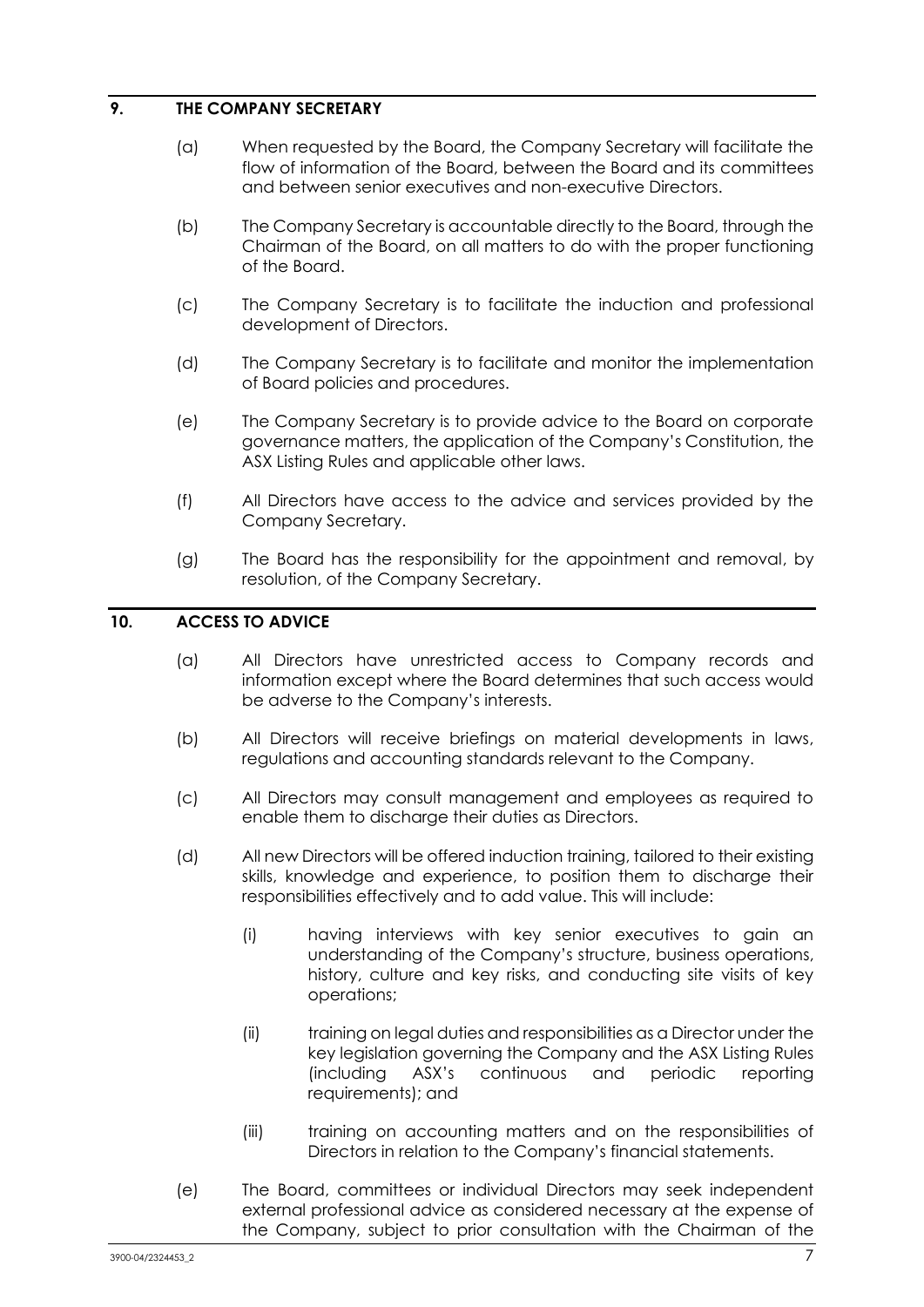Board. A copy of any such advice received is made available to all members of the Board.

## **11. FOREIGN DIRECTORS**

In the event that a Director does not speak the language in which key corporate documents are written or Board or shareholder meetings are held, the Company will ensure that:

- (a) such documents are translated into the Director's native language; and
- (b) a translator is present at all Board and shareholder meetings.

In this case, "key corporate documents" includes the Company's Constitution, prospectuses, product disclosure statements, corporate reports and continuous disclosure announcements.

## **12. PERFORMANCE REVIEW**

The nomination committee shall conduct an annual performance review of the Board that:

- (a) compares the performance of the Board with the requirements of its charter;
- (b) critically reviews the mix of the Board to ensure it covers the skills needed to address existing and emerging business and governance issues relevant to the Company and to ensure the currency of each Director's knowledge and skills and whether the Director's performance has been impacted by other commitments; and
- (c) suggests any amendments to this charter as are deemed necessary or appropriate.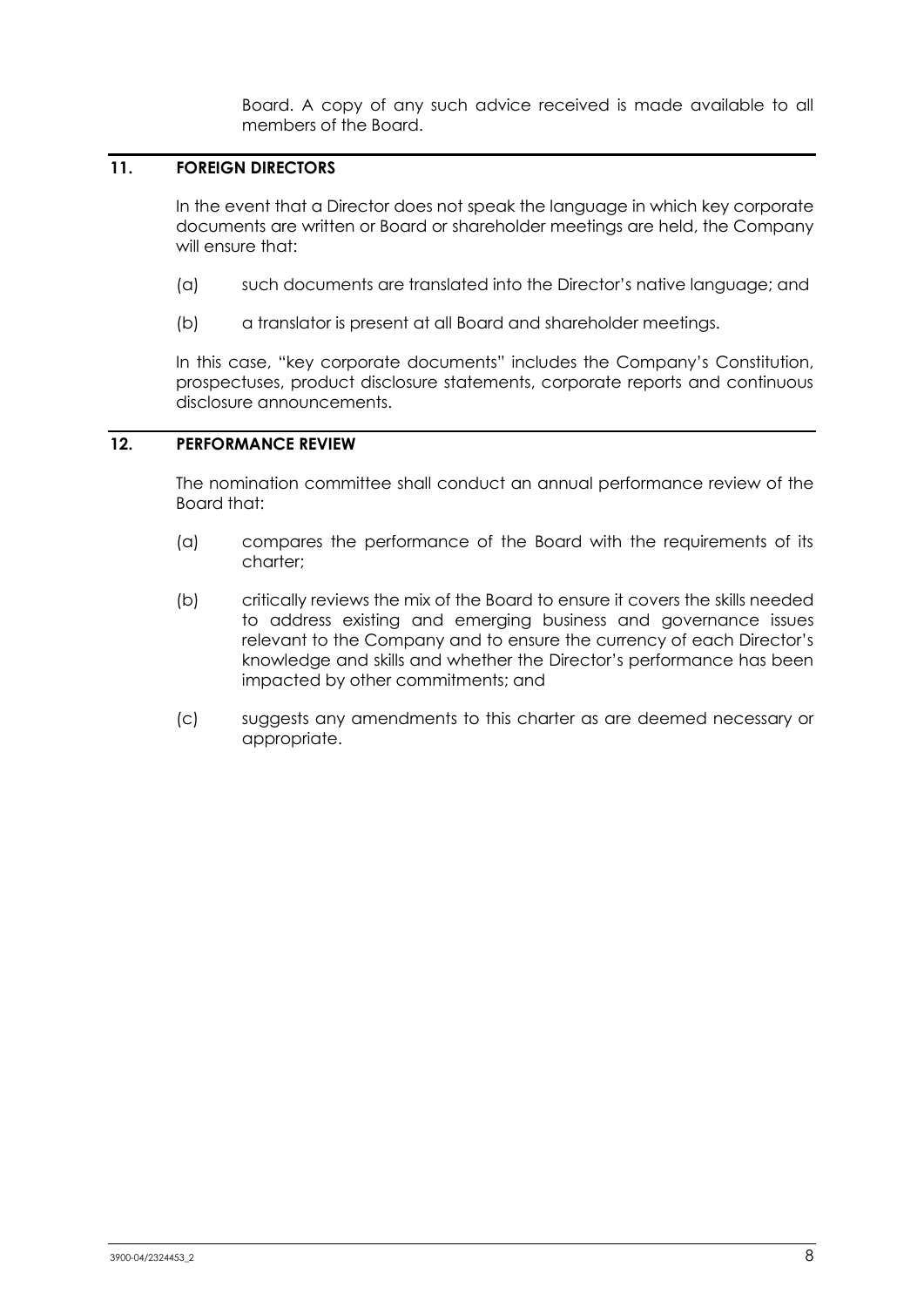## <span id="page-10-0"></span>**SCHEDULE 2 – CORPORATE CODE OF CONDUCT**

## **1. PURPOSE**

The purpose of this Code of Conduct is to provide a framework for decisions and actions in relation to ethical conduct in employment. It underpins the Company's commitment to integrity and fair dealing in its business affairs and to a duty of care to all employees, clients and stakeholders. The document sets out the principles covering appropriate conduct in a variety of contexts and outlines the minimum standard of behaviour expected from employees.

## **2. VALUES**

### **2.1 Identity**

(a) The Company sources and develops opportunities in the technology sector.

### **2.2 Purpose**

- (a) Our primary objective is to deliver maximum shareholder value through profitable growth and the development of stable and sustainable projects whilst acting lawfully, ethically and responsibly.
- (b) The Company will pursue operational and commercial excellence by using best practice approaches in our decision-making process focusing on continuous development, accountability and teamwork in all aspects of our business. A key attribute to this approach is maintaining responsible long-term management.
- (c) In order to achieve these goals, we will ensure our employees and business partners have the appropriate skills and resources to perform their work effectively and efficiently and that all stakeholders (including investors, customers, suppliers and regulators) are aware of the Company's values and our intention to uphold them. We will foster an open and supportive environment in all activities and relationships, and make sure that our senior executives demonstrate and reinforce our values in all aspects of our business and in all interactions with staff.
- (d) We believe that our pursuit of these goals will cement a positive reputation for the Company in the community as a reliable, responsible and ethical organisation.

### **2.3 Commitment to values**

(a) The Company and its subsidiary companies (if any) are committed to conducting all of its business activities in accordance with the above stated values. The Board will ensure that all employees are given appropriate training on the Company's values and senior executives will continually demonstrate and reinforce such values in all interactions with staff.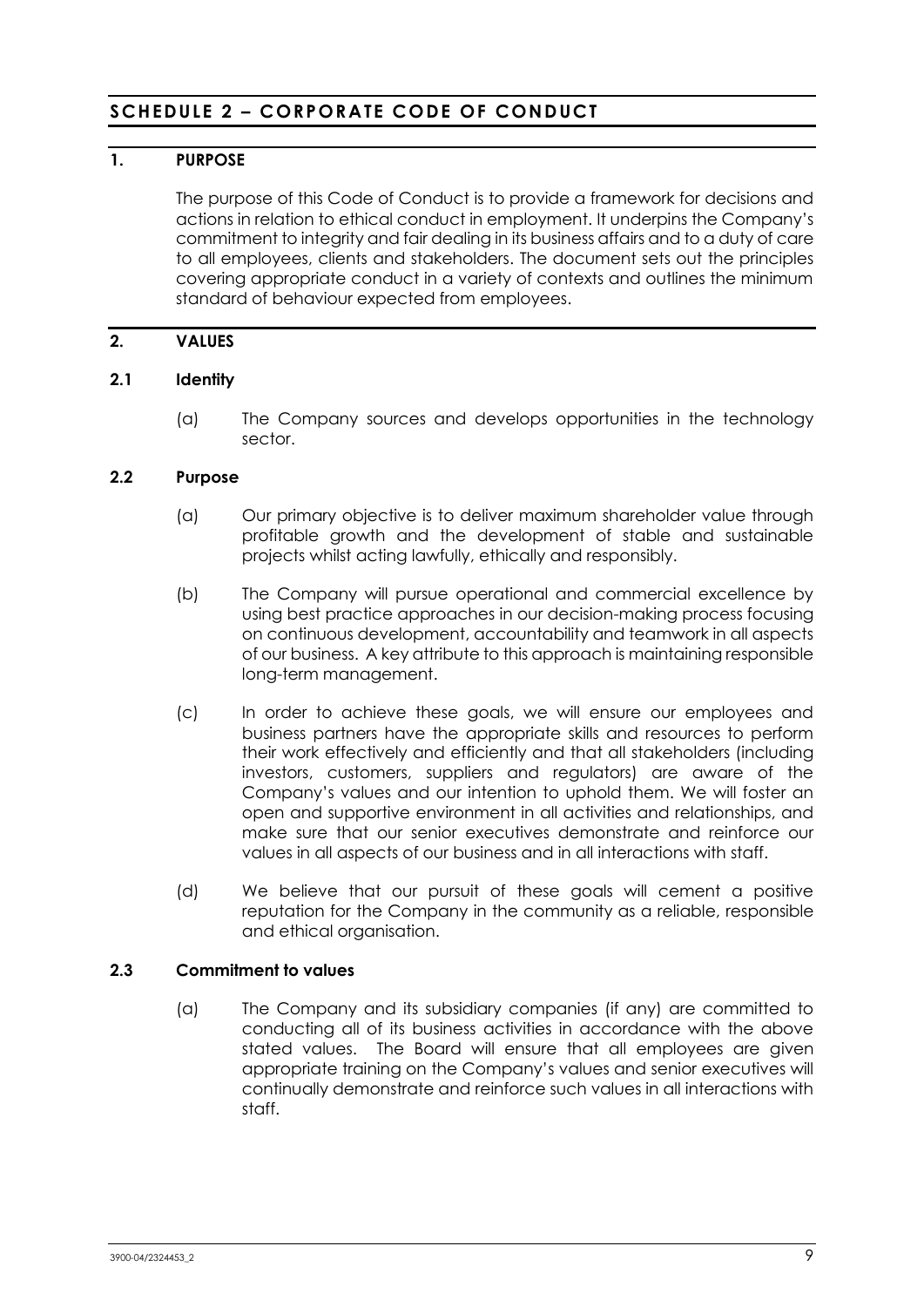## **3. ACCOUNTABILITIES**

#### **3.1 Managers and Supervisors**

Managers and supervisors are responsible and accountable for:

- (a) undertaking their duties and behaving in a manner that is consistent with the provisions of the Code of Conduct;
- (b) the effective implementation, promotion and support of the Code of Conduct in their areas of responsibility; and
- (c) ensuring employees under their control understand and follow the provisions outlined in the Code of Conduct and receive appropriate training in respect of the Code of Conduct.

### **3.2 Employees**

All employees are responsible for:

- (a) understanding and complying with the Code of Conduct. To this end, regular and appropriate training on how to comply with this Code of Conduct will be provided to all employees;
- (b) undertaking their duties in a manner that is consistent with the provisions of the Code of Conduct;
- (c) reporting suspected corrupt conduct in accordance with the Company's Whistleblower Protection Policy and Anti-Bribery and Anti-Corruption Policy; and
- (d) reporting any departure from the Code of Conduct by themselves or others.

#### **4. PERSONAL AND PROFESSIONAL BEHAVIOUR**

When carrying out your duties, you should:

- (a) behave honestly and with integrity and report other employees who are behaving dishonestly;
- (b) treat fellow employees with respect and not engage in bullying, harassment or discrimination;
- (c) disclose and deal appropriately with any conflicts between your personal interests and your duty as a director, senior executive or employee (as applicable);
- (d) not take advantage of the property or information of the Company or its customers for personal gain or to cause detriment to the Company or its customers;
- (e) not take advantage of your position for the opportunities arising therefrom for personal gain;
- (f) carry out your work with integrity and to a high standard and in particular, commit to the Company's policy of producing quality goods and services;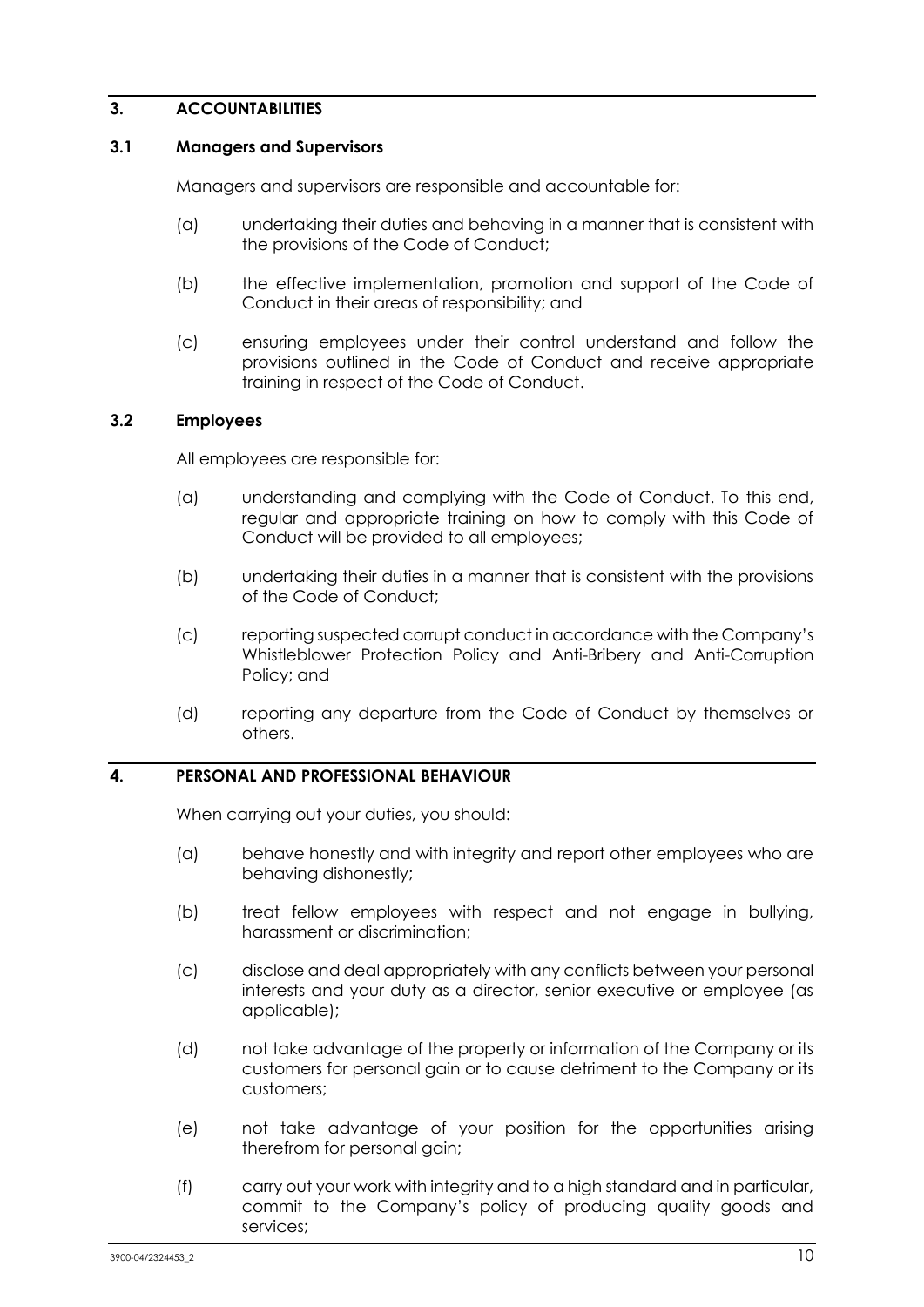- (g) operate within the law at all times;
- (h) act in the best interests of the Company;
- (i) follow the policies of the Company and adhere to the Company's values; and
- (j) act in an appropriate business-like manner when representing the Company in public forums and deal with customers and suppliers fairly.

## **5. CONFLICT OF INTEREST**

Potential for conflict of interest arises when it is likely that you could be influenced, or it could be perceived that you are influenced, by a personal interest when carrying out your duties. Conflicts of interest that lead to biased decision making may constitute corrupt conduct.

- (a) Some situations that may give rise to a conflict of interest include situations where you have:
	- (i) financial interests in a matter the Company deals with or you are aware that your friends or relatives have a financial interest in the matter;
	- (ii) directorships/management of outside organisations;
	- (iii) membership of boards of outside organisations;
	- (iv) personal relationships with people the Company is dealing with which go beyond the level of a professional working relationship;
	- (v) secondary employment, business, commercial, or other activities outside of the workplace which impacts on your duty and obligations to the Company;
	- (vi) access to information that can be used for personal gain; and
	- (vii) offer of an inducement.
- (b) You may often be the only person aware of the potential for conflict. It is your responsibility to avoid any conflict from arising that could compromise your ability to perform your duties impartially. You must report any potential or actual conflicts of interest to your manager.
- (c) If you are uncertain whether a conflict exists, you should discuss that matter with your manager and attempt to resolve any conflicts that may exist.
- (d) You must comply with the Company's Anti-Bribery and Anti-Corruption Policy at all times. You must not submit or accept any bribe, or other improper inducement. Any such inducements are to be reported to your manager.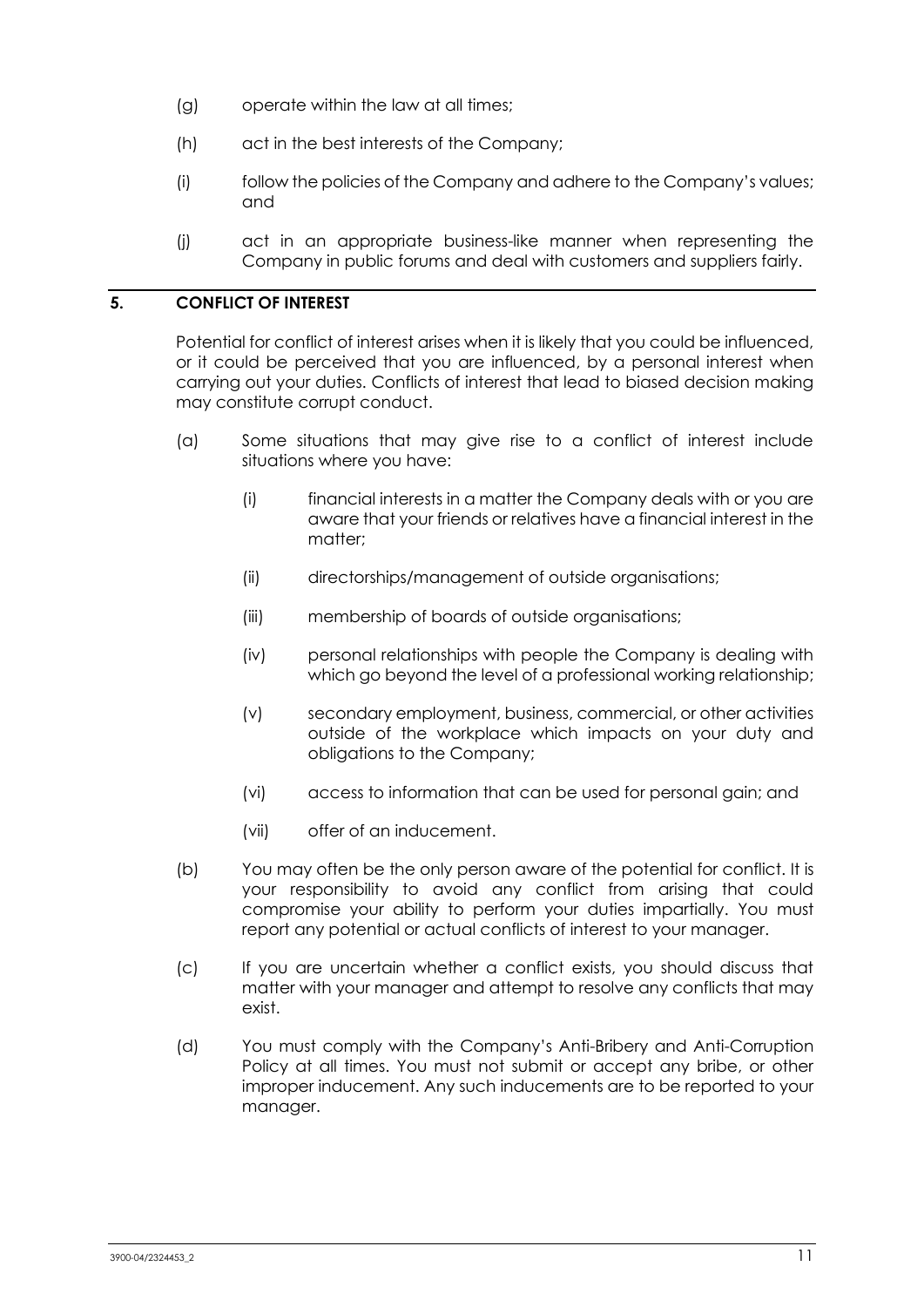## **6. INFORMATION SYSTEMS, DEVICES AND SOCIAL MEDIA/NETWORKING**

#### **6.1 Information Systems**

Email, the internet, facsimile, telephones and other information systems must be used appropriately so as to maintain and not put at risk the integrity of the Company's information systems. Divisions and business units have policies in place to manage risks associated with information technology systems and their use. Employees must comply with the requirements of those policies at all times.

#### **6.2 Bring Your Own Devices**

Employees linking personal devices to the Company's information systems must ensure they first obtain appropriate authorisation and use such devices in accordance with all relevant divisional/business unit policies.

#### **6.3 Social Media/Networking**

Employees must ensure that they use any social media and networking sites in accordance with the requirements of the Code of Conduct and relevant policies.

## **7. PUBLIC AND MEDIA COMMENT**

- (a) Individuals have a right to give their opinions on political and social issues in their private capacity as members of the community.
- (b) Employees must not make official comment on matters relating to the Company unless they are:
	- (i) authorised to do so by the Chief Executive Officer/Managing Director; or
	- (ii) giving evidence in court; or
	- (iii) otherwise authorised or required to by law.
- (c) Employees must not release unpublished or privileged information unless they have the authority to do so from the Chief Executive Officer/Managing Director.
- (d) The above restrictions apply except where prohibited by law, for example in relation to "whistleblowing". Employees should refer to the Company's Whistleblower Protection Policy for further information.

## **8. USE OF COMPANY RESOURCES**

Requests to use Company resources outside core business time should be referred to management for approval.

If employees are authorised to use Company resources outside core business times, they must take responsibility for maintaining, replacing, and safeguarding the resources and following any special directions or conditions that apply.

Employees using Company resources *without* obtaining prior approval could face disciplinary and/or criminal action. Company resources are not to be used for any private commercial purposes.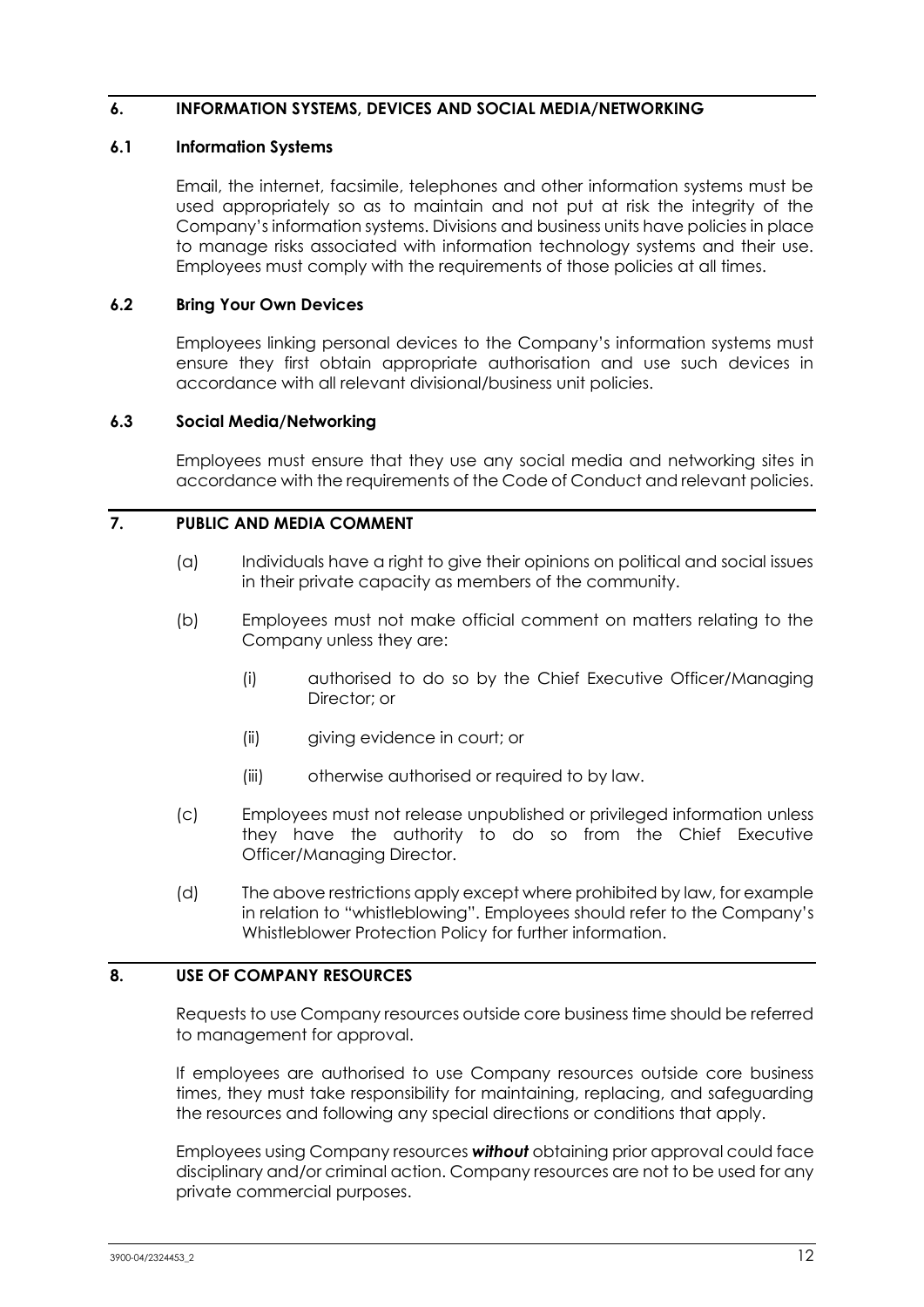## **9. SECURITY OF INFORMATION**

Employees are to make sure that confidential and sensitive information cannot be accessed by unauthorised persons. Sensitive material should be securely stored overnight or when unattended. Employees must ensure that confidential information is only disclosed or discussed with people who are authorised to have access to it. It is considered a serious act of misconduct to deliberately release confidential documents or information to unauthorised persons, and may incur disciplinary action.

## **10. INTELLECTUAL PROPERTY/COPYRIGHT**

Intellectual property includes the rights relating to scientific discoveries, industrial designs, trademarks, service marks, commercial names and designations, and inventions and is valuable to the Company.

The Company is the owner of intellectual property created by employees in the course of their employment unless a specific prior agreement has been made. Employees must obtain written permission to use any such intellectual property from the Company Secretary/Chairman of the Board before making any use of that property for purposes other than as required in their role as employee.

## **11. DISCRIMINATION AND HARASSMENT**

Employees must not harass, discriminate, or support others who harass and discriminate against colleagues or members of the public on the grounds of gender, marital or family status, sexual orientation, gender identity, age, disabilities, ethnicity, religious beliefs, cultural background, socio-economic background, perspective or experience.

Such harassment or discrimination may constitute an offence under legislation. The Company's executives should understand and apply the principles of equal employment opportunity.

## **12. CORRUPT CONDUCT**

Employees must comply with the Company's Anti-Bribery and Anti-Corruption Policy at all times.

Corrupt conduct involves the dishonest or partial use of power or position which results in one person/group being advantaged over another. Corruption can take many forms including, but not limited to:

- (a) official misconduct;
- (b) bribery and blackmail;
- (c) unauthorised use of confidential information;
- (d) fraud; and
- (e) theft.

Corrupt conduct will not be tolerated by the Company. Disciplinary action up to and including dismissal will be taken in the event of any employee participating in corrupt conduct.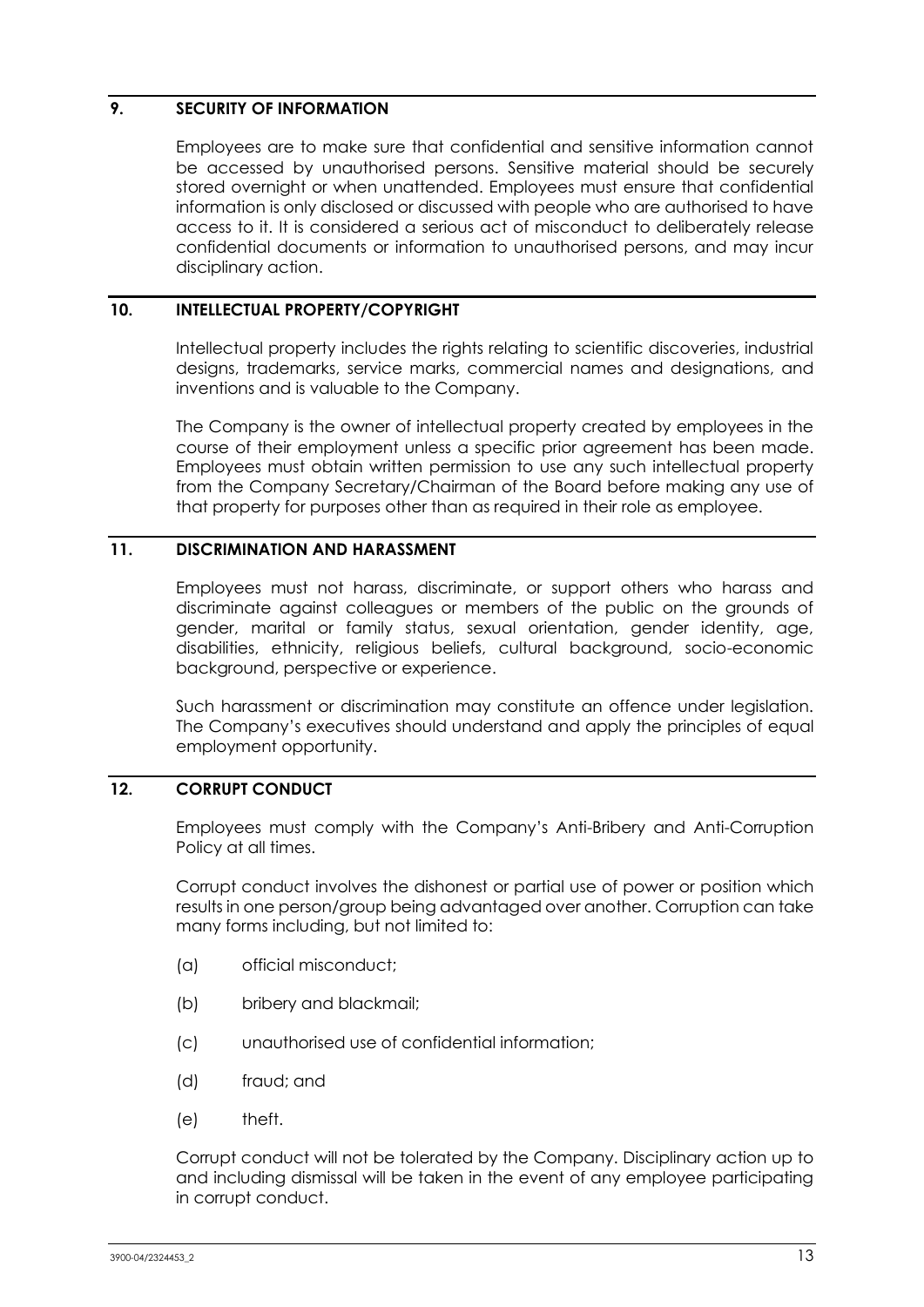Employees should refer to the Company's Whistleblower Protection Policy in respect of reporting corrupt conduct, conduct in breach of any of the Company's policies or its Code of Conduct.

## **13. OCCUPATIONAL HEALTH AND SAFETY**

It is the responsibility of all employees to act in accordance with the occupational health and safety legislation, regulations and policies applicable to their respective organisations and to use security and safety equipment provided.

Specifically, all employees are responsible for safety in their work area by:

- (a) following the safety and security directives of management;
- (b) advising management of areas where there is a potential problem in safety and reporting suspicious occurrences; and
- (c) minimising risks in the workplace.

#### **14. LEGISLATION**

It is essential that all employees comply with the laws and regulations of the countries in which we operate. Violations of such laws may have serious consequences for the Company and any individuals concerned. Any known violation must be reported immediately to management.

### **15. FAIR DEALING**

The Company aims to succeed through fair and honest competition and not through unethical or illegal business practices. Each employee should endeavour to deal fairly with the Company's suppliers, customers and other employees.

#### **16. INSIDER TRADING**

All employees must observe the Company's "*Trading Policy*". In conjunction with the legal prohibition on dealing in the Company's securities when in possession of unpublished price sensitive information, the Company has established specific time periods when Directors, management and employees are only permitted to buy and sell the Company's securities.

#### **17. RESPONSIBILITIES TO INVESTORS**

The Company strives for full, fair and accurate disclosure of financial and other information on a timely basis.

#### **18. BREACHES OF THE CODE OF CONDUCT**

Material breaches of this Code of Conduct must be reported to the Board or a committee of the Board.

Breaches of this Code of Conduct may lead to disciplinary action. The process for disciplinary action is outlined in Company policies and guidelines, relevant industrial awards and agreements.

Employees should note that breaches of certain sections of this Code of Conduct may also be punishable under legislation.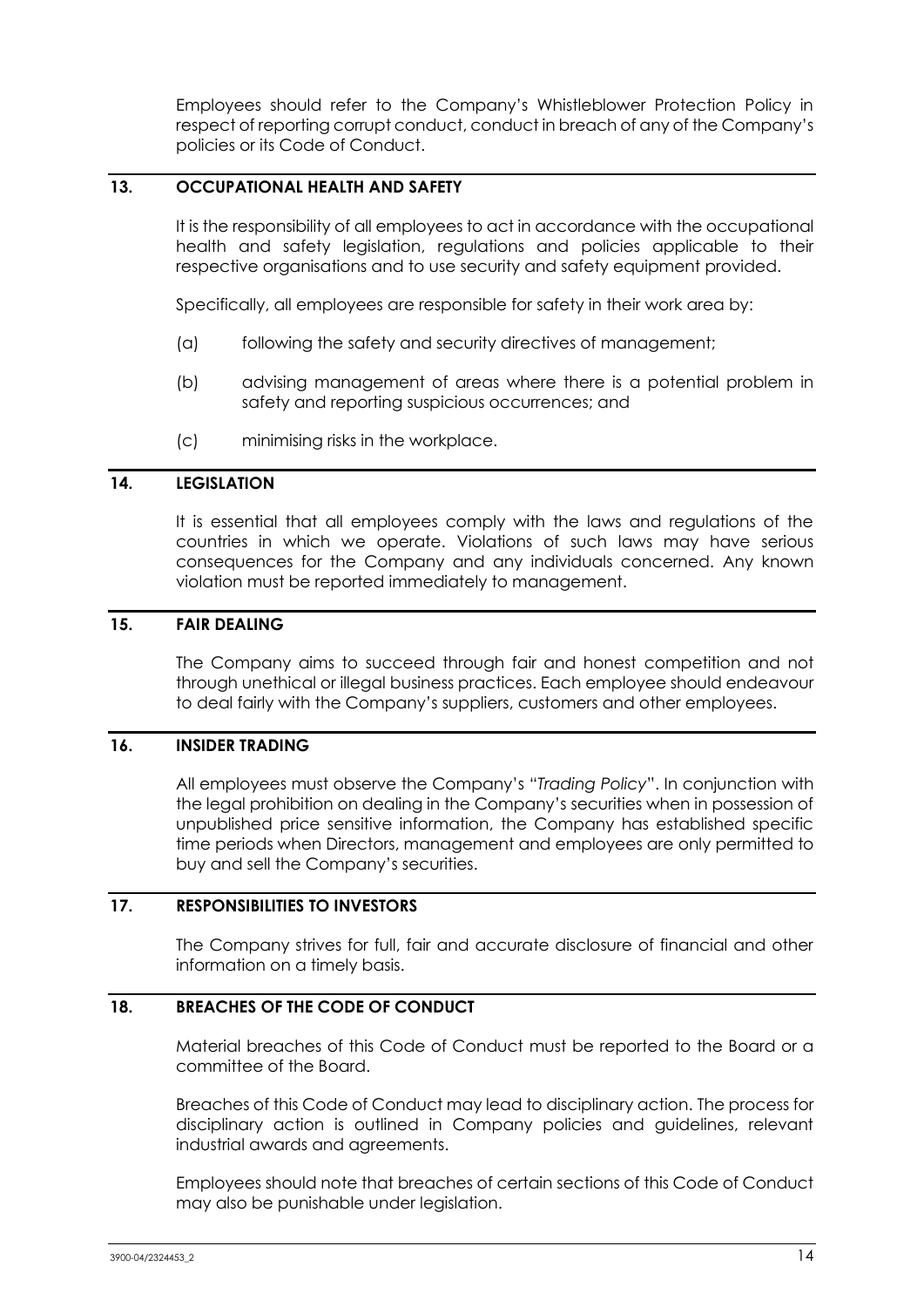## **19. REPORTING MATTERS OF CONCERN**

Employees are encouraged to raise any matters of concern in good faith with the head of their business unit or with the Company Secretary/Group Legal Counsel, without fear of retribution and in compliance with the Company's Whistleblower Protection Policy.

## **20. MONITORING AND REVIEW**

- (a) The Board will monitor the content, effectiveness and implementation of this Code of Conduct on a regular basis. Any updates or improvements identified will be addressed as soon as possible.
- (b) Employees are invited to comment on the Code of Conduct and suggest ways in which it might be improved. Suggestions and queries should be addressed to the Board.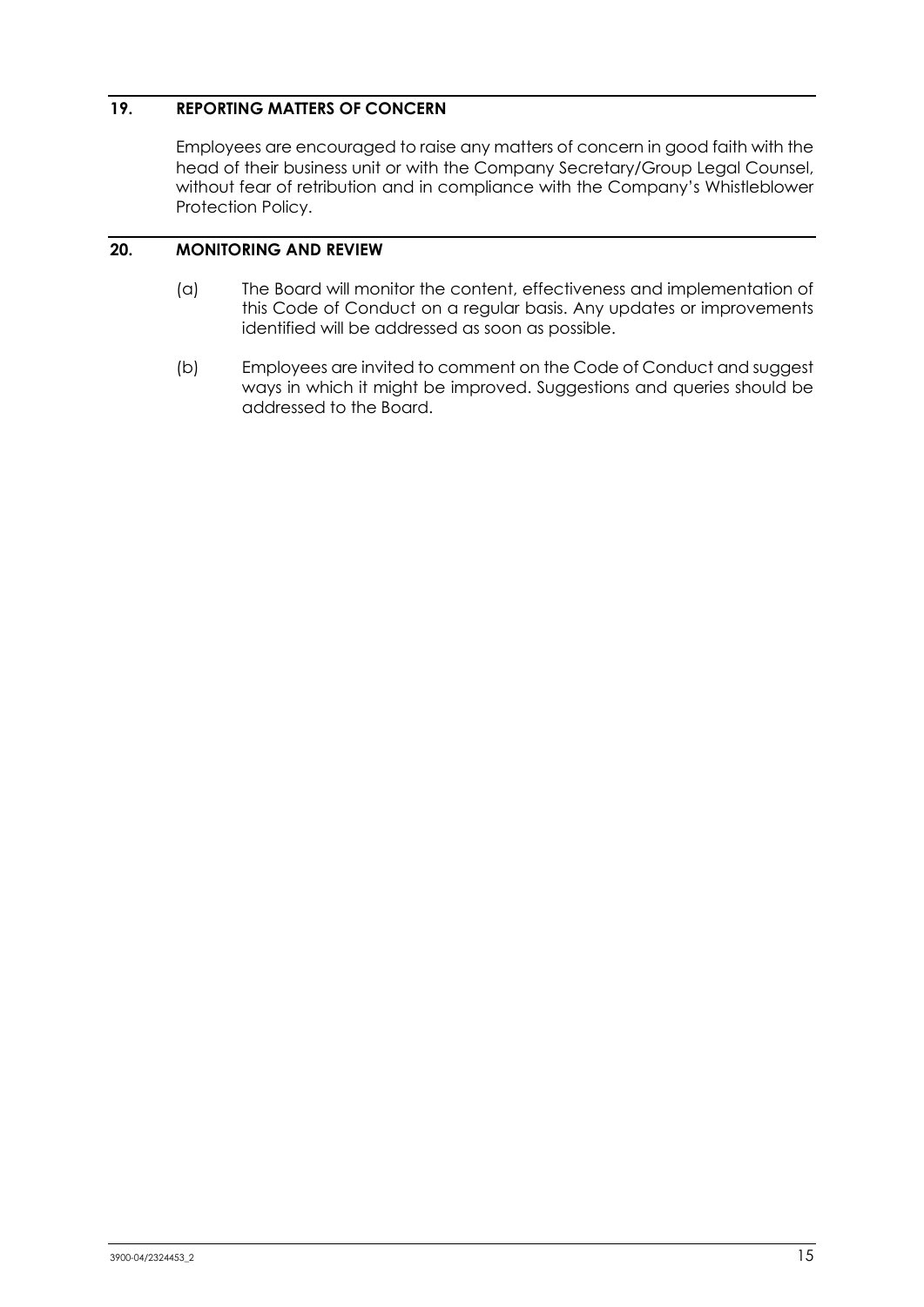## <span id="page-17-0"></span>**SCHEDULE 3 – AUDIT AND RISK COMMITTEE CHARTER**

## **1. ROLE**

The role of the audit and risk committee is to assist the Board in monitoring and reviewing any matters of significance affecting financial reporting and compliance. This charter sets risk parameters and defines the audit and risk committee's function, composition, mode of operation, authority and responsibilities.

## **2. COMPOSITION**

The Board will strive to adhere to the following composition requirements for the committee where at all possible. However, the Board acknowledges that the composition of the Board may not allow adherence to the following composition requirements from time to time.

- (a) The committee must compris at least three members.
- (b) All members of the committee must be non-executive Directors.
- (c) A majority of the members of the committee must be independent nonexecutive Directors in accordance with the criteria set out in Annexure A.
- (d) The Board will appoint members of the committee. The Board may remove and replace members of the committee by resolution.
- (e) All members of the committee must be able to read and understand financial statements.
- (f) The Chairman of the committee must not be the Chairman of the Board and must be independent.
- (g) The Chairman of the committee shall have leadership experience and a strong finance, accounting or business background.
- (h) The external auditors, the other Directors, the Managing Director, Chief Financial Officer, Company Secretary and senior executives, may be invited to committee meetings at the discretion of the committee.

## **3. PURPOSE**

The primary purpose of the committee is to assist the Board in fulfilling its statutory and fiduciary responsibilities relating to:

- (a) the quality and integrity of the Company's financial statements, accounting policies and financial reporting and disclosure practices;
- (b) compliance with all applicable laws, regulations and Company policy;
- (c) the effectiveness and adequacy of internal control processes;
- (d) the performance of the Company's external auditors and their appointment and removal;
- (e) the independence of the external auditor and the rotation of the lead engagement partner;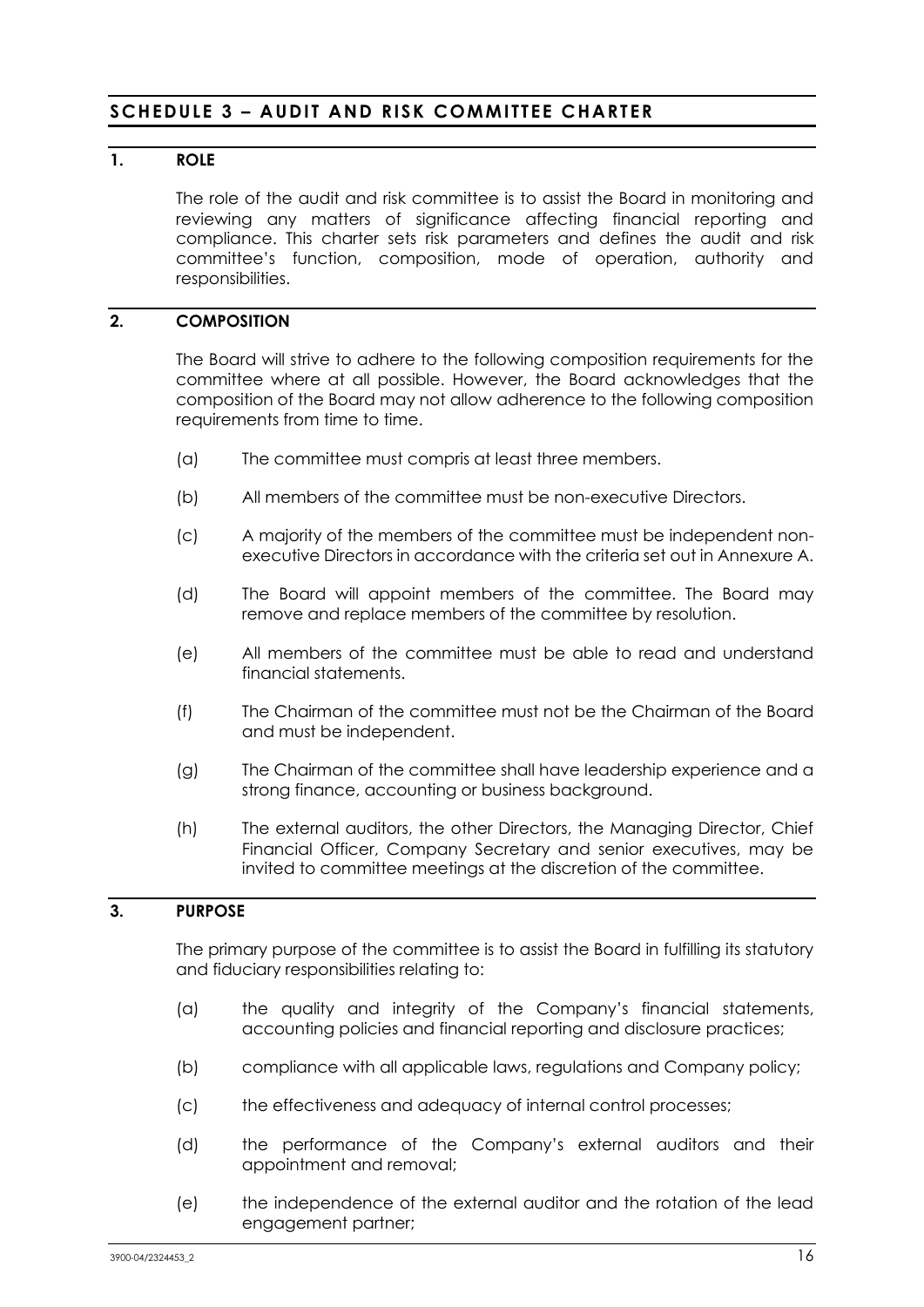- (f) the identification and management of business, economic, environmental and social sustainability risks; and
- (g) the review of the Company's risk management framework at least annually to satisfy itself that it continues to be sound and to determine whether there have been any changes in the material business risks the Company faces and to ensure that they remain within the risk appetite set by the Board.

A secondary function of the committee is to perform such special reviews or investigations as the Board may consider necessary.

#### **4. DUTIES AND RESPONSIBILITIES OF THE COMMITTEE**

### **4.1 Review of Financial Reports**

- (a) Review the appropriateness of the accounting principles adopted by management in the financial reports and the integrity of the Company's financial reporting.
- (b) Oversee the financial reports and the results of the external audits of those reports.
- (c) Assess whether external reporting is adequate for shareholder needs.
- (d) Assess management processes supporting external reporting.
- (e) Establish procedures for treatment of accounting complaints.
- (f) Review the impact of any proposed changes in accounting policies on the financial statements.
- (g) Review the quarterly, half yearly and annual results.
- (h) Establish procedures for verifying the integrity of the Company's periodic reports which are not audited or reviewed by an external auditor, to satisfy the Board that each periodic report is materially accurate, balanced and provides investors with appropriate information to make informed investment decisions.
- (i) Ensure that, before the Board approves the Company's financial statements for a financial period, the Chief Executive Officer and Chief Financial Officer (or, if none, the person(s) fulfilling those functions) have declared that, in their opinion, the financial records of the Company have been properly maintained and that the financial statements comply with the appropriate accounting standards and give a true and fair view of the financial position and performance of the Company and that the opinion has been formed on the basis of a sound system of risk management and internal control which is operating effectively.

#### **4.2 Relationship with External Auditors**

- (a) Recommend to the Board procedures for the selection and appointment of external auditors and for the rotation of external auditor partners.
- (b) Review performance, succession plans and rotation of lead engagement partner.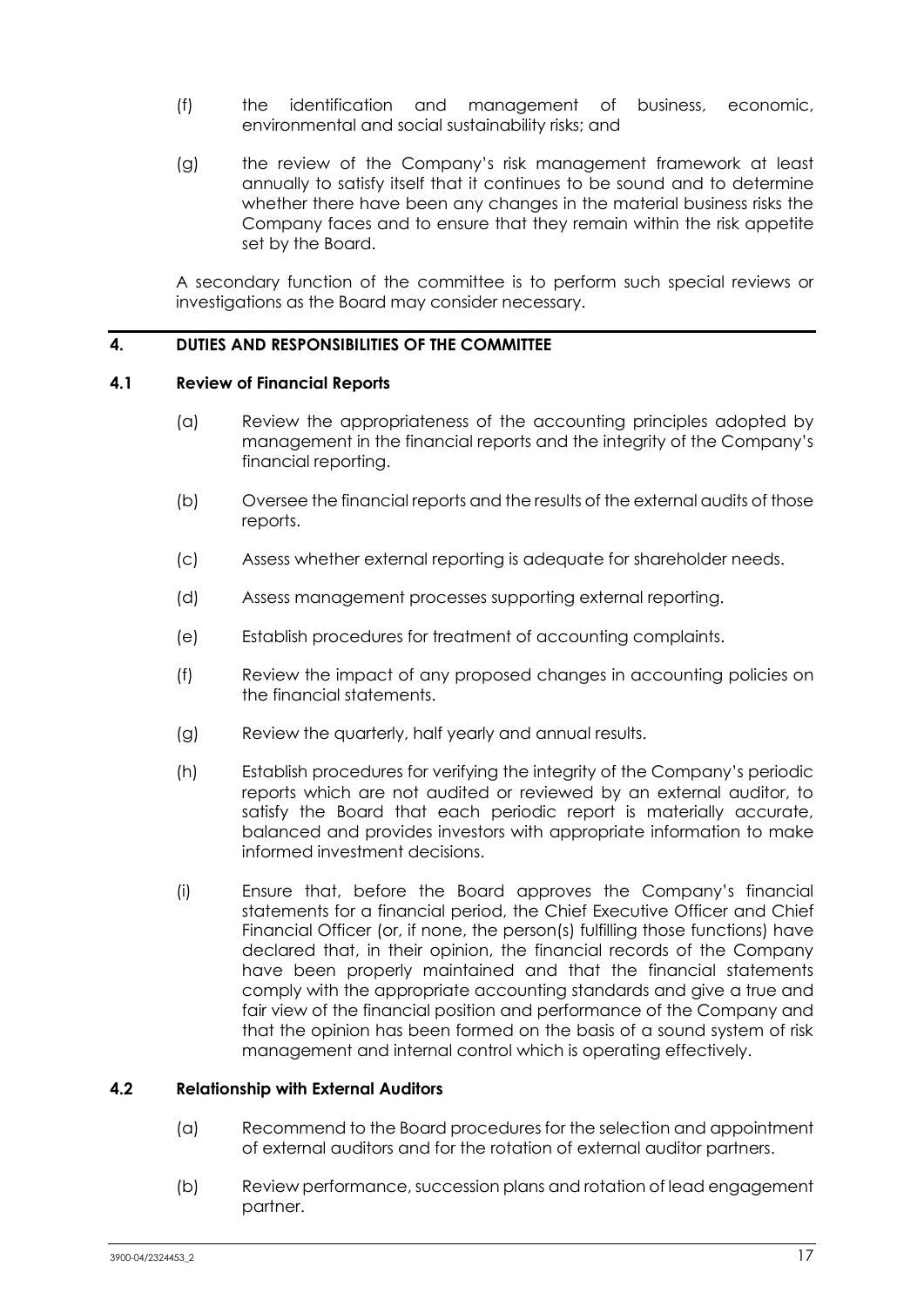- (c) Approve the external audit plan and fees proposed for audit work to be performed.
- (d) Discuss any necessary recommendations to the Board for the approval of quarterly, half yearly or Annual Reports.
- (e) Review the adequacy of accounting and financial controls together with the implementation of any recommendations of the external auditor in relation thereto.
- (f) Meet with the external auditors at least twice in each financial year and at any other time the committee considers appropriate.
- (g) Provide pre-approval of audit and non-audit services that are to be undertaken by the external auditor.
- (h) Ensure adequate disclosure as may be required by law of the committee's approval of all non-audit services provided by the external auditor.
- (i) Ensure that the external auditor prepares and delivers an annual statement as to their independence which includes details of all relationships with the Company.
- (j) Receive from the external auditor their report on, among other things, critical accounting policies and alternative accounting treatment, prior to the filing of their audit report in compliance with the Corporations Act 2001 (Cth).
- (k) Ensure that the external auditor attends the Company's Annual General Meeting and is available to answer questions from security holders relevant to the audit.

### **4.3 Internal Audit Function**

- (a) Monitor and periodically review the need for a formal internal audit function and its scope.
- (b) Assess the performance and objectivity of any internal audit procedures that may be in place.
- (c) Ensure any formal internal audit function is headed by a suitably qualified person who shall have a direct reporting line to the Board or the committee, and bring the requisite degree of skill, independence and objectivity to the role.
- (d) If the Company does any formal internal audit function, assess the performance and objectivity of the Company's processes for evaluating and continually improving the effectiveness of its governance, risk management and internal control processes.
- (e) Review risk management and internal compliance procedures.
- (f) Monitor the quality of the accounting function.
- (g) Review the internal controls of the Company via consideration of any comments from the Company's internal and/or external auditors and/or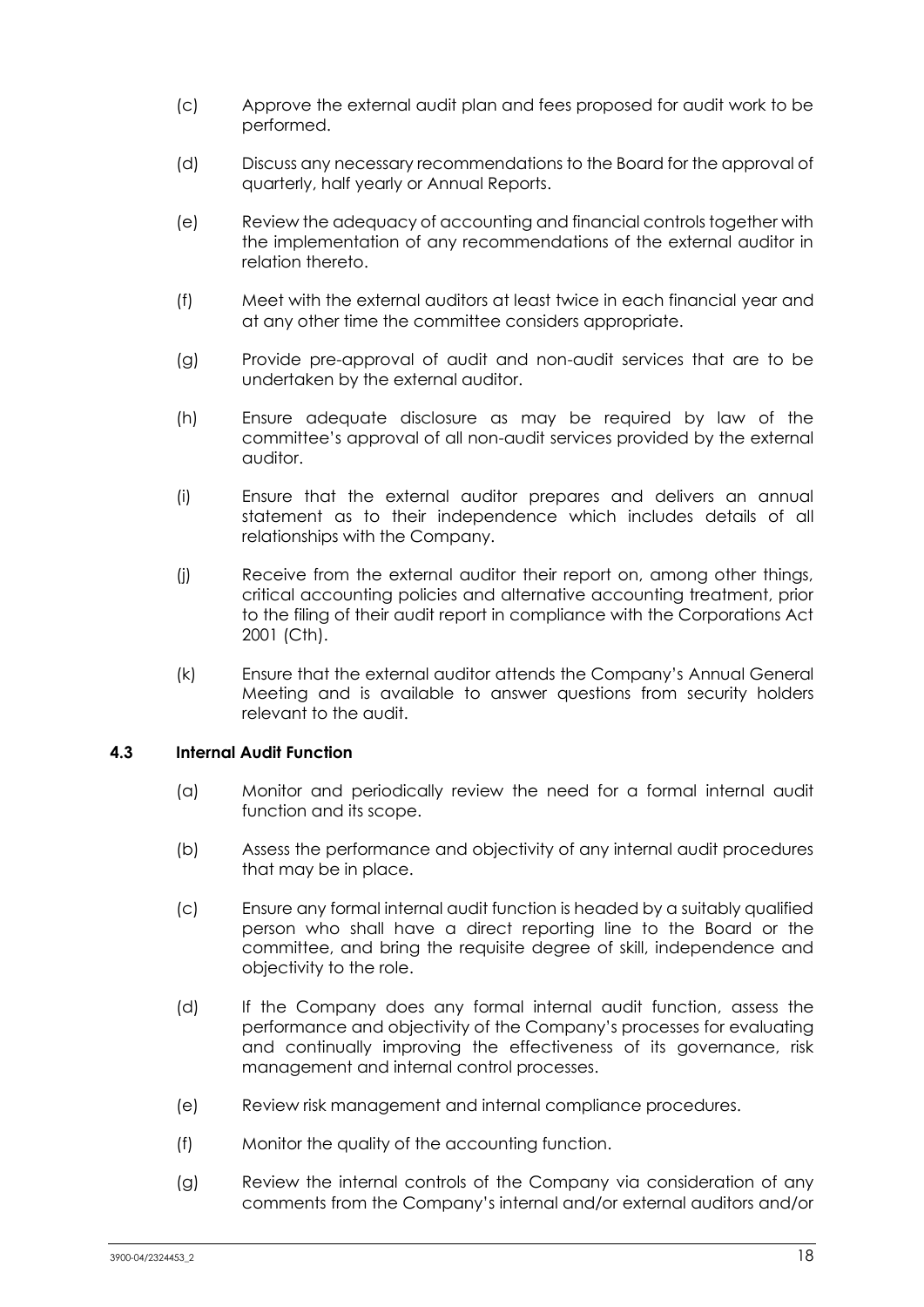commissioning an independent report on the Company's internal controls.

#### **4.4 Risk Management**

- (a) Oversee the Company's risk management systems, practices and procedures to ensure effective risk identification and management and compliance with internal guidelines and external requirements.
- (b) Assess whether the Company has any potential or apparent exposure to environmental or social risks and if it does, put in place management systems, practices and procedures to manage those risks.
- (c) Where the Company does not have material exposure to environmental or social risks, report the basis for that determination to the Board and where appropriate, benchmark the Company's environmental or social risk profile against its peers.
- (d) Assess whether the Company is required to publish an integrated report or a sustainability report in accordance with a recognised international standard.
- (e) Consider whether the Company has a material exposure to climate change risk.
- (f) Review the Company's risk management framework at least annually to satisfy itself that the framework:
	- (i) continues to be sound;
	- (ii) ensures that the Company is operating with due regard to the risk appetite set by the Board; and
	- (iii) deals adequately with contemporary and emerging risks such as conduct risk, digital disruption, cyber-security, privacy and data breaches, sustainability and climate change.
- (g) Review reports by management on the efficiency and effectiveness of the Company's risk management framework and associated internal compliance and control procedures.

### **4.5 Other**

- (a) The committee will oversee the Company's environmental risk management and occupational health and safety processes.
- (b) As contemplated by the ASX Corporate Governance Council's *Corporate Governance Principles and Recommendations – 4th Edition*, and to the extent that such deviation or waiver does not result in any breach of the law, the committee may approve any deviation or waiver from the "*Corporate code of conduct*". Any such waiver or deviation will be promptly disclosed where required by applicable law.
- (c) Monitor related party transactions.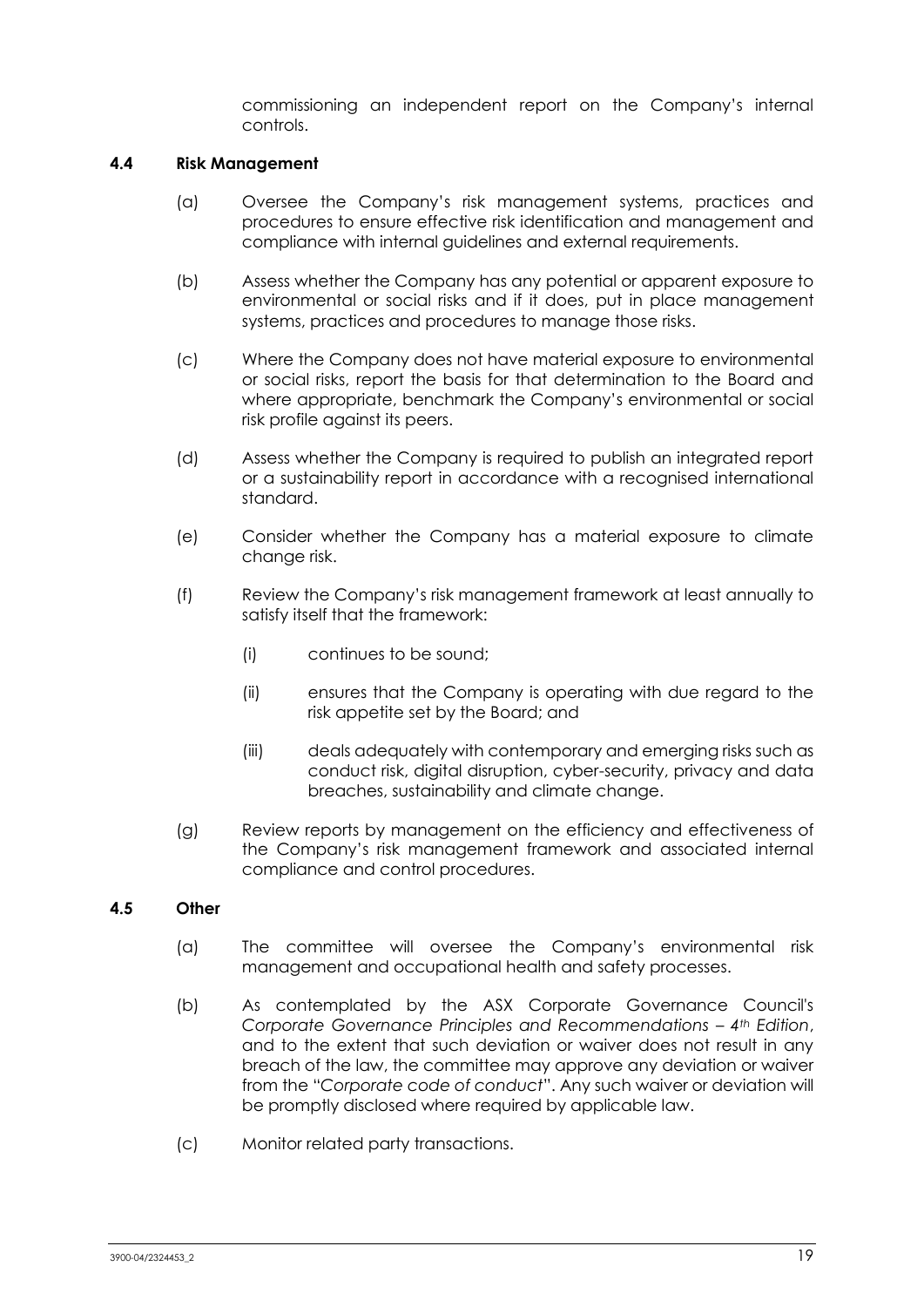#### **5. MEETINGS**

- (a) The committee will meet at least twice in each financial year and additionally as circumstances may require for it to undertake its role effectively.
- (b) Meetings are called by the Secretary as directed by the Board or at the request of the Chairman of the committee.
- (c) Where deemed appropriate by the Chairman of the committee, meetings and subsequent approvals and recommendations can be implemented by a circular written resolution or conference call.
- (d) A quorum shall consist of two members of the committee. In the absence of the Chairman of the committee or their nominees, the members shall elect one of their members as Chairman of that meeting.
- (e) Decisions will be based on a majority of votes with the Chairman having a casting vote.
- (f) The Chairman of the committee, through the Secretary, will prepare a report of the actions of the committee to be included in the Board papers for the next Board meeting.
- (g) Minutes of each meeting are included in the papers for the next full Board meeting after each committee meeting.

### **6. SECRETARY**

- (a) The Company Secretary or their nominee shall be the Secretary of the committee and shall attend meetings of the committee as required.
- (b) The Secretary will be responsible for keeping the minutes of meetings of the committee and circulating them to committee members and to the other members of the Board.
- (c) The Secretary shall distribute supporting papers for each meeting of the committee as far in advance as possible.

## **7. RELIANCE ON INFORMATION OR PROFESSIONAL OR EXPERT ADVICE**

Each member of the committee is entitled to rely on information, or professional or expert advice, to the extent permitted by law, given or prepared by:

- (a) an employee of the Company and its subsidiaries (if any) (**Group**) whom the member believes on reasonable grounds to be reliable and competent in relation to the matters concerned;
- (b) a professional adviser or expert in relation to matters that the member believes on reasonable grounds to be within the person's professional or expert competence; or
- (c) another Director or officer of the Group in relation to matters within the Director's or officer's authority.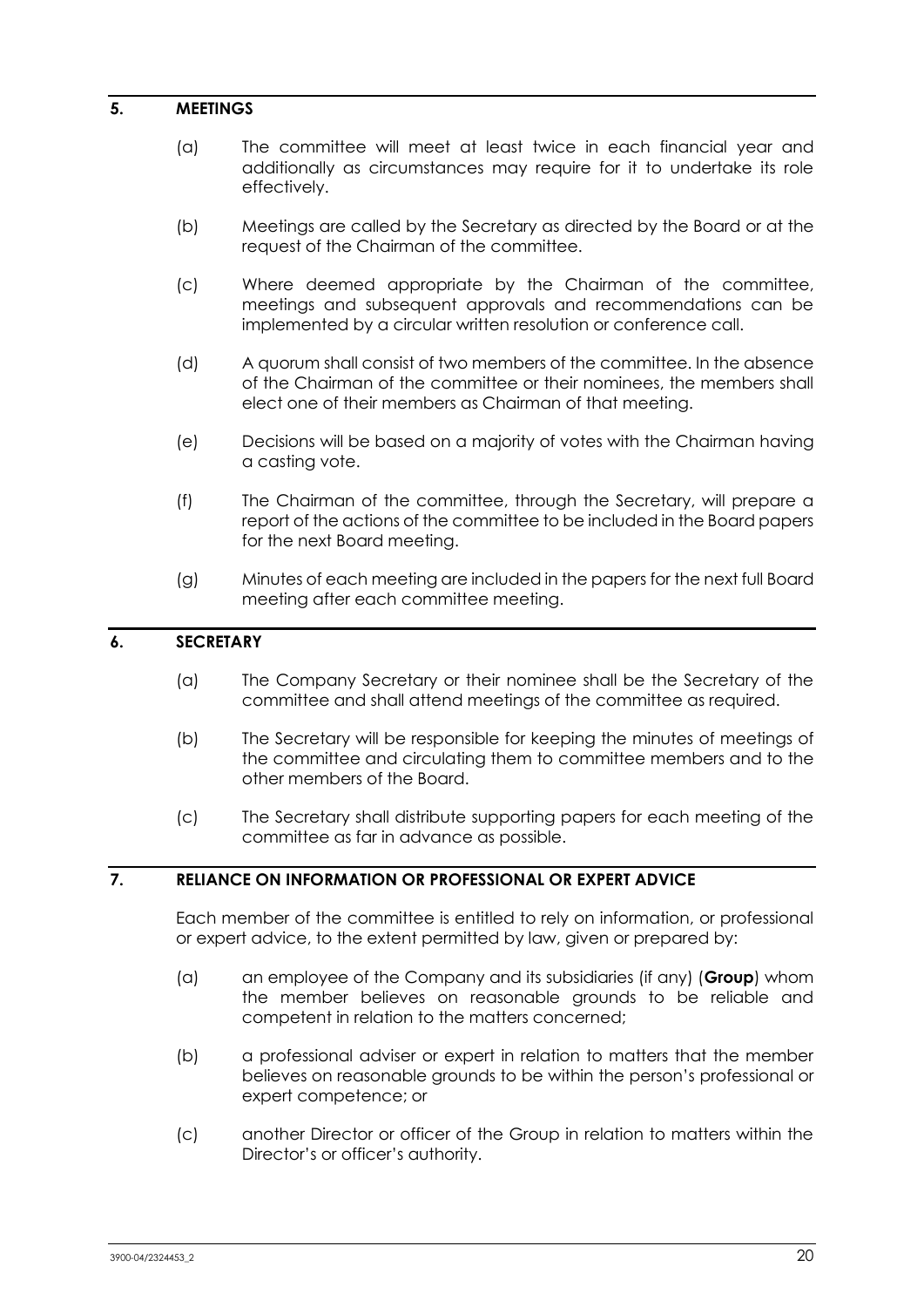## **8. ACCESS TO ADVICE**

- (a) Members of the committee have rights of access to management and to the books and records of the Company to enable them to discharge their duties as committee members, except where the Board determines that such access would be adverse to the Company's interests.
- (b) Members of the committee may meet with the auditors, both internal and external, without management being present.
- (c) Members of the committee may consult independent legal counsel or other advisers they consider necessary to assist them in carrying out their duties and responsibilities, subject to prior consultation with the Chairman of the committee. Any costs incurred as a result of the committee consulting an independent expert will be borne by the Company.

## **9. REVIEW OF CHARTER**

- (a) The Board will conduct an annual review of the membership to ensure that the committee has carried out its functions in an effective manner and will update this charter as required or as a result of new laws or regulations.
- (b) This charter shall be made available to members on request, to senior management, to the external auditor and to other parties as deemed appropriate and will be posted to the Company's website.

## **10. REPORT TO THE BOARD**

- (a) The committee must report to the Board formally at the next Board meeting following from the last committee meeting on matters relevant to the committee's role and responsibilities.
- (b) The committee must brief the Board promptly on all urgent and significant matters.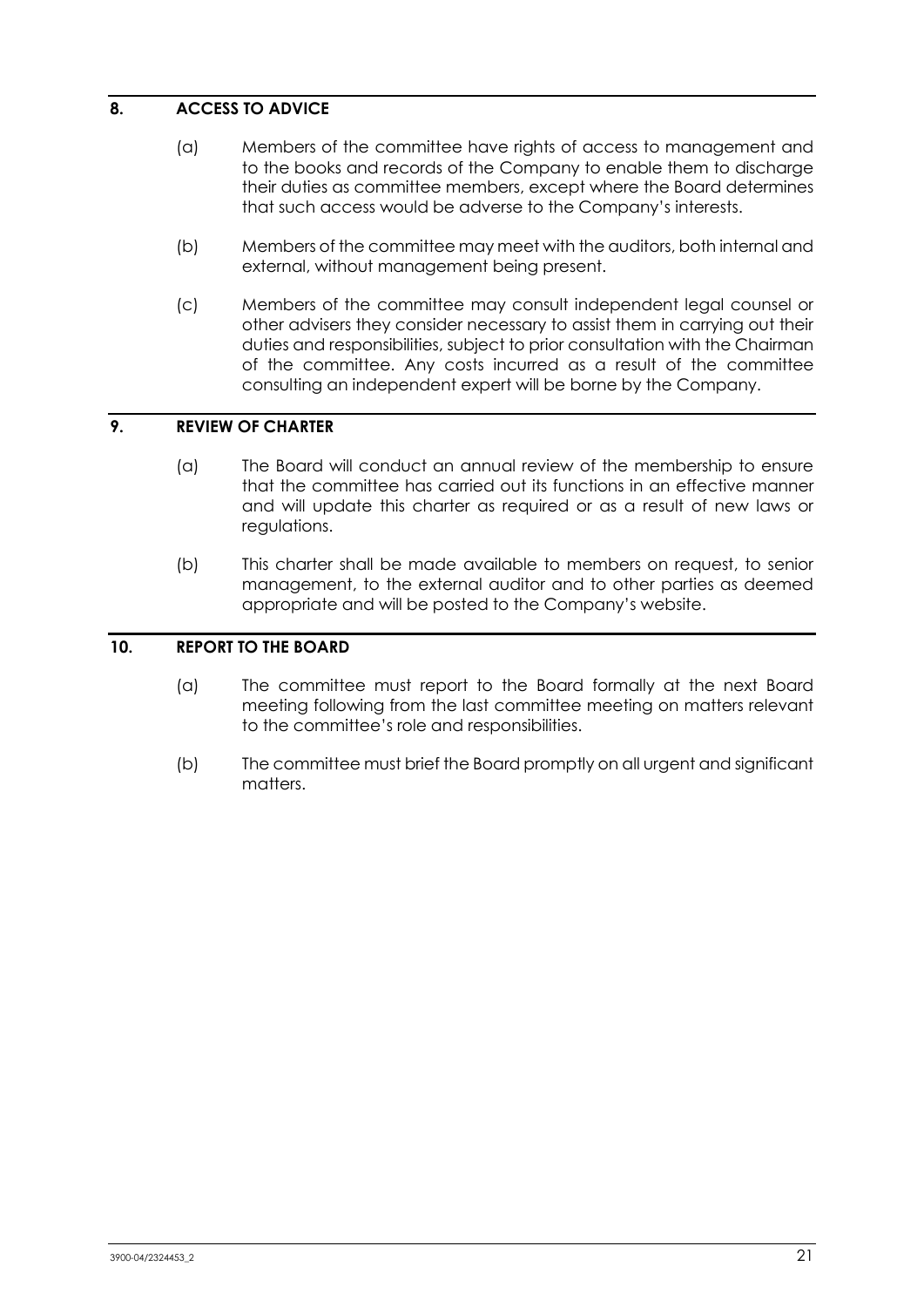## <span id="page-23-0"></span>**SCHEDULE 4 – REMUNERATION COMMITTEE CHARTER**

## **1. ROLE**

The role of the remuneration committee is to assist the Board in monitoring and reviewing any matters of significance affecting the remuneration of the Board and employees of the Company. This charter defines the remuneration committee's function, composition, mode of operation, authority and responsibilities.

## **2. COMPOSITION**

The Board will strive to adhere to the following composition requirements for the committee where at all possible. However, the Board acknowledges that the composition of the Board may not allow adherence to the following composition requirements from time to time.

- (a) The committee shall comprise at least three Directors, the majority being independent non-executive Directors.
- (b) The committee will be chaired by an independent Director who will be appointed by the Board.
- (c) The Board may appoint such additional non-executive Directors to the committee or remove and replace members of the committee by resolution.

#### **3. PURPOSE**

The primary purpose of the committee is to support and advise the Board in fulfilling its responsibilities to shareholders by:

- (a) reviewing and approving the executive remuneration policy to enable the Company to attract and retain executives and Directors who will create value for shareholders;
- (b) ensuring that the executive remuneration policy demonstrates a clear relationship between key executive performance and remuneration;
- (c) recommending to the Board the remuneration of executive Directors;
- (d) fairly and responsibly rewarding executives having regard to the performance of the Company and its subsidiaries (if any) (**Group**), the performance of the executive and the prevailing remuneration expectations in the market without rewarding conduct that is contrary to the Company's vales or risk appetite and having regard to the Company's commercial interest in controlling expenses;
- (e) ensuring incentives for non-executive directors do not conflict with their obligation to bring an independent judgement to matters before the Board;
- (f) reviewing the Company's recruitment, retention and termination policies and procedures for senior management;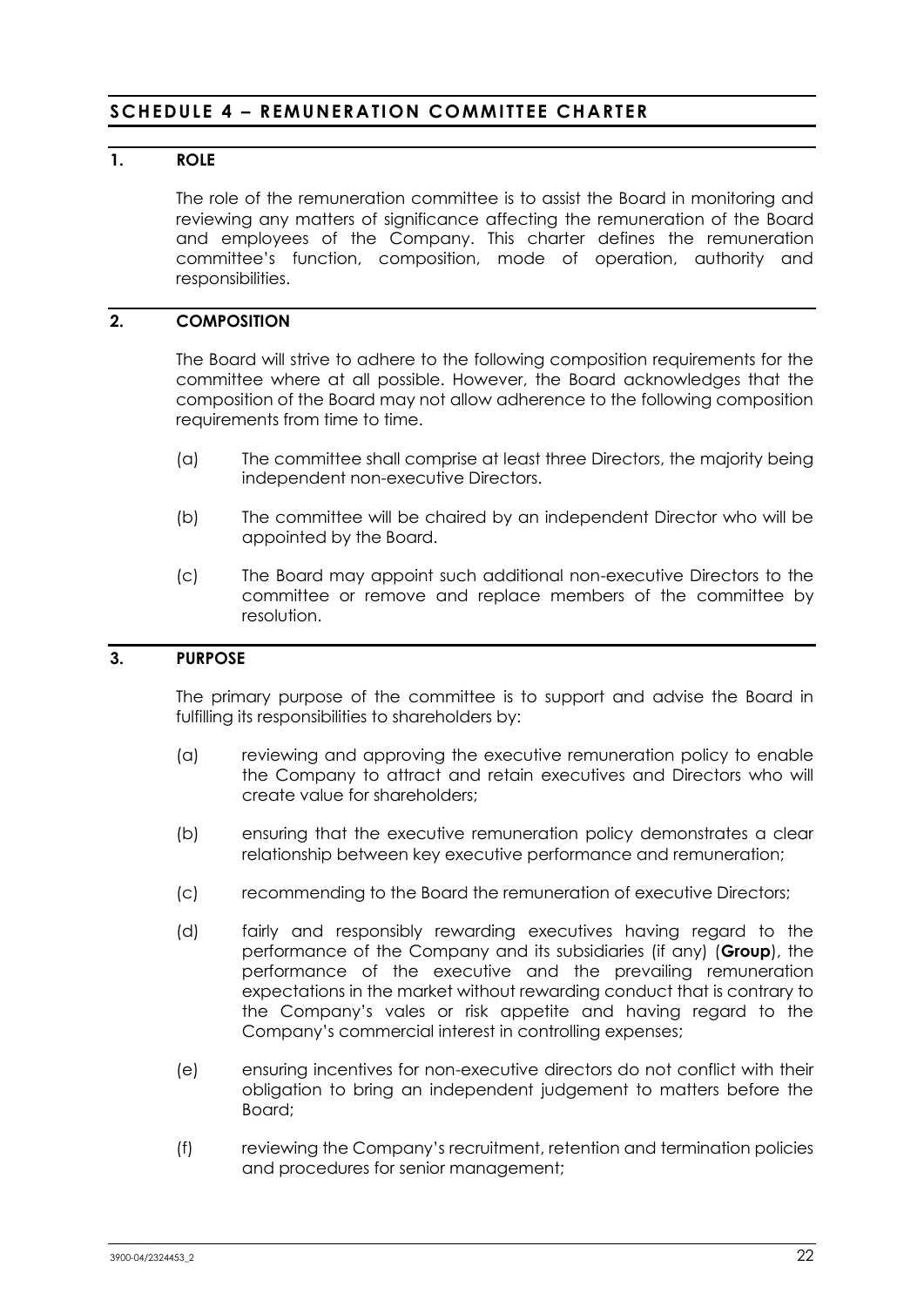- (g) reviewing and approving the remuneration of direct reports to the Chief Executive Officer/Managing Director, and as appropriate other senior executives; and
- (h) reviewing and approving any equity based plans and other incentive schemes.

## **4. DUTIES AND RESPONSIBILITIES**

#### **4.1 Executive Remuneration Policy**

- (a) Review and approve the Group's recruitment, retention and termination policies and procedures for senior executives to enable the Company to attract and retain executives and Directors who can create value for shareholders.
- (b) Review the on-going appropriateness and relevance of the executive remuneration policy and other executive benefit programs.
- (c) Ensure that remuneration policies fairly and responsibly reward executives having regard to the performance of the Company, the performance of the executive and prevailing remuneration expectations in the market without rewarding conduct that is contrary to the Company's vales or risk appetite and having regard to the Company's commercial interest in controlling expenses.

#### **4.2 Executive Directors and Senior Management**

- (a) Consider and make recommendations to the Board on the remuneration for each executive Director (including base pay, incentive payments, equity awards, retirement rights, service contracts) having regard to the executive remuneration policy.
- (b) Review and approve the proposed remuneration (including incentive awards, equity awards and service contracts) for the direct reports of the Chief Executive Officer/Managing Director. As part of this review the committee will oversee an annual performance evaluation of the senior Executive Team. This evaluation is based on specific criteria, including the business performance of the Company and its subsidiaries, whether strategic objectives are being achieved and the development of management and personnel.
- (c) Approve changes to the remuneration or contract terms of executive Directors and direct reports to the Chief Executive Officer/Managing Director.
- (d) Approve termination payments to executive Directors or direct reports to the Chief Executive Officer/Managing Director. Termination payments to other departing executives should be reported to the committee at its next meeting.

### **4.3 Executive Incentive Plans (including Equity Based Plans)**

- (a) Review and approve the design of any executive incentive plans (**Plans**).
- (b) Ensuring incentives for non-executive directors do not conflict with their obligation to bring an independent judgement to matters before the Board.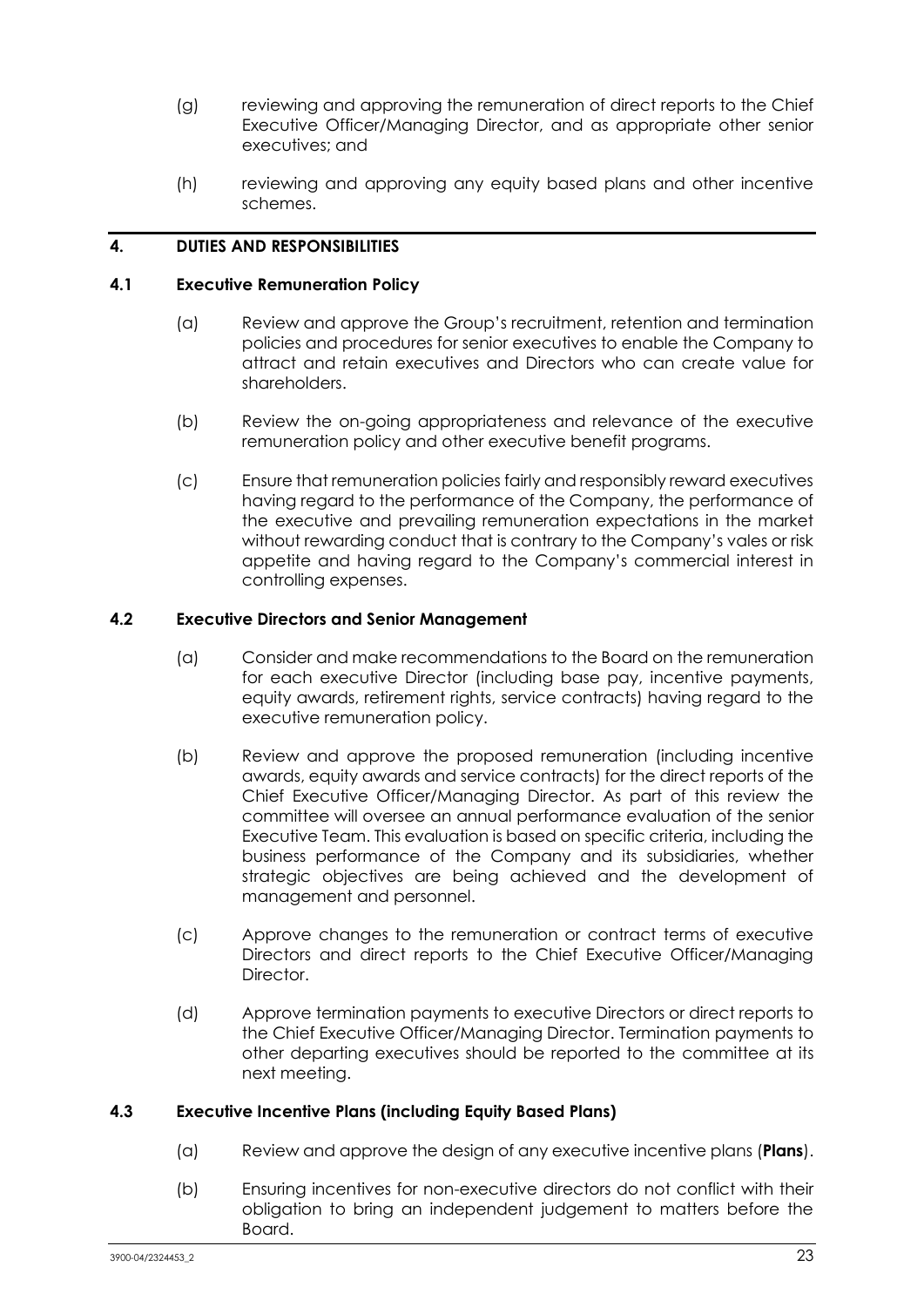- (c) Review and approve any Plans that may be introduced in light of legislative, regulatory and market developments.
- (d) For each Plan, determine each year whether awards will be made under that Plan.
- (e) Review and approve total proposed awards under each Plan.
- (f) In addition to considering awards to executive Directors and direct reports to the Chief Executive Officer/Managing Director, review and approve proposed awards under each Plan on an individual basis for executives as required under the rules governing each Plan or as determined by the committee.
- (g) Review, approve and keep under review performance hurdles for each Plan.
- (h) Review, manage and disclose the policy (if any) under which participants to a Plan may be permitted (at the discretion of the Company) to enter into transactions (whether through the use of derivatives or otherwise) which limit the economic risk of participating in the Plan.

## **4.4 Other**

The committee shall perform other duties and activities that it or the Board considers appropriate.

## **5. MEETINGS**

- (a) The committee will meet at least once per year and additionally as circumstances may require.
- (b) Meetings are called by the Secretary as directed by the Board or at the request of the Chairman of the committee.
- (c) A quorum shall comprise any two members of the committee. In the absence of the Chairman of the committee or appointed delegate, the members shall elect one of their members as Chairman.
- (d) Where deemed appropriate by the Chairman of the committee, meetings and subsequent approvals may be held or concluded by way of a circular written resolution or a conference call.
- (e) Decisions will be based on a majority of votes with the Chairman of the committee having the casting vote.
- (f) The committee may invite any executive management team members or other individuals, including external third parties, to attend meetings of the committee, as they consider appropriate.

### **6. SECRETARY**

- (a) The Company Secretary or their nominee shall be the Secretary of the committee, and shall attend meetings of the committee as required.
- (b) The Secretary will be responsible for keeping the minutes of meeting of the committee and circulating them to committee members and to the other members of the Board.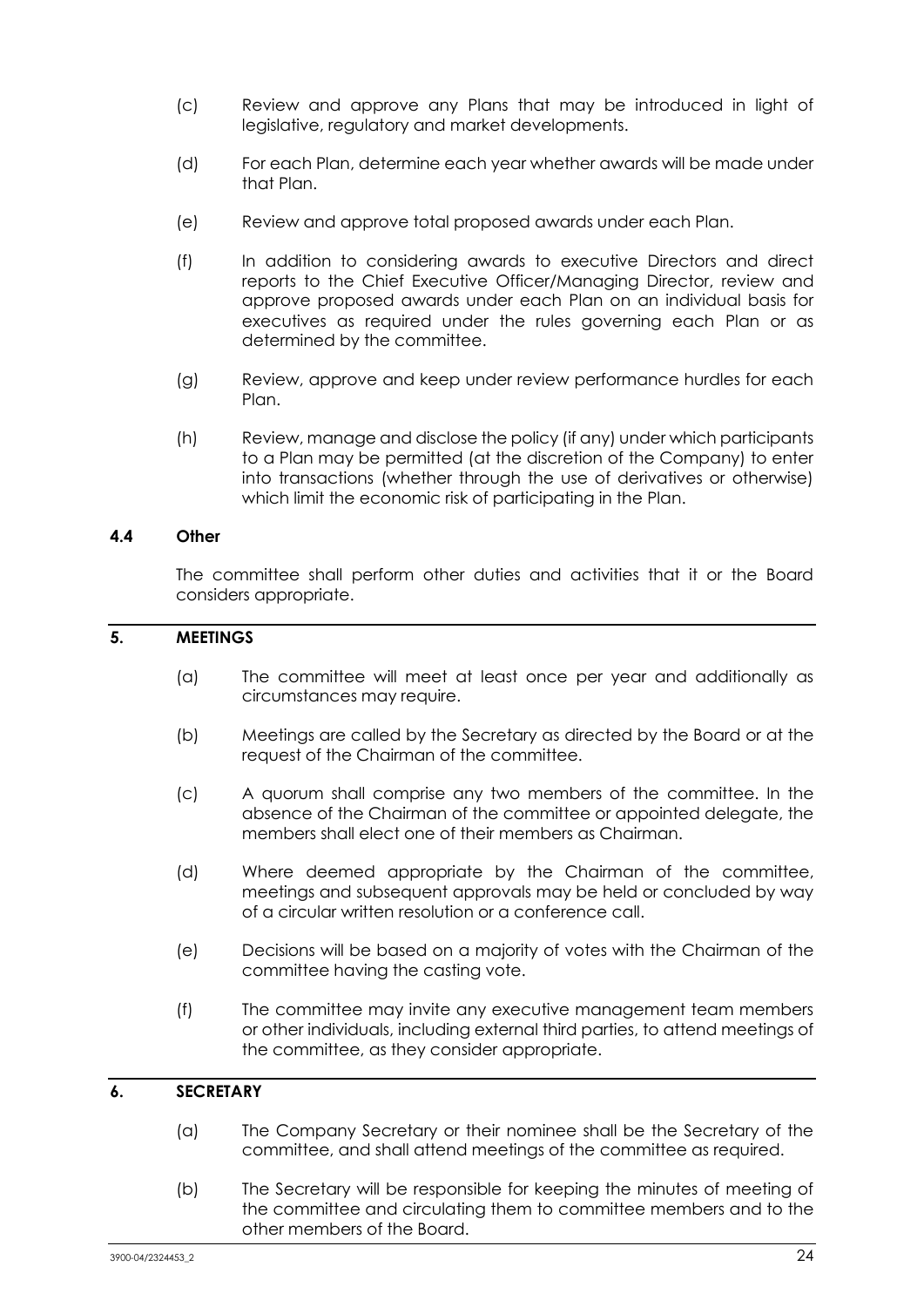(c) The Secretary shall distribute supporting papers for each meeting of the committee as far in advance as possible.

## **7. RELIANCE ON INFORMATION OR PROFESSIONAL OR EXPERT ADVICE**

Each member of the committee is entitled to rely on information, or professional or expert advice, to the extent permitted by law, given or prepared by:

- (a) an employee of the Group whom the member believes on reasonable grounds to be reliable and competent in relation to the matters concerned;
- (b) a professional adviser or expert in relation to matters that the member believes on reasonable grounds to be within the person's professional or expert competence; or
- (c) another Director or officer of the Group in relation to matters within the Director's or officer's authority.

### **8. ACCESS TO ADVICE**

- (a) Members of the committee have a right to access the books and records of the Company to enable them to discharge their duties as committee members, except where the Board determines that such access would be adverse to the Company's interests.
- (b) The committee may consult independent experts to assist it in carrying out its duties and responsibilities. Any costs incurred as a result of the committee consulting an independent expert will be borne by the Company.

## **9. REVIEW OF CHARTER**

- (a) The Board will conduct an annual review of the membership to ensure that the committee has carried out its functions in an effective manner, and will update this charter as required or as a result of new laws or regulations.
- (b) The charter shall be made available to members on request, to senior management, to the external auditor and to other parties as deemed appropriate and will be posted to the Company's website.

## **10. REPORTING**

- (a) The committee must report to the Board formally at the next Board meeting following from the last committee meeting on matters relevant to the committee's role and responsibilities.
- (b) The committee must brief the Board promptly on all urgent and significant matters.
- (c) The Company must disclose the policies and practices regarding the remuneration of non-executive directors, executive directors and other senior executives in the Annual Report and as otherwise required by law.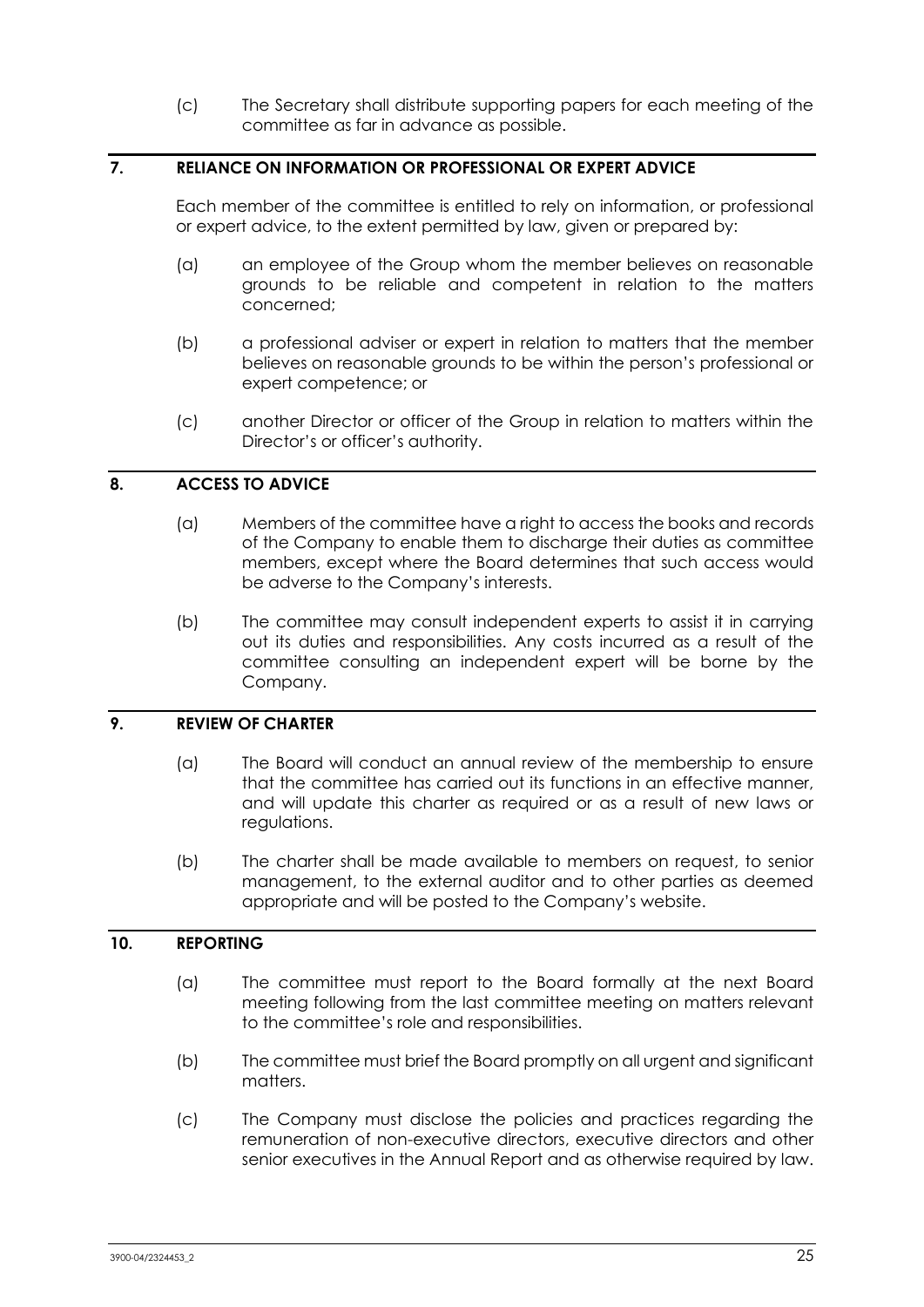## <span id="page-27-0"></span>**SCHEDULE 5 – NOMINATION COMMITTEE CHARTER**

## **1. ROLE**

The role of the nomination committee is to assist the Board in monitoring and reviewing any matters of significance affecting the composition of the Board and the team of executives as appointed by the Company, being the Executive Team. This charter defines the nomination committee's function, composition, mode of operation, authority and responsibilities.

## **2. COMPOSITION**

The Board will strive to adhere to the following composition requirements for the committee where at all possible. However, the Board acknowledges that the composition of the Board may not allow adherence to the following composition requirements from time to time.

- (a) The committee shall comprise at least three non-executive Directors, the majority of whom must be independent, one of whom will be appointed the Chairman of the committee.
- (b) The Board may appoint additional non-executive Directors to the committee or remove and replace members of the committee by resolution.

### **3. PURPOSE**

The primary purpose of the committee is to support and advise the Board in:

- (a) maintaining a Board that has an appropriate mix of skills, knowledge of the Company and the industry in which it operates and experience to be an effective decision-making body; and
- (b) ensuring that the Board is comprised of Directors who contribute to the successful management of the Company and discharge their duties having regard to the law and the highest standards of corporate governance.

## **4. DUTIES AND RESPONSIBILITIES OF THE COMMITTEE**

- (a) Periodically review and consider the structure and balance of the Board and make recommendations regarding appointments, retirements and terms of office of Directors.
- (b) Make recommendations to the Board on the appropriate size and composition of the Board.
- (c) Identify and recommend to the Board candidates for the Board after considering the necessary and desirable competencies of new Board members to ensure the appropriate mix of skills and experience and after an assessment of how the candidates can contribute to the strategic direction of the Company.
- (d) Undertake appropriate checks before appointing a Director or senior executive or putting forward to security holders a candidate for election,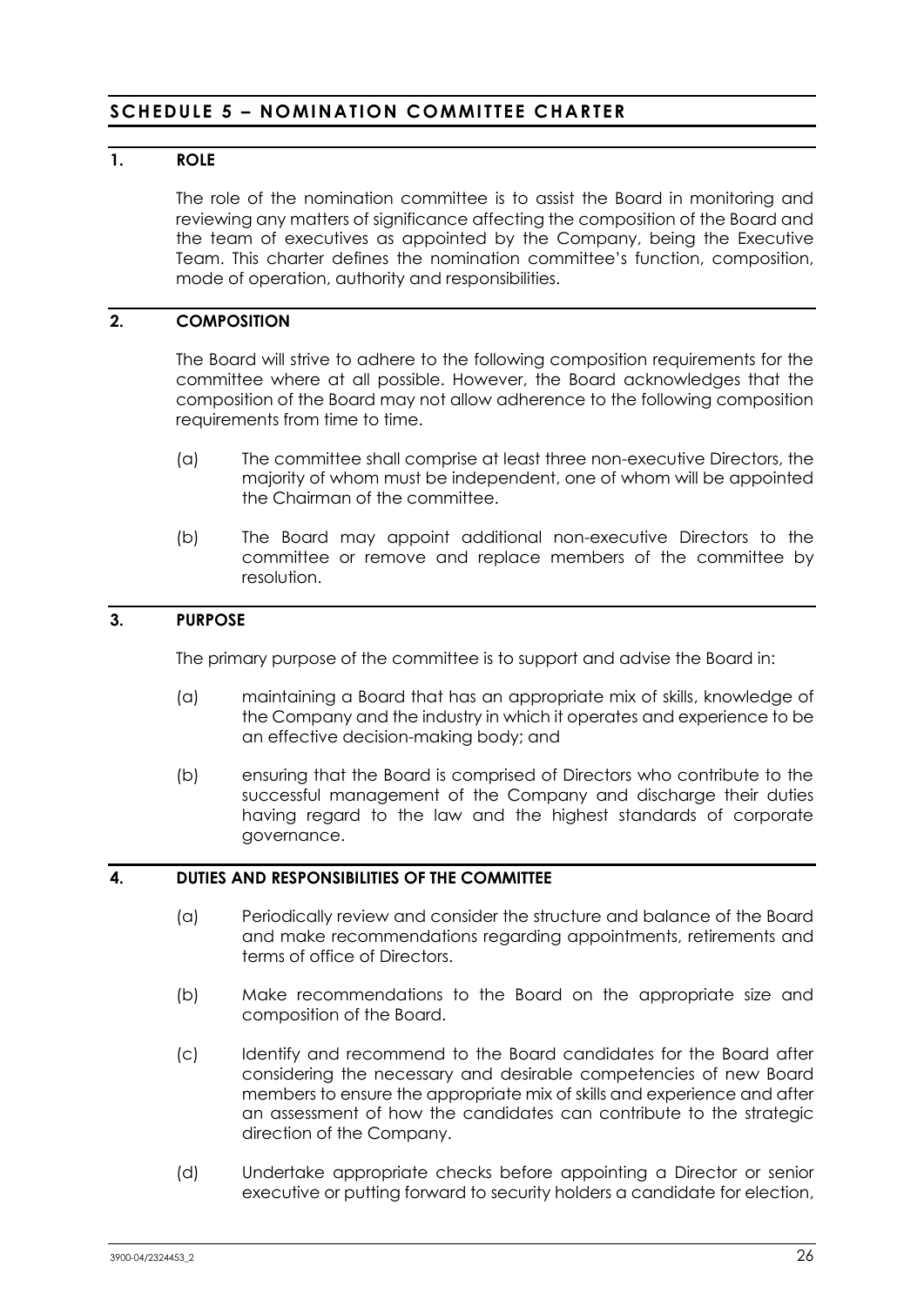as a Director, including checks in respect of character, experience, education, criminal record and bankruptcy history (as appropriate).

- (e) Ensure that all material information relevant to a decision on whether or not to elect or re-elect a Director will be provided to security holders in the Notice of Meeting containing the resolution to elect or re-elect a Director, including:
	- (i) biographical details (including relevant qualifications and experience and skills);
	- (ii) details of any other material directorships currently held by the candidate;
	- (iii) where standing as a Director for the first time, confirmation that the entity has conducted appropriate checks into the candidate's background and experience and any material adverse information revealed by those checks, details of any interest, position or relationship that might materially influence their capacity to be independent and act in the best interests of the Company as a whole rather than in the interests of an individual shareholders or other party, and a statement whether the Board considers the candidate is considered to be independent;
	- (iv) where standing for re-election as a Director, the term of office served by the Director and a statement whether the Board considers the candidate is considered to be independent; and
	- (v) a statement by the Board whether it supports the election or reelection of the candidate and a summary of the reasons why.
- (f) Ensure that each Director and senior executive is personally a party to a written agreement with the Company which sets out the terms of that Director's or senior executive's appointment. For these purposes, a senior executive is a member of key management personnel (as defined in the Corporations Act 2001 (Cth)), other than a Director. Where the Company engages a bona fide professional services firm to provide a chief financial officer, Company Secretary or other senior executive on an outsourced basis, the agreement may be between the entity and the professional services firm.
- (g) Ensure that Directors or senior executives who are provisionally appointed give an unequivocal undertaking to resign should the Company receive an outstanding check that it considers unsatisfactory.
- (h) Prepare and maintain a Board skills matrix setting out the measurable mix of skills and diversity that the Board currently has (or is looking to achieve) to ensure the Board has the skills to discharge its obligations effectively and to add value and to ensure the Board has the ability to deal with new and emerging business and governance issues. The Company must disclose this matrix in, or in conjunction with, its Annual Report.
- (i) Approve and review induction and continuing professional development programs and procedures for Directors to ensure that they can effectively discharge their responsibilities.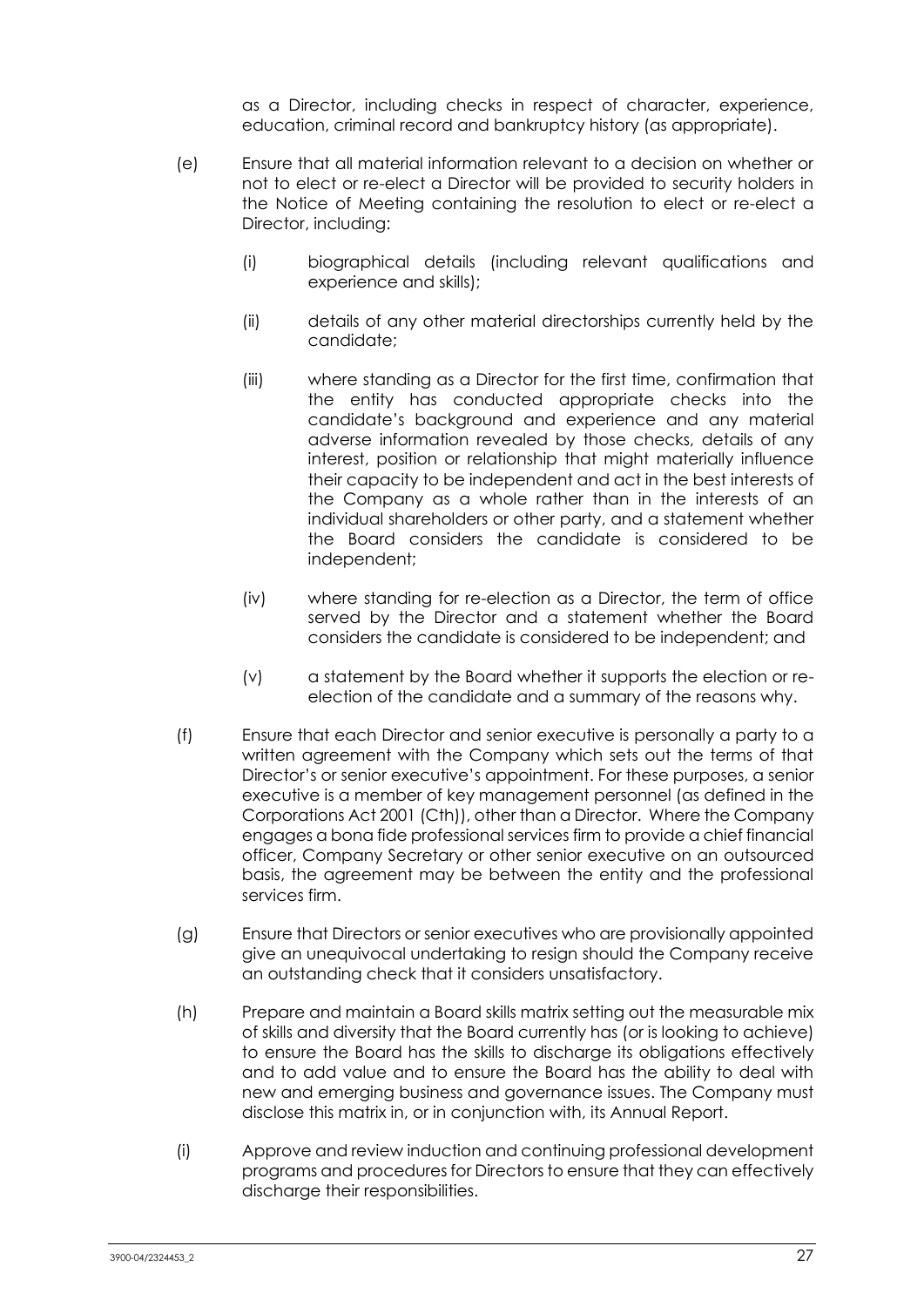- (j) Assess and consider the time required to be committed by a nonexecutive Director to properly fulfil their duty to the Company and advise the Board.
- (k) Consider and recommend to the Board candidates for election or reelection to the Board at each annual shareholders' meeting.
- (l) Review directorships in other public companies held by or offered to Directors and senior executives of the Company.
- (m) Review succession plans for the Board with a view to maintaining an appropriate balance of skills and experience on the Board.
- (n) Arrange an annual performance evaluation of the Board, its committee, individual Directors and senior executives as appropriate. Such review will include a consideration of the currency of each Director's knowledge and skills and whether Director's performance has been impacted by any other commitments.

#### **5. MEETINGS**

- (a) The committee will meet at least once a year and additionally as circumstances may require.
- (b) Meetings are called by the Secretary as directed by the Board or at the request of the Chairman of the committee.
- (c) Where deemed appropriate by the Chairman of the committee, meetings and subsequent approvals may be held or concluded by way of a circular written resolution or conference call.
- (d) A quorum shall comprise any two members of the committee. In the absence of the Chairman of the committee or appointed delegate, the members shall elect one of their number as Chairman of the committee.
- (e) Decisions will be based on a majority of votes with the Chairman of the committee having a casting vote.
- (f) The committee may invite executive management team members or other individuals, including external third parties to attend meetings of the committee, as they consider appropriate.

## **6. SECRETARY**

- (a) The Company Secretary or their nominee shall be the secretary of the committee (**Secretary**) and shall attend meetings of the committee as required.
- (b) The Secretary will be responsible for keeping the minutes of meetings of the committee and circulating them to committee members and to the other members of the Board.
- (c) The Secretary shall distribute supporting papers for each meeting of the committee as far in advance as possible.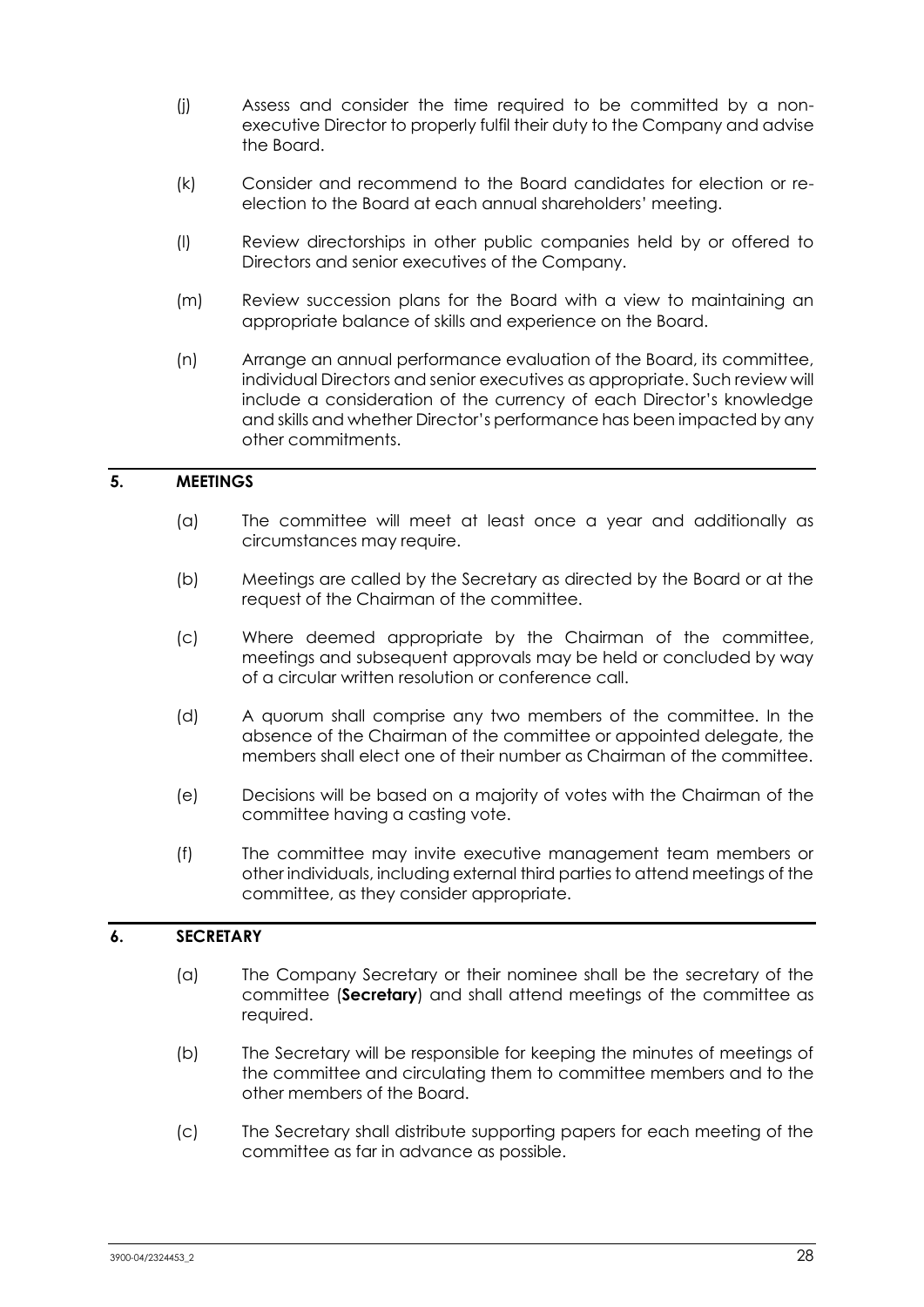## **7. RELIANCE ON INFORMATION OR PROFESSIONAL OR EXPERT ADVICE**

Each member of the committee is entitled to rely on information, or professional or expert advice, to the extent permitted by law, given or prepared by:

- (a) an employee of the Company and its subsidiaries (if any) (**Group**) whom the member believes on reasonable grounds to be reliable and competent in relation to the matters concerned;
- (b) a professional adviser or expert in relation to matters that the member believes on reasonable grounds to be within the person's professional or expert competence; or
- (c) another Director or officer of the Group in relation to matters within the Director's or officer's authority.

## **8. ACCESS TO ADVICE**

- (a) Members of the committee have rights of access to the books and records of the Company to enable them to discharge their duties as committee members, except where the Board determines that such access would be adverse to the Company's interests.
- (b) The committee may consult independent experts to assist it in carrying out its duties and responsibilities. Any costs incurred as a result of the committee consulting an independent expert will be borne by the Company.

## **9. REVIEW OF CHARTER**

- (a) The Board will conduct an annual review of the membership to ensure that the committee has carried out its functions in an effective manner and will update this charter as required or as a result of new laws or regulations.
- (b) This charter shall be made available to members on request, to senior management, to the external auditor and to other parties as deemed appropriate and will be posted to the Company's website.

#### **10. REPORTING**

- (a) The committee must report to the Board formally at the next Board meeting following from the last committee meeting on matters relevant to the committee's role and responsibilities.
- (b) The committee must brief the Board promptly on all urgent and significant matters.
- (c) The Company must disclose the policies and practices regarding the nomination of non-executive directors, executive directors and other senior executives in, or in conjunction with, the Annual Report and as otherwise required by law.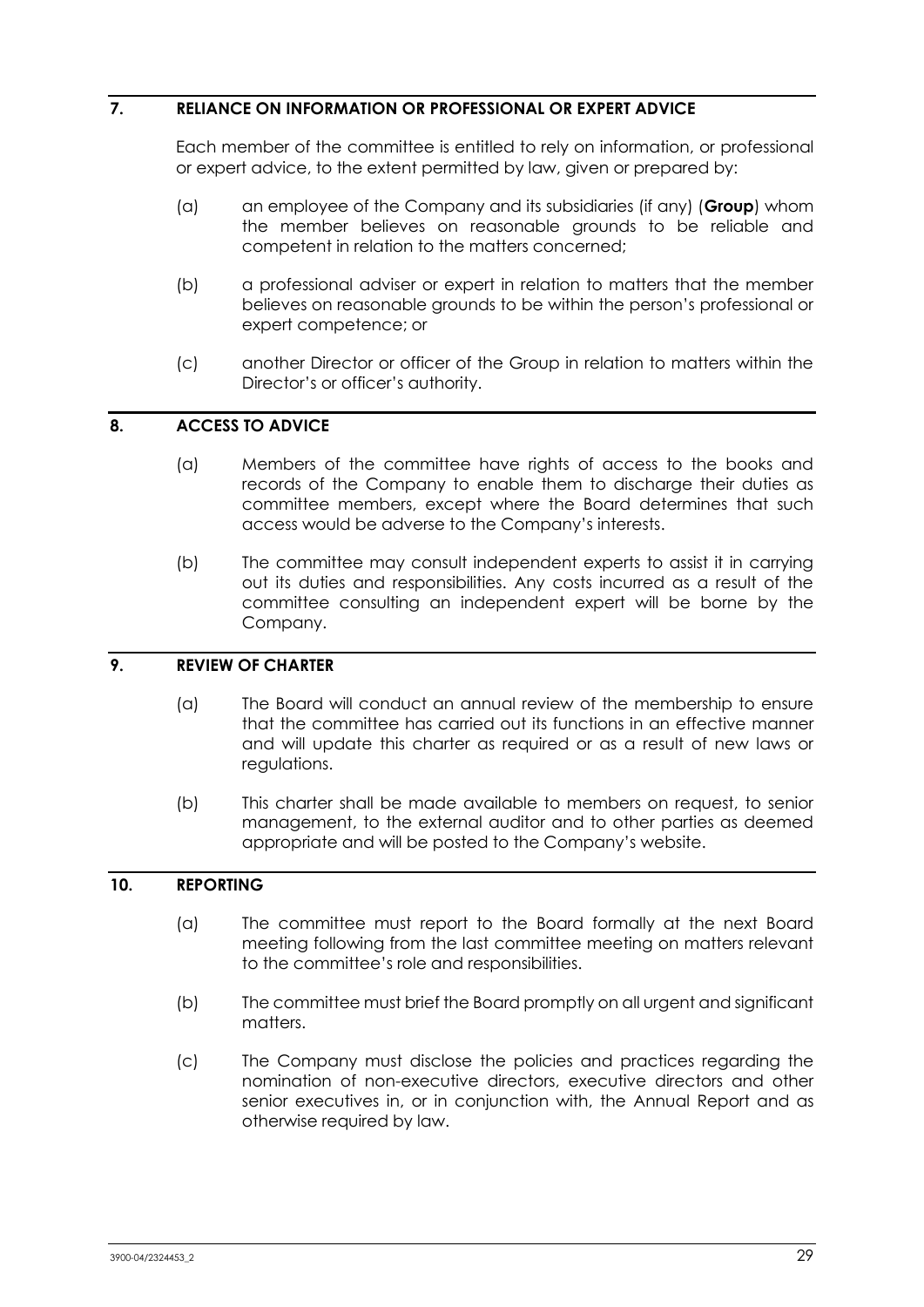## <span id="page-31-0"></span>**SCHEDULE 6 – PERFORMANCE EVALUATION POLICY**

The nomination committee will arrange a performance evaluation of the Board, its committees, individual Directors and senior executives on an annual basis as appropriate. To assist in this process an independent advisor may be used.

The nomination committee will conduct an annual review of the role of the Board, assess the performance of the Board over the previous 12 months and examine ways of assisting the Board in performing its duties more effectively.

The review will include:

- (a) comparing the performance of the Board with the requirements of its charter;
- (b) examination of the Board's interaction with management;
- (c) the nature of information provided to the Board by management;
- (d) management's performance in assisting the Board to meet its objectives; and
- (e) an analysis of whether there is a need for existing Directors to undertake professional development.

A similar review may be conducted for each committee by the Board with the aim of assessing the performance of each committee and identifying areas where improvements can be made.

The remuneration committee will oversee the evaluation of the remuneration of the Company's senior executives. This evaluation must be based on specific criteria, including the business performance of the Company and its subsidiaries, whether strategic objectives are being achieved and the development of management and personnel.

The Company must disclose, in relation to each financial year, whether or not the relevant annual performance evaluations have been conducted in accordance with the above processes.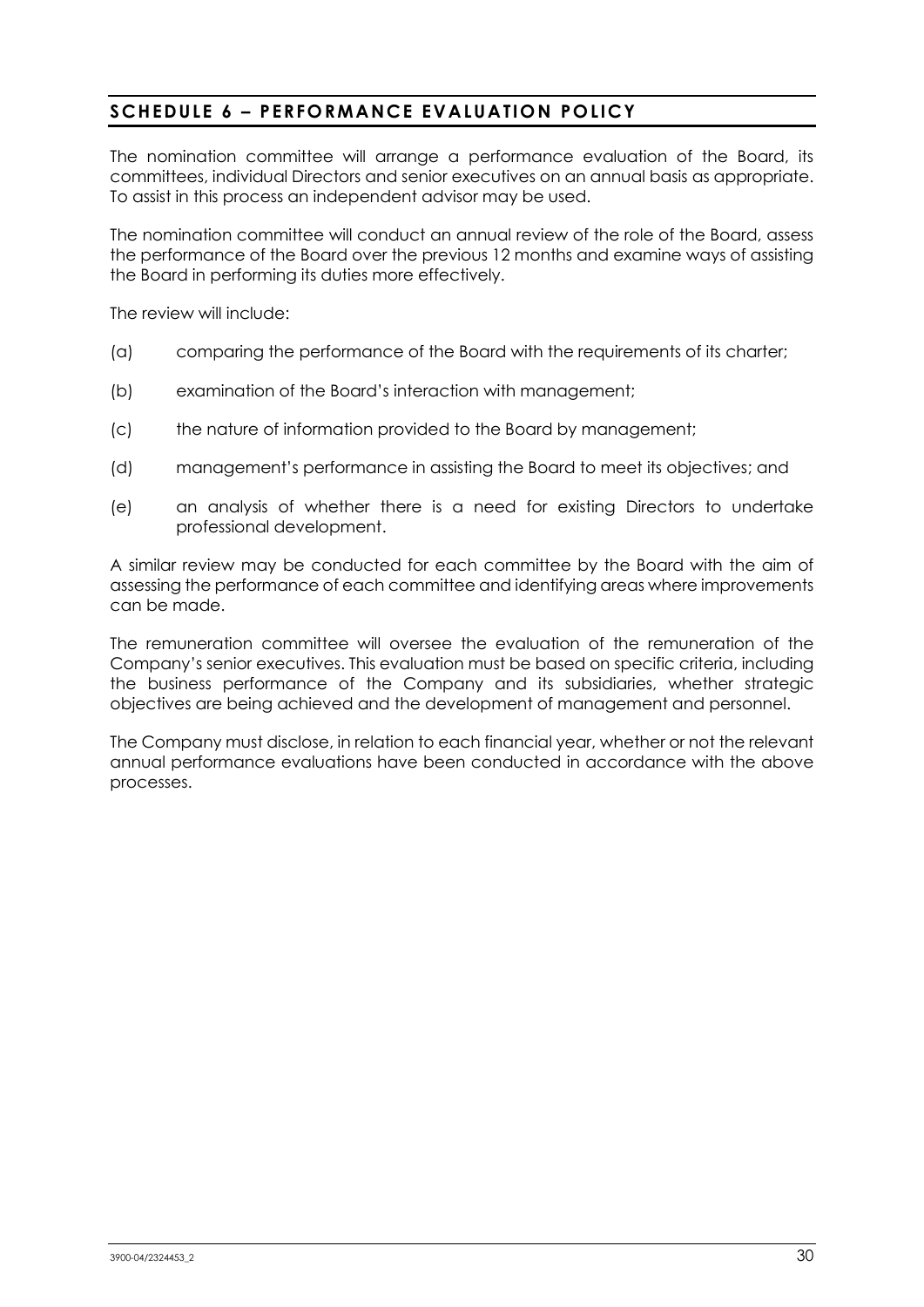## <span id="page-32-0"></span>**SCHEDULE 7 – CONTINUOUS DISCLOSURE POLICY**

The Company must comply with continuous disclosure requirements arising from legislation and the ASX Listing Rules.

The general rule, in accordance with ASX Listing Rule 3.1, is that once the Company becomes aware of any information concerning it that a reasonable person would expect to have a material effect on the price of value or the Company's securities, the Company must immediately disclose that information to the ASX.

The Company has in place a written policy on information disclosure and relevant procedures.

The focus of these procedures is on continuous disclosure compliance and improving access to information for investors.

The Company Secretary is responsible for:

- (a) overseeing and co-ordinating disclosure of information to the relevant stock exchanges and shareholders; and
- (b) providing guidance to Directors and employees on disclosure requirements and procedures.

Price sensitive information is publicly released through ASX before it is disclosed to shareholders and market participants. Distribution of other information to shareholders and market participants is also managed through disclosure to the ASX. The importance of safeguarding the confidentiality of corporate information to avoid premature disclosure is paramount.

If the ASX considers that there is, or is likely to be, a false market in the Company's securities and asks the Company to give the ASX information to correct or prevent a false market, the Company must immediately give that information to the ASX. This obligation arises even if the Company considers that an exception to continuous disclosure obligation applies. All announcements (and media releases) must be:

- (a) prepared in compliance with ASX Listing Rules continuous disclosure requirements;
- (b) factual and not omit material information; and
- (c) expressed in a clear and objective manner to allow investors to assess the impact of the information when making investment decisions.

The Company's protocol in relation to the review and release of ASX announcements (and media releases) is as follows:

- (a) All key announcements at the discretion of the Managing Director are to be circulated to and reviewed by all members of the Board.
- (b) All members of the Board are required to seek to provide their Managing Director (or in his/her absence, the Company Secretary) with verbal or written contribution of each key announcement, prior to its release. Where the urgency of the subject matter precludes reference to the full Board, an announcement within this category may be approved by the Directors who are available. It is specifically acknowledged that where a continuous disclosure obligation arises, disclosure cannot be delayed to accommodate the availability of Board members.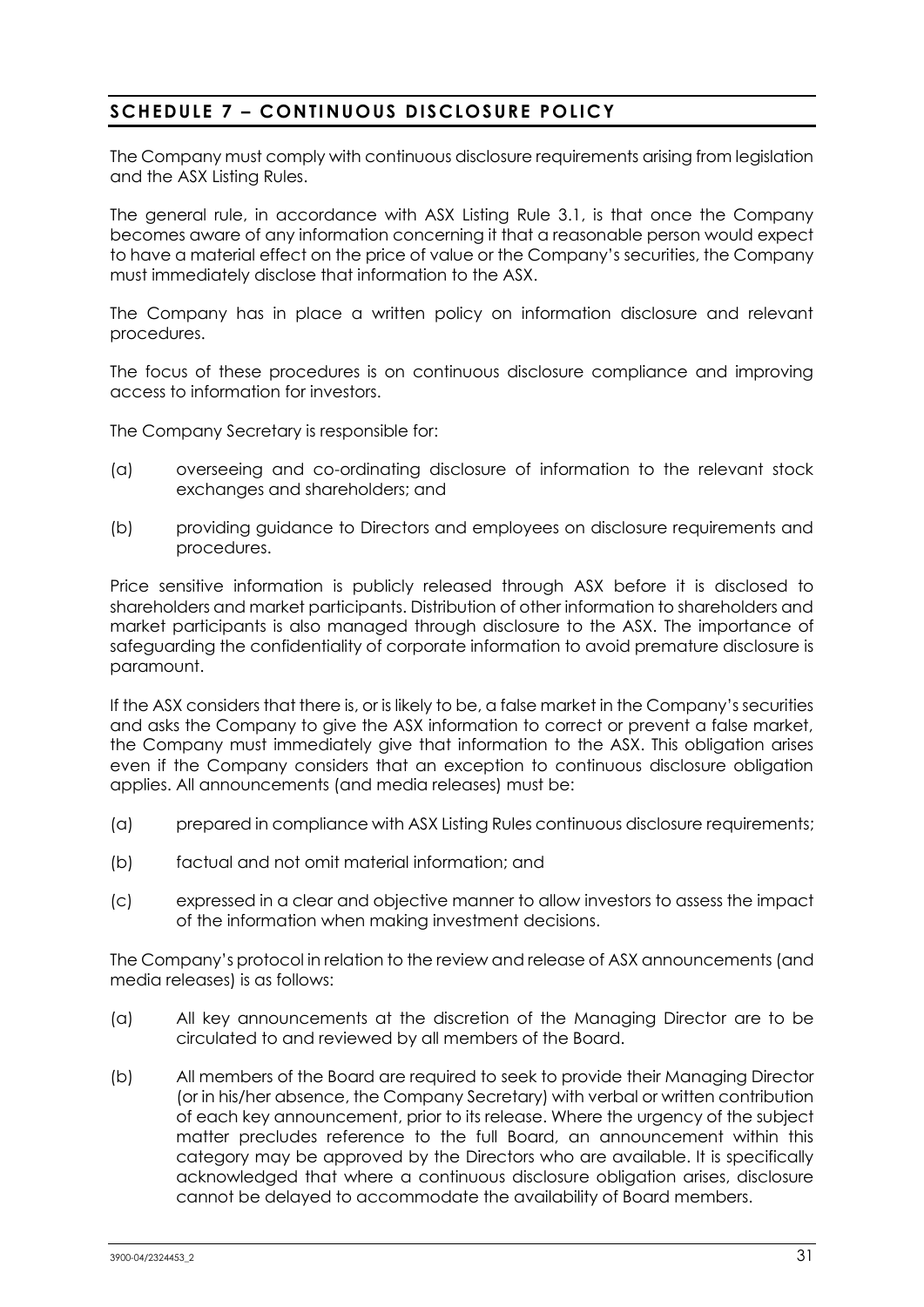- (c) Any relevant parties named in the announcement should also be given the opportunity to review the announcement prior to its release, to confirm all information is factually correct.
- (d) All members of the Board will receive copies of all material market announcements promptly after they have been made.

Information is posted on the Company's website after the ASX confirms an announcement has been made, with the aim of making the information readily accessible to the widest audience.

The Company Secretary is to maintain a copy of all announcements released.

The Company holds briefing sessions with analysts and investors. Only authorised Company spokespersons may conduct such sessions and all sessions will be conducted in accordance with the Company's continuous disclosure obligations.

Any new and substantive investor or analyst presentation will be released on the ASX Market Announcements Platform ahead of the presentation. Where practicable, the Company should consider providing shareholders the opportunity to participate in such presentations.

All employees must ensure that they comply with the Company's Code of Conduct and any other policies in respect of media contact and comment.

The Board will monitor the content, effectiveness and implementation of this Policy on a regular basis. Any updates or improvements identified will be addressed as soon as possible.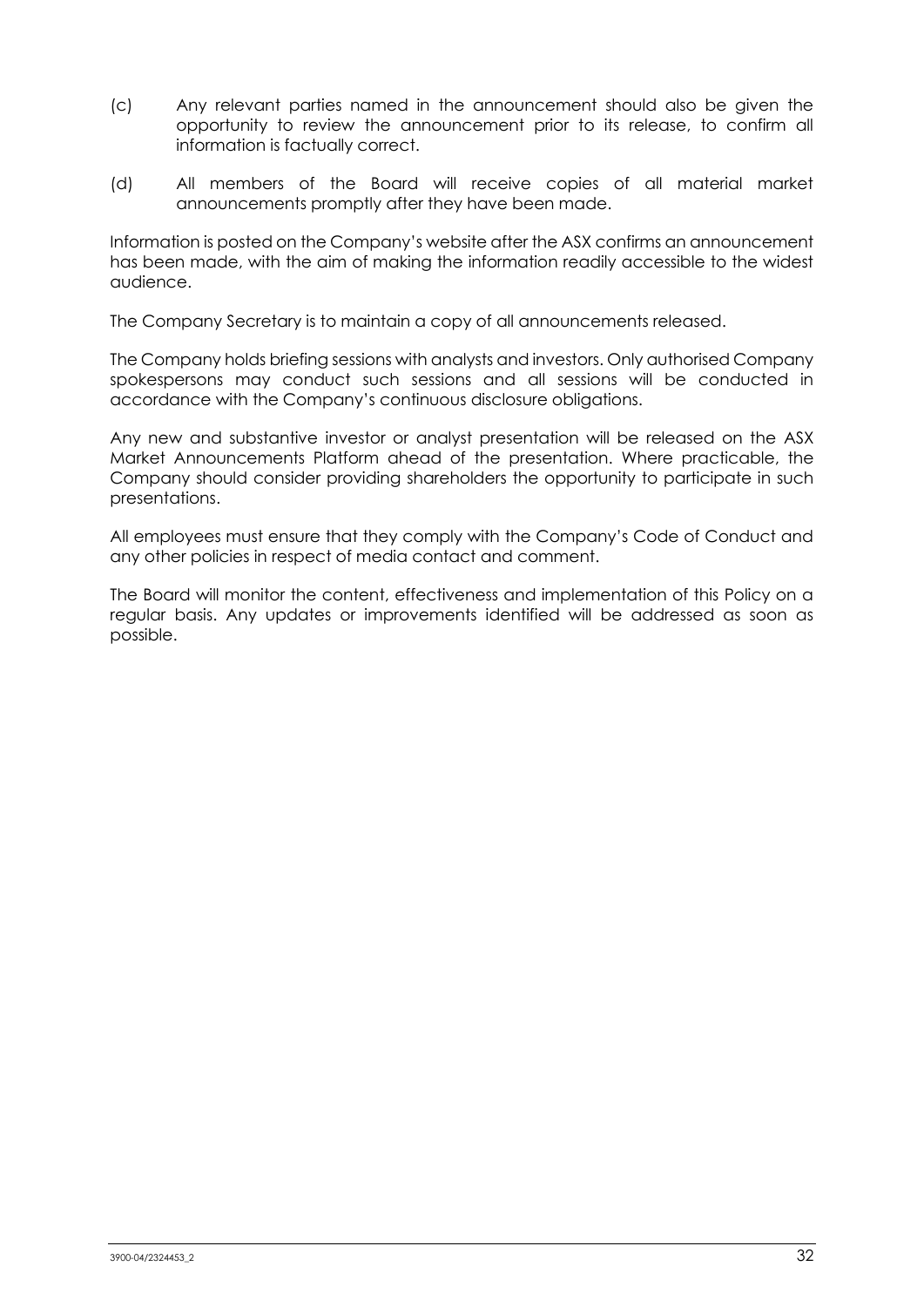## <span id="page-34-0"></span>**SCHEDULE 8 – RISK MANAGEMENT POLICY**

The Board determines the Company's "risk profile" and is responsible for establishing, overseeing and approving the Company's risk management framework, strategy and policies, internal compliance and internal control.

The Board has delegated to the audit and risk committee responsibility for implementing the risk management system.

The audit and risk committee will submit particular matters to the Board for its approval or review. Among other things it will:

- (a) oversee and periodically review the Company's risk management framework, systems, practices and procedures to ensure effective risk identification and management and compliance with the risk appetite set by the Board, internal guidelines and external requirements;
- (b) assist management to determine whether it has any material exposure to environmental or social risks (as those terms are defined in the ASX Corporate Governance Council's *Corporate Governance Principles and Recommendations – 4th Edition (Recommendations*):
	- (i) if it does, how it manages, or intends to manage, those risks; and
	- (ii) if it does not, report the basis for that determination to the Board, and where appropriate benchmark the Company's environmental or social risk profile against its peers;
- (c) consider whether the Company has a material exposure to climate change risk;
- (d) assist management to determine the key risks to the businesses and prioritise work to manage those risks;
- (e) assess whether the Company is required to publish an integrated report or a sustainability report (as those terms are defined in the Recommendations in accordance with a recognised international standard); and
- (f) review reports by management on the efficiency and effectiveness of risk management and associated internal compliance and control procedures.

The Company's process of risk management and internal compliance and control includes:

- (a) identifying and measuring risks that might impact upon the achievement of the Company's goals and objectives, and monitoring the environment for emerging factors and trends that affect these risks;
- (b) formulating risk management strategies to manage identified risks, and designing and implementing appropriate risk management policies and internal controls; and
- (c) monitoring the performance of, and improving the effectiveness of, risk management systems and internal compliance and controls, including regular assessment of the effectiveness of risk management and internal compliance and control.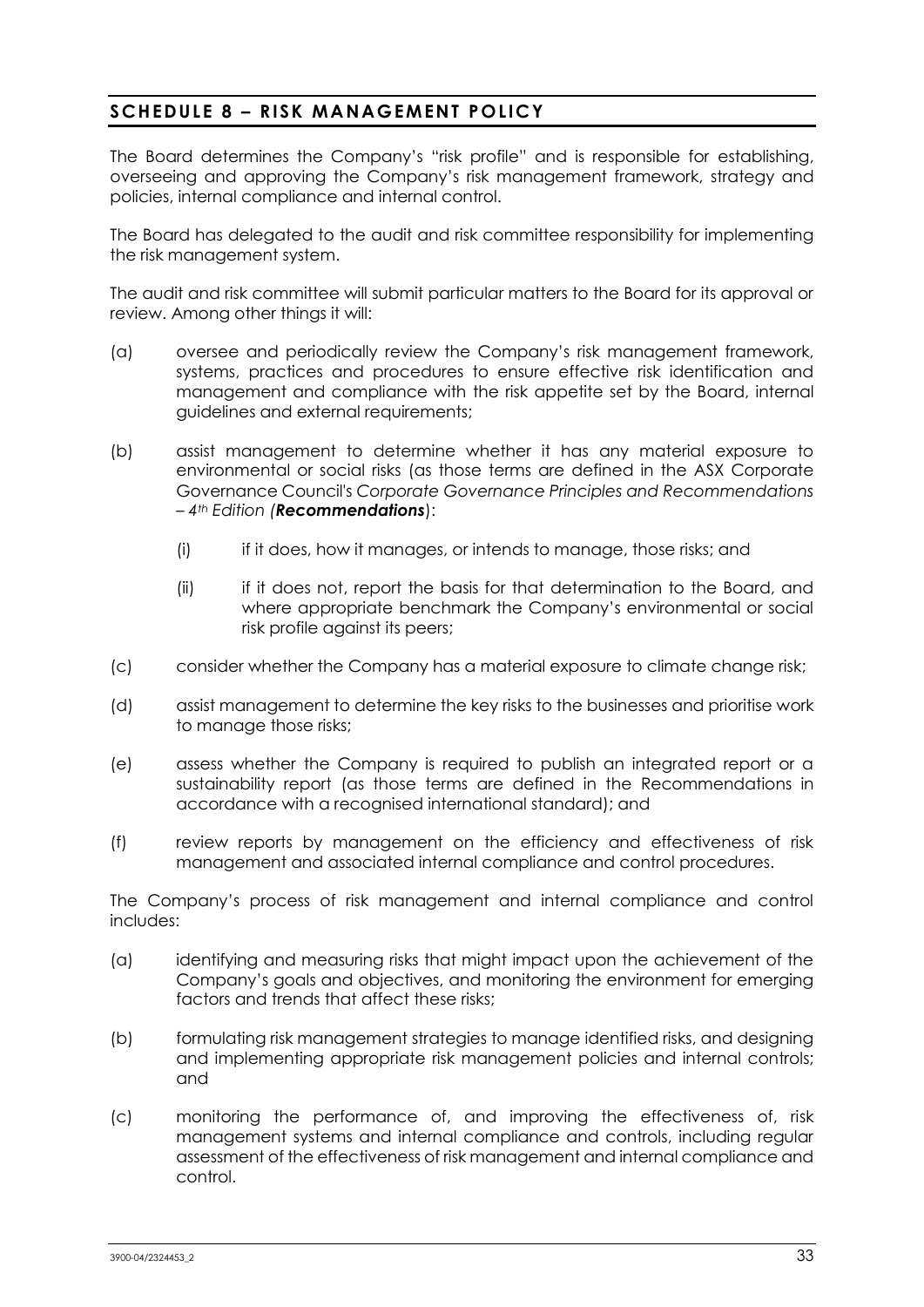To this end, comprehensive practises are in place that are directed towards achieving the following objectives:

- (a) compliance with applicable laws and regulations;
- (b) preparation of reliable published financial information;
- (c) verifying the integrity of the Company's periodic reports which are not audited or reviewed by an external auditor, to satisfy the Board that each periodic report is materially accurate, balanced and provides investors with appropriate information to make informed investment decisions; and
- (d) implementation of risk transfer strategies where appropriate e.g. insurance.

The responsibility for undertaking and assessing risk management and internal control effectiveness is delegated to management. Management is required to assess risk management and associated internal compliance and control procedures and report, at least annually, to the audit and risk committee.

The Board will review assessments of the effectiveness of risk management and internal compliance and control at least annually.

The Company must disclose at least annually whether the Board (or a committee of the Board) has completed a review of the Company's risk management framework to satisfy itself that the framework:

- (a) continues to be sound;
- (b) ensures that the Company is operating with due regard to the risk appetite set by the Board; and
- (c) deals adequately with contemporary and emerging risks such as conduct risk, digital disruption, cyber-security, privacy and data breaches, sustainability and climate change.

The Company will disclose if it has any material exposure to environmental or social risks (as those terms are defined in the Recommendations) and, if it does, how it manages, or intends to manage, those risks.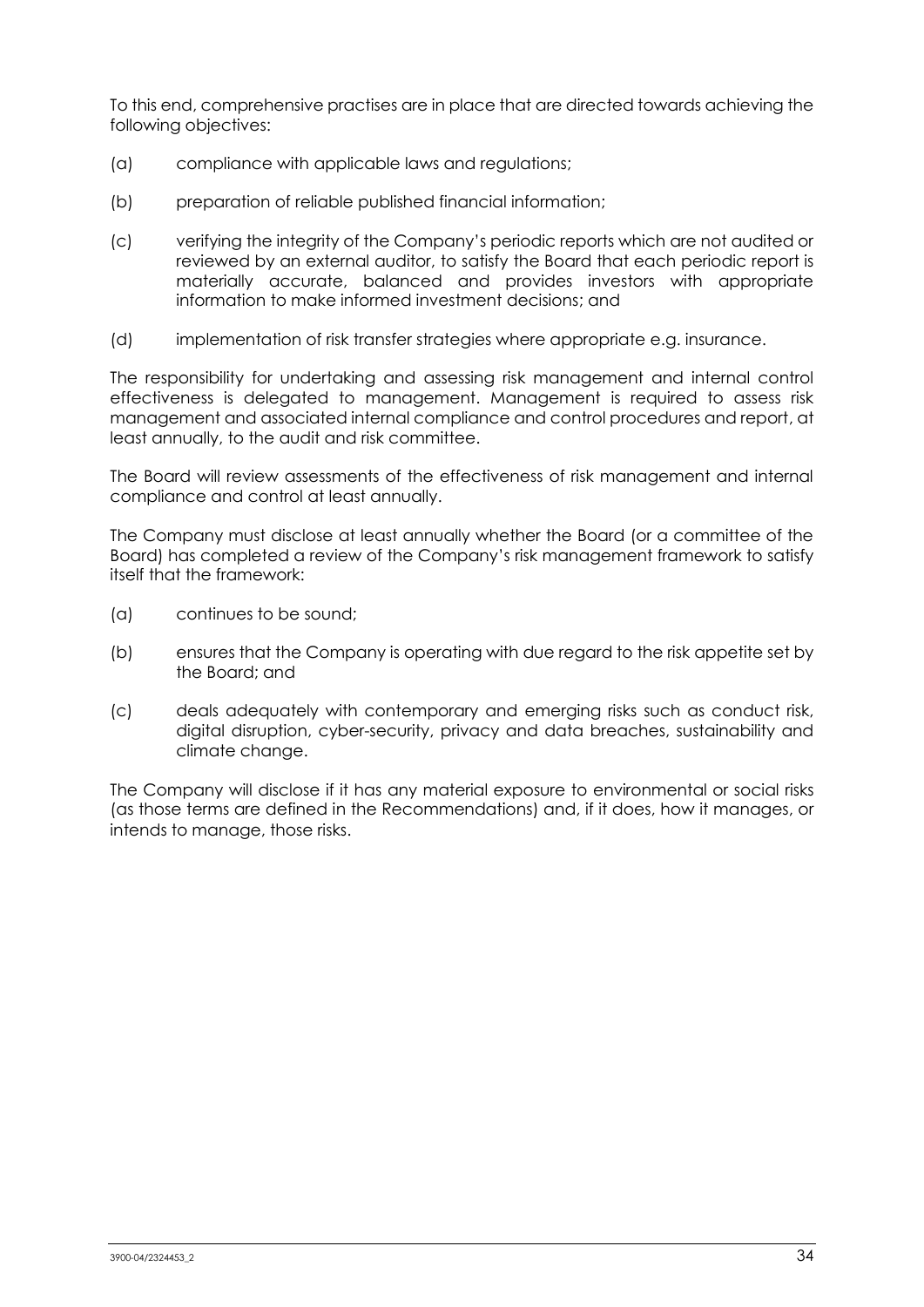# **SCHEDULE 9 – TRADING POLICY**

## **1. INTRODUCTION**

These guidelines set out the policy on the sale and purchase of securities in the Company by its Key Management Personnel (as defined in the ASX Listing Rules).

Key Management Personnel are those persons having authority and responsibility for planning, directing and controlling the activities of the entity, directly or indirectly, including any Director (whether executive or otherwise) of that entity.

The Company has determined that its Key Management Personnel are its Directors, executives and those employees directly reporting to the Managing **Director** 

Key Management Personnel are encouraged to be long-term holders of the Company's securities. However, it is important that care is taken in the timing of any purchase or sale of such securities.

The purpose of these guidelines is to assist Key Management Personnel to avoid conduct known as 'insider trading'. In some respects, the Company's policy extends beyond the strict requirements of the Corporations Act 2001 (Cth).

## **2. WHAT TYPES OF TRANSACTIONS ARE COVERED BY THIS POLICY?**

This policy applies to both the sale and purchase of any securities of the Company and its subsidiaries on issue from time to time.

## **3. WHAT IS INSIDER TRADING?**

#### **3.1 Prohibition**

Insider trading is a criminal offence. It may also result in civil liability. In broad terms, a person will be guilty of insider trading if:

- (a) that person possesses information, which is not generally available to the market and if it were generally available to the market, would be likely to have a material effect on the price or value of the Company's securities (ie information that is 'price sensitive'); and
- (b) that person:
	- (i) buys or sells securities in the Company; or
	- (ii) procures someone else to buy or sell securities in the Company; or
	- (iii) passes on that information to a third party where that person knows, or ought reasonably to know, that the third party would be likely to buy or sell the securities or procure someone else to buy or sell the securities of the Company.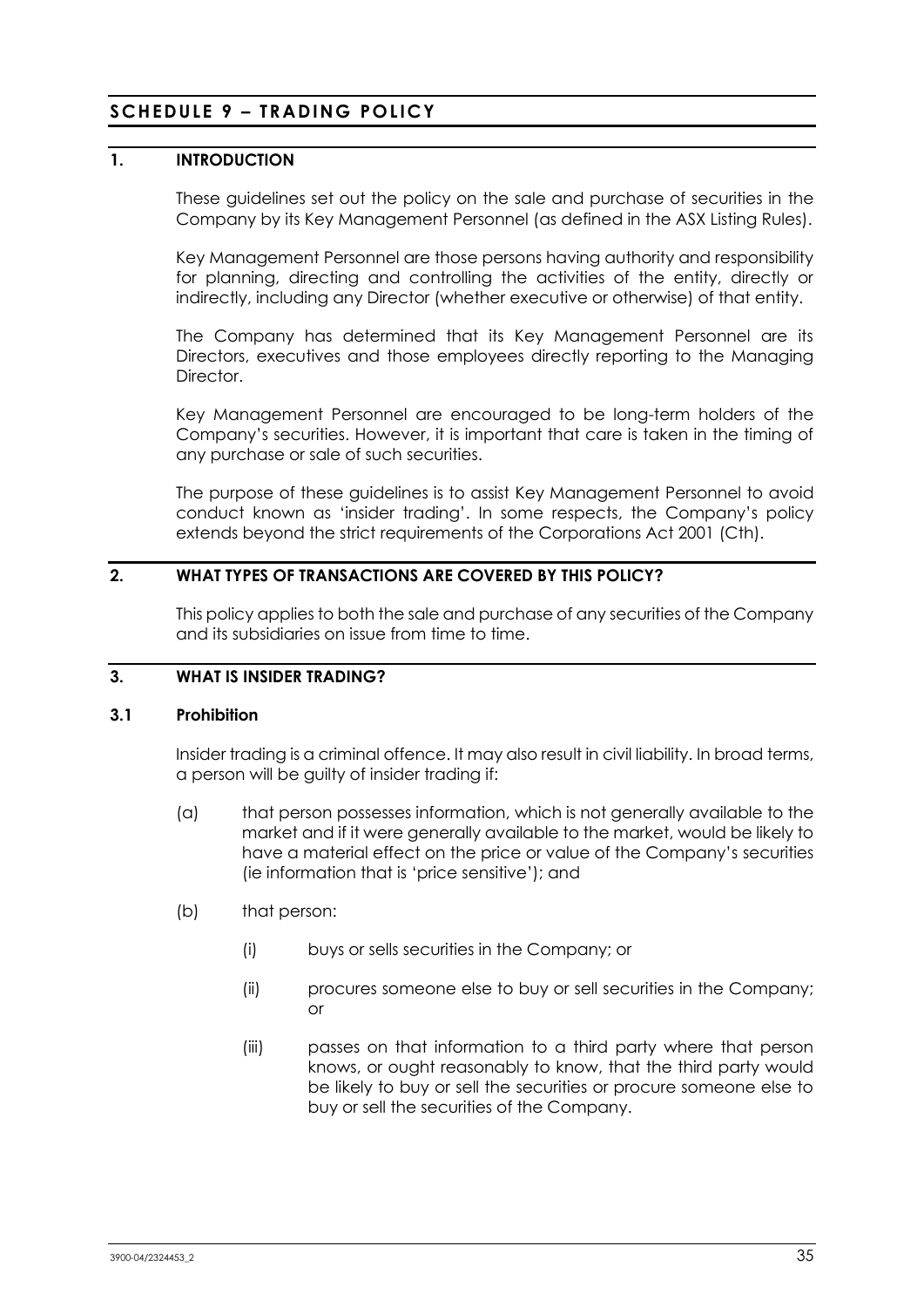## **3.2 Examples**

To illustrate the prohibition described above, the following are possible examples of price sensitive information which, if made available to the market, may be likely to materially affect the price of the Company's securities:

- (a) the Company considering a major acquisition;
- (b) the threat of major litigation against the Company;
- (c) the Company's revenue and profit or loss results materially exceeding (or falling short of) the market's expectations;
- (d) a material change in debt, liquidity or cash flow;
- (e) a significant new development proposal (e.g. new product or technology);
- (f) the grant or loss of a major contract;
- (g) a management or business restructuring proposal;
- (h) a share issue proposal;
- (i) an agreement or option to acquire an interest in a mining tenement, or to enter into a joint venture or farm-in or farm-out arrangement in relation to a mining tenement; and
- (j) significant discoveries, exploration results, or changes in reserve/resource estimates from mining tenements in which the Company has an interest.

#### **3.3 Dealing through third parties**

The insider trading prohibition extends to dealings by individuals through nominees, agents or other associates, such as family members, family trusts and family companies (referred to as "**Associates**" in these guidelines).

### **3.4 Information however obtained**

It does not matter how or where the person obtains the information – it does not have to be obtained from the Company to constitute inside information.

#### **3.5 Employee share schemes**

The prohibition does not apply to acquisitions of shares or options by employees made under employee share or option schemes, nor does it apply to the acquisition of shares as a result of the exercise of options under an employee option scheme. However, the prohibition does apply to the sale of shares acquired under an employee share scheme and also to the sale of shares acquired following the exercise of an option granted under an employee option scheme.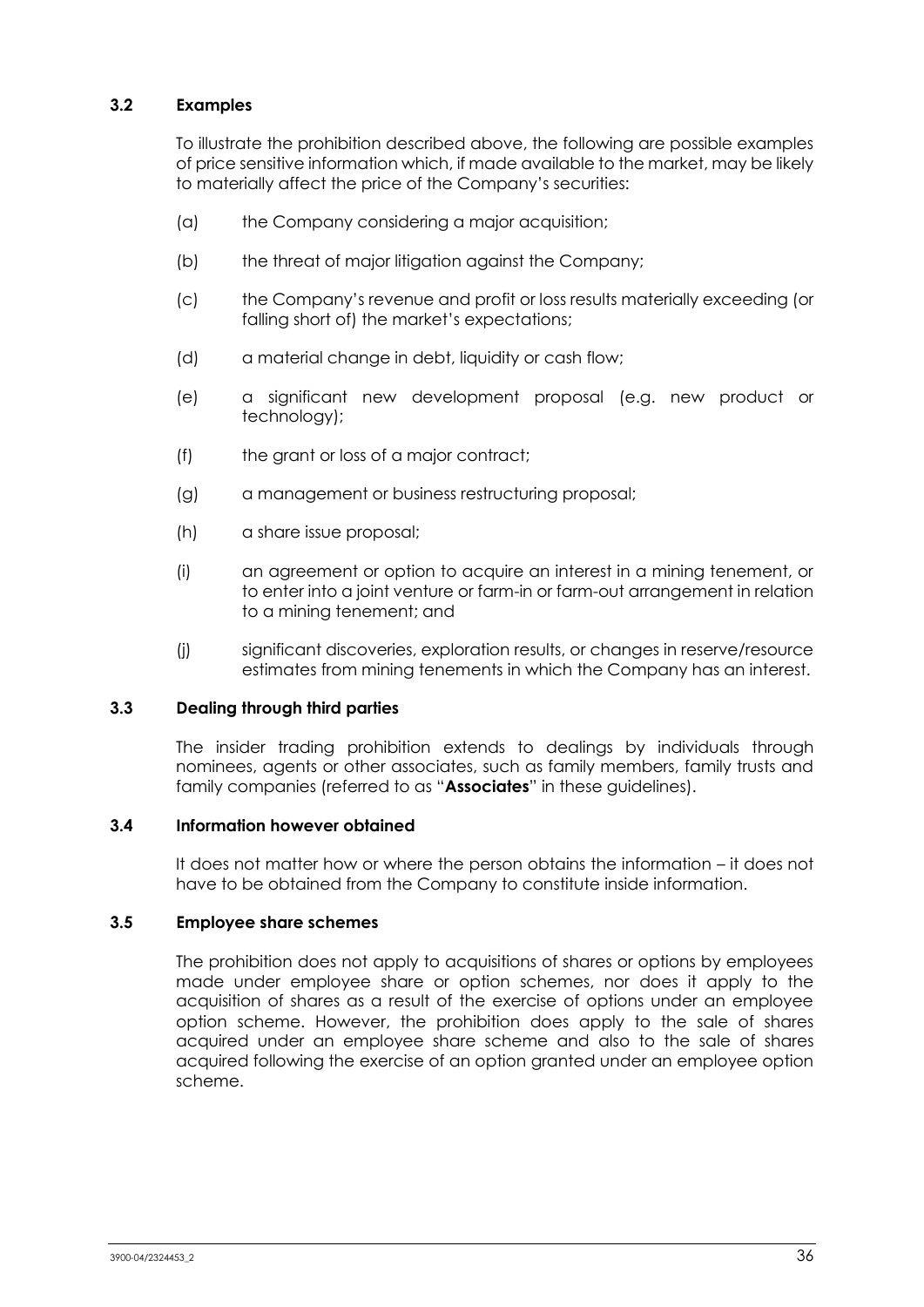## **4. GUIDELINES FOR TRADING IN THE COMPANY'S SECURITIES**

### <span id="page-38-0"></span>**4.1 General rule**

Key Management Personnel must not, except in exceptional circumstances, deal in securities of the Company during the following periods:

- (a) two weeks prior to, and 48 hours after the release of the Company's Annual Report;
- (b) two weeks prior to, and 48 hours after the release of the Half Year Report of the Company; and
- (c) two weeks prior to, and 48 hours after the release of the Company's quarterly reports (if applicable),

### (together the **Closed Periods**).

The Company may at its discretion vary this rule in relation to a particular Closed Period by general announcement to all Key Management Personnel either before or during the Closed Periods. However, if a Key Management Personnel is in possession of price sensitive information which is not generally available to the market, then he or she must not deal in the Company's securities at **any** time it is in possession of such information.

### **4.2 No short-term trading in the Company's securities**

Key Management Personnel should never engage in short-term trading of the Company's securities except for the exercise of options where the shares will be sold shortly thereafter.

#### **4.3 Securities in other companies**

Buying and selling securities of other companies with which the Company may be dealing is prohibited where an individual possesses information which is not generally available to the market and is 'price sensitive'. For example, where an individual is aware that the Company is about to sign a major agreement with another company, they should not buy securities in either the Company or the other company.

## **4.4 Exceptions**

- (a) Key Management Personnel may at any time:
	- (i) acquire ordinary shares in the Company by conversion of securities giving a right of conversion to ordinary shares;
	- (ii) acquire Company securities under a bonus issue made to all holders of securities of the same class;
	- (iii) acquire Company securities under a dividend reinvestment, or top-up plan that is available to all holders or securities of the same class;
	- (iv) acquire, or agree to acquire or exercise options under an employee incentive scheme (as that term is defined in the ASX Listing Rules);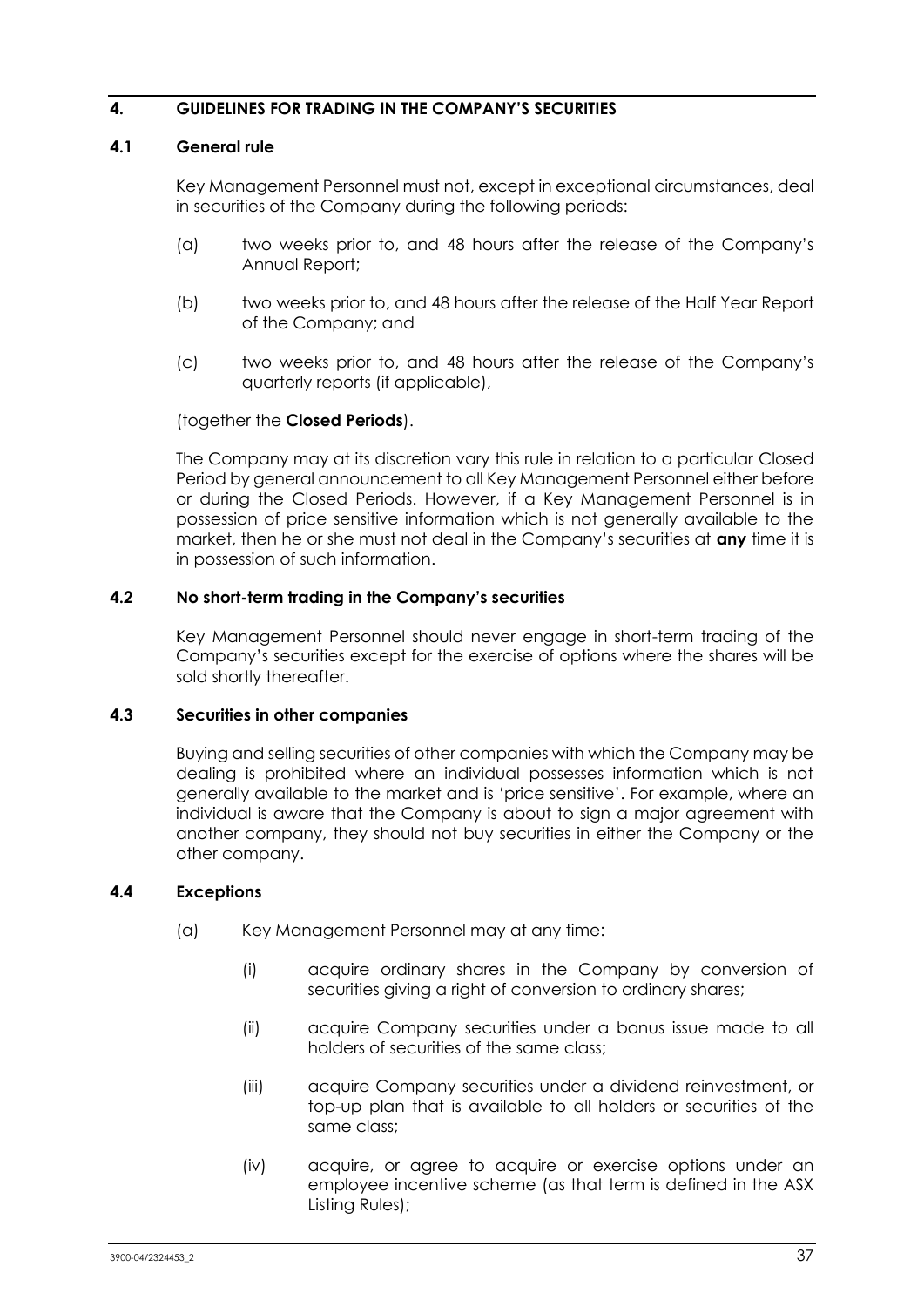- (v) withdraw ordinary shares in the Company held on behalf of the Key Management Personnel in an employee incentive scheme (as that term is defined in the ASX Listing Rules) where the withdrawal is permitted by the rules of that scheme;
- (vi) acquire ordinary shares in the Company as a result of the exercise of options held under an employee option scheme;
- (vii) transfer securities of the Company already held into a superannuation fund or other saving scheme in which the restricted person is a beneficiary;
- (viii) make an investment in, or trade in units of, a fund or other scheme (other than a scheme only investing in the securities of the Company) where the assets of the fund or other scheme are invested at the discretion of a third party;
- (ix) where a restricted person is a trustee, trade in the securities of the Company by that trust, provided the restricted person is not a beneficiary of the trust and any decision to trade during a prohibited period is taken by the other trustees or by the investment managers independently of the restricted person;
- (x) undertake to accept, or accept, a takeover offer;
- (xi) trade under an offer or invitation made to all or most of the security holders, such as a rights issue, a security purchase plan, a dividend or distribution reinvestment plan and an equal access buy-back, where the plan that determines the timing and structure of the offer has been approved by the Board. This includes decisions relating to whether or not to take up the entitlements and the sale of entitlements required to provide for the take up of the balance of entitlements under a renounceable pro rata issue;
- (xii) dispose of securities of the Company resulting from a secured lender exercising their rights, for example, under a margin lending arrangement;
- (xiii) exercise (but not sell securities following exercise) an option or a right under an employee incentive scheme, or convert a convertible security, where the final date for the exercise of the option or right, or the conversion of the security, falls during a prohibited period or the Company has had a number of consecutive prohibited periods and the restricted person could not reasonably have been expected to exercise it at a time when free to do so; or
- (xiv) trade under a non-discretionary trading plan for which prior written clearance has been provided in accordance with procedures set out in this Policy.
- (b) In respect of any share or option plans adopted by the Company, it should be noted that it is not permissible to provide the exercise price of options by selling the shares acquired on the exercise of these options unless the sale of those shares occurs outside the periods specified in paragraph [4.1.](#page-38-0)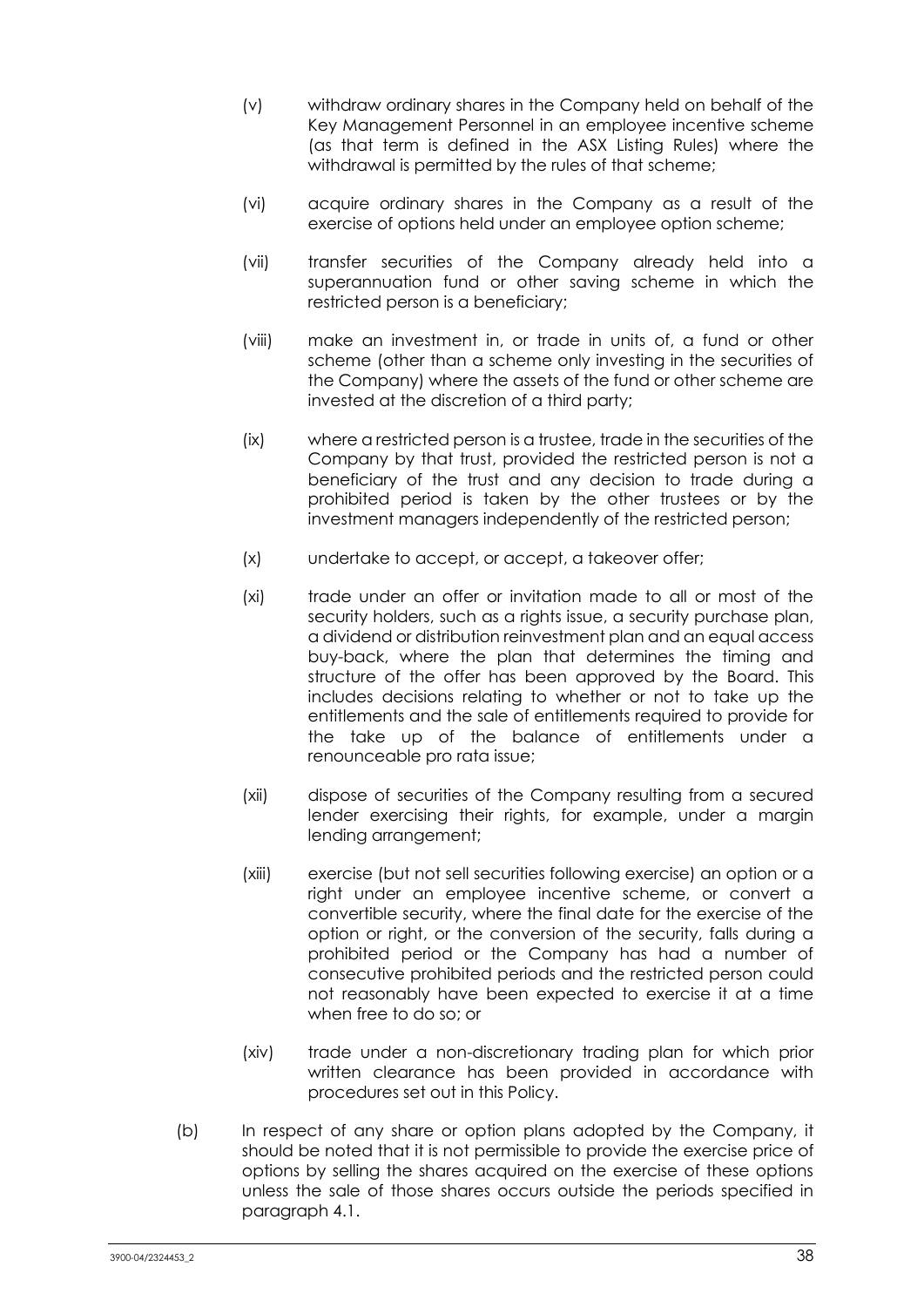Were this is to occur at a time when the person possessed inside information, then the sale of Company securities would be a breach of insider trading laws, even though the person's decision to sell was not influenced by the inside information that the person possessed and the person may not have made a profit on the sale. Where Company securities are provided to a lender as security by way of mortgage or charge, a sale that occurs under that mortgage or charge as a consequence of default would not breach insider trading laws.

## **4.5 Notification of periods when Key Management Personnel are not permitted to trade**

The Company Secretary will endeavour to notify all Key Management Personnel of the times when they are not permitted to buy or sell the Company's securities as set out in paragraph [4.1.](#page-38-0)

## **5. APPROVAL AND NOTIFICATION REQUIREMENTS**

### <span id="page-40-0"></span>**5.1 Approval requirements**

- (a) Any Key Management Personnel (other than the Chairman of the Board) wishing to buy, sell or exercise rights in relation to the Company's securities must obtain the prior written approval of the Chairman of the Board or the Board before doing so.
- (b) If the Chairman of the Board wishes to buy, sell or exercise rights in relation to the Company's securities, the Chairman of the Board must obtain the prior approval of the Board before doing so.

### <span id="page-40-1"></span>**5.2 Approvals to buy or sell securities**

- (a) All requests to buy or sell securities as referred to in paragraph [5.1](#page-40-0) must include the intended volume of securities to be purchased or sold and an estimated time frame for the sale or purchase.
- (b) Copies of written approvals must be forwarded to the Company Secretary prior to the approved purchase or sale transaction.

## **5.3 Notification**

Subsequent to approval obtained in accordance with paragraphs [5.1](#page-40-0) and [5.2,](#page-40-1) any Key Management Personnel who (or through his or her Associates) buys, sells, or exercises rights in relation to Company securities **must** notify the Company Secretary in writing of the details of the transaction within two (2) business days of the transaction occurring. This notification obligation **operates at all times** and includes applications for acquisitions of shares or options by employees made under employee share or option schemes and also applies to the acquisition of shares as a result of the exercise of options under an employee option scheme.

#### **5.4 Key Management Personnel sales of securities**

Key Management Personnel need to be mindful of the market perception associated with any sale of Company securities and possibly the ability of the market to absorb the volume of shares being sold. With this in mind, the management of the sale of any significant volume of Company securities (ie a volume that would represent a volume in excess of 10% of the total securities held by the seller prior to the sale, or a volume to be sold that would be in excess of 10% of the average daily traded volume of the shares of the Company on the ASX for the preceding 20 trading days) by a Key Management Personnel needs to be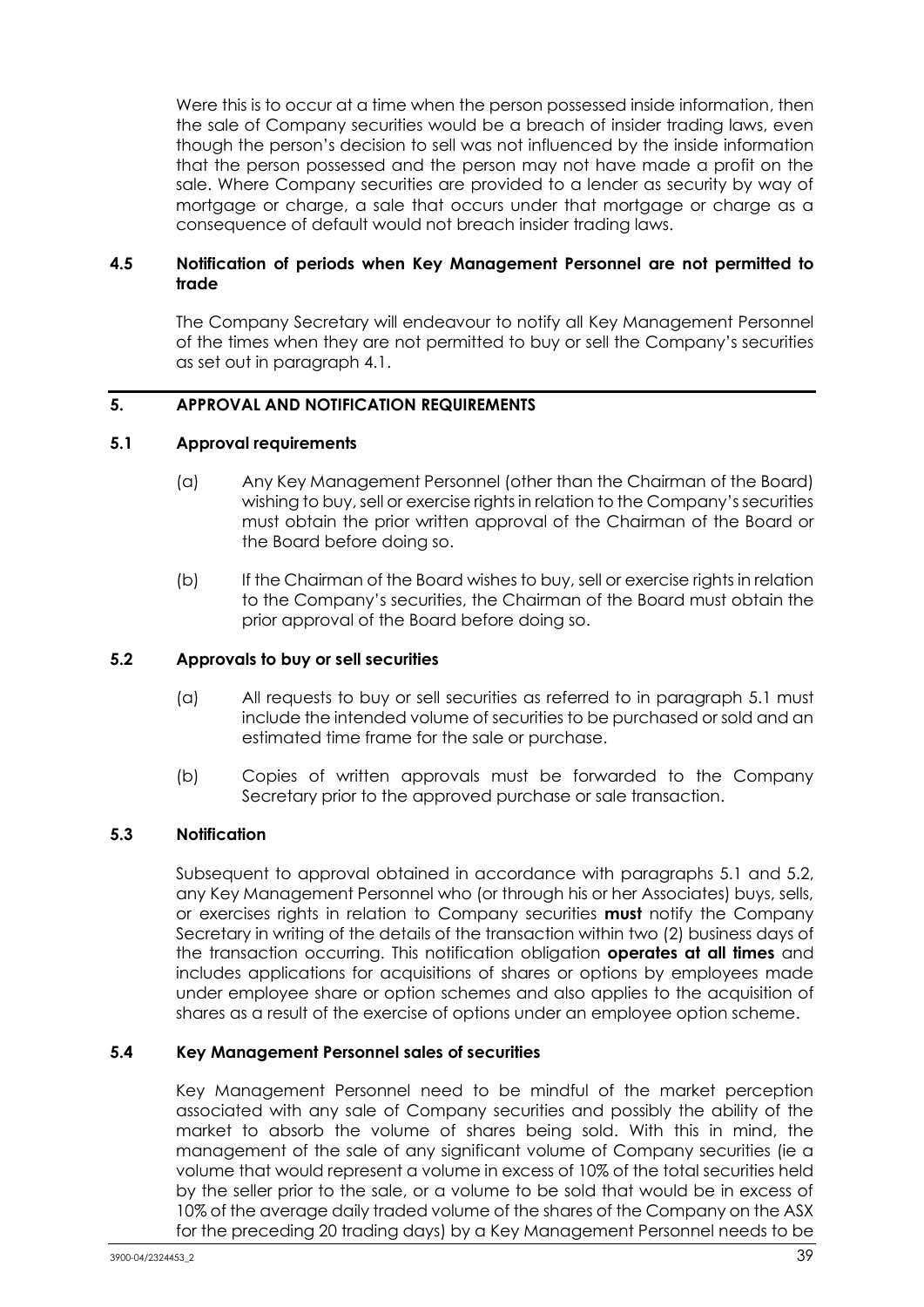discussed with the Board and the Company's legal advisers prior to the execution of any sale. These discussions need to be documented in the form of a file note, to be retained by the Company Secretary.

### **5.5 Exemption from Closed Periods restrictions due to exceptional circumstance**

Key Management Personnel who are not in possession of inside information in relation to the Company, may be given prior written clearance by the Managing Director (or in the case of the Managing Director, by all other members of the Board) to sell or otherwise dispose of Company securities in a Closed Period where the person is in severe financial hardship or where there are exceptional circumstances as set out in this policy.

### **5.6 Severe financial hardship or exceptional circumstances**

The determination of whether a Key Management Personnel is in severe financial hardship will be made by the Managing Director (or in the case of the Managing Director, by all other members of the Board).

A financial hardship or exceptional circumstances determination can only be made by examining all of the facts and if necessary obtaining independent verification of the facts from banks, accountants or other like institutions.

## **5.7 Financial hardship**

Key Management Personnel may be in severe financial hardship if they have a pressing financial commitment that cannot be satisfied other than by selling the securities of the Company.

In the interests of an expedient and informed determination by the Managing Director (or all other members of the Board as the context requires), any application for an exemption allowing the sale of Company securities in a Closed Period based on financial hardship must be made in writing stating all of the facts and be accompanied by copies of relevant supporting documentation, including contact details of the person's accountant, bank and other such independent institutions (where applicable).

Any exemption, if issued, will be in writing and shall contain a specified time period during which the sale of securities can be made.

### **5.8 Exceptional circumstances**

Exceptional circumstances may apply to the disposal of Company securities by a Key Management Personnel if the person is required by a court order or a court enforceable undertaking (for example in a bona fide family settlement), to transfer or sell securities of the Company, or there is some other overriding legal or regulatory requirement to do so.

Any application for an exemption allowing the sale of Company securities in a Closed Period based on exceptional circumstances must be made in writing and be accompanied by relevant court and/or supporting legal documentation (where applicable).

Any exemption, if issued, will be in writing and shall contain a specified time period during which the sale of securities can be made.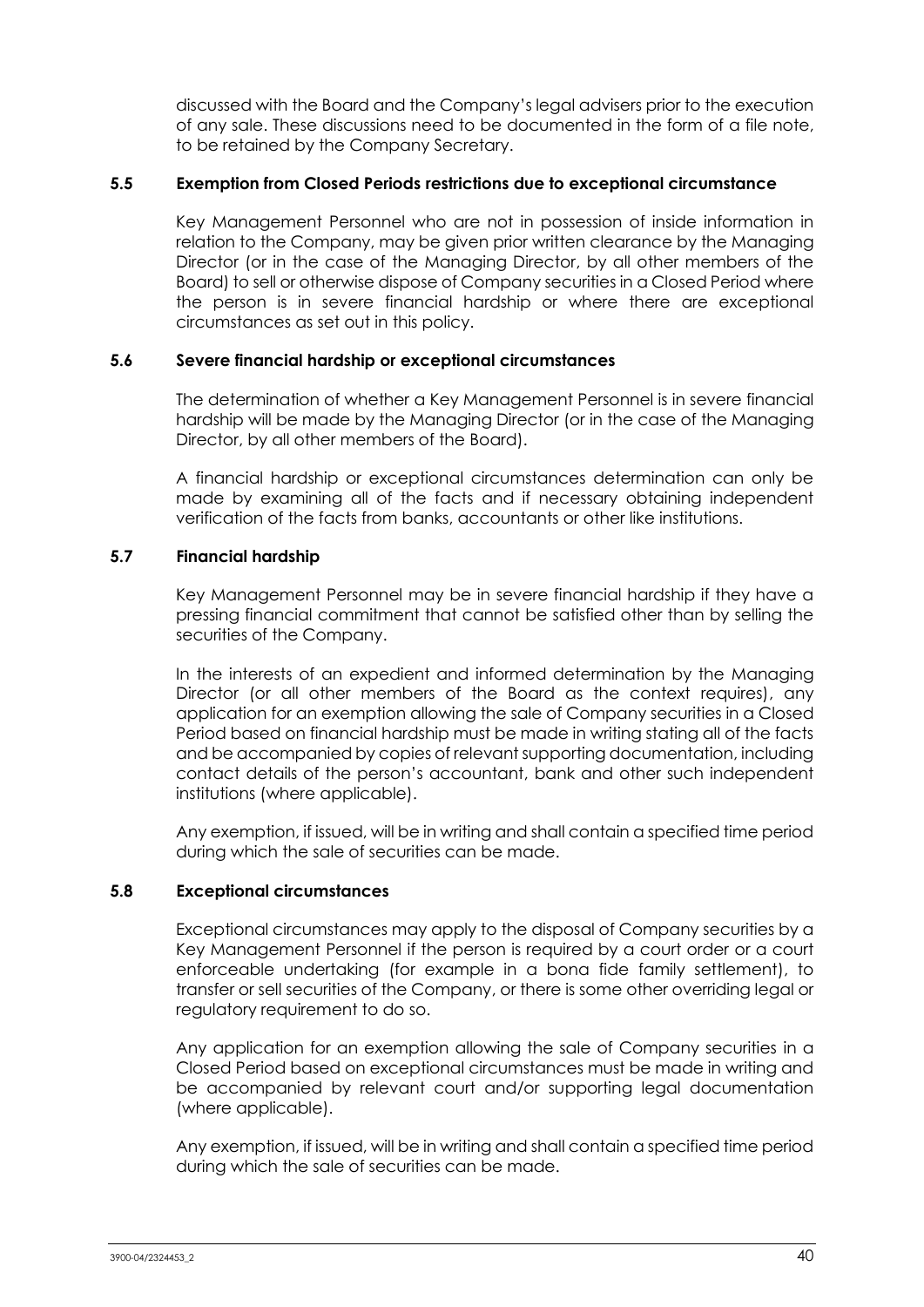## **6. ASX NOTIFICATION FOR DIRECTORS**

The ASX Listing Rules require the Company to notify the ASX within 5 business days after any dealing in securities of the Company (either personally or through an Associate) which results in a change in the relevant interests of a Director in the securities of the Company. The Company has made arrangements with each Director to ensure that the Director promptly discloses to the Company Secretary all the information required by the ASX.

## **7. EFFECT OF COMPLIANCE WITH THIS POLICY**

Compliance with these guidelines for trading in the Company's securities does not absolve that individual from complying with the law, which must be the overriding consideration when trading in the Company's securities.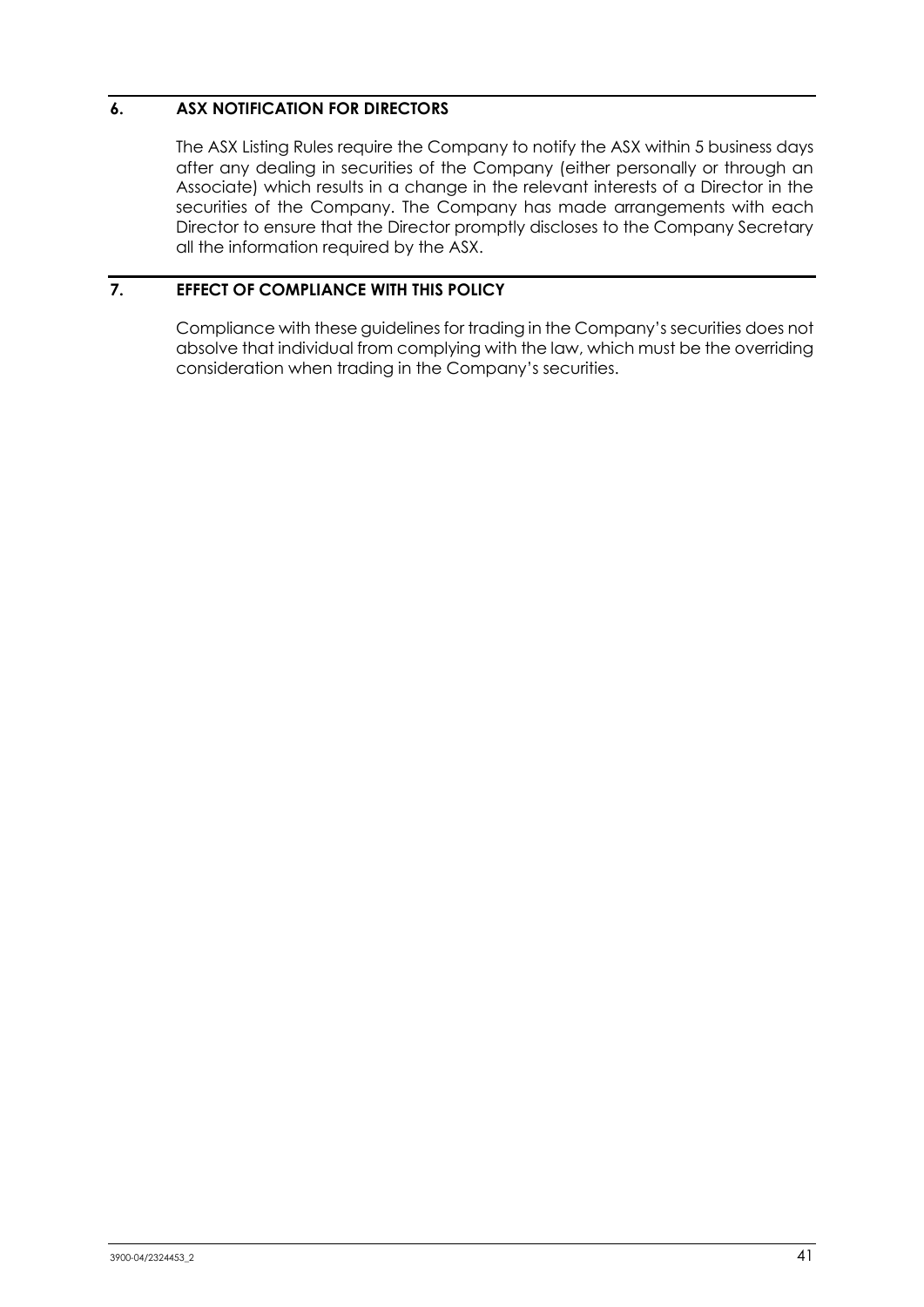# **SCHEDULE 10 – DIVERSITY POLICY**

## **1. INTRODUCTION**

The Company, the Company's stated values and all the Company's related bodies corporate are committed to workplace diversity.

The Company recognises the benefits arising from employee and Board diversity, including a broader pool of high-quality employees, improving employee retention and motivation, accessing different perspectives and ideas and benefiting from all available talent.

The Company is committed to inclusion at all levels of the organisation, regardless of gender, marital or family status, sexual orientation, gender identity, age, disabilities, ethnicity, religious beliefs, cultural background, socio-economic background, perspective and experience.

To the extent practicable, the Company will consider the recommendations and guidance provided in the ASX Corporate Governance Council's *Corporate Governance Principles and Recommendations – 4th Edition* where appropriate to the Company.

This Diversity Policy does not form part of an employee's contract of employment with the Company, nor gives rise to contractual obligations. However, to the extent that the Diversity Policy requires an employee to do or refrain from doing something and at all times subject to legal obligations, the Diversity Policy forms a direction of the Company with which an employee is expected to comply.

## **2. OBJECTIVES**

The Diversity Policy provides a framework for the Company to achieve:

- (a) a diverse and skilled workforce, leading to continuous improvement in service delivery and achievement of corporate goals;
- (b) a workplace culture characterised by inclusive practices and behaviours for the benefit of all staff;
- (c) an inclusive workplace where discrimination, harassment, vilification and victimisation cannot and will not be tolerated;
- (d) improved employment, talent management and career development opportunities for women;
- (e) enhanced recruitment practices whereby the best person for the job is employed, which requires the consideration of a broad and diverse pool of talent;
- (f) a work environment that values and utilises the contributions of employees with diverse backgrounds, experiences and perspectives through improved awareness of the benefits of workforce diversity and successful management of diversity; and
- (g) awareness in all staff of their rights and responsibilities with regards to fairness, equity and respect for all aspects of diversity,

(collectively, the **Objectives**).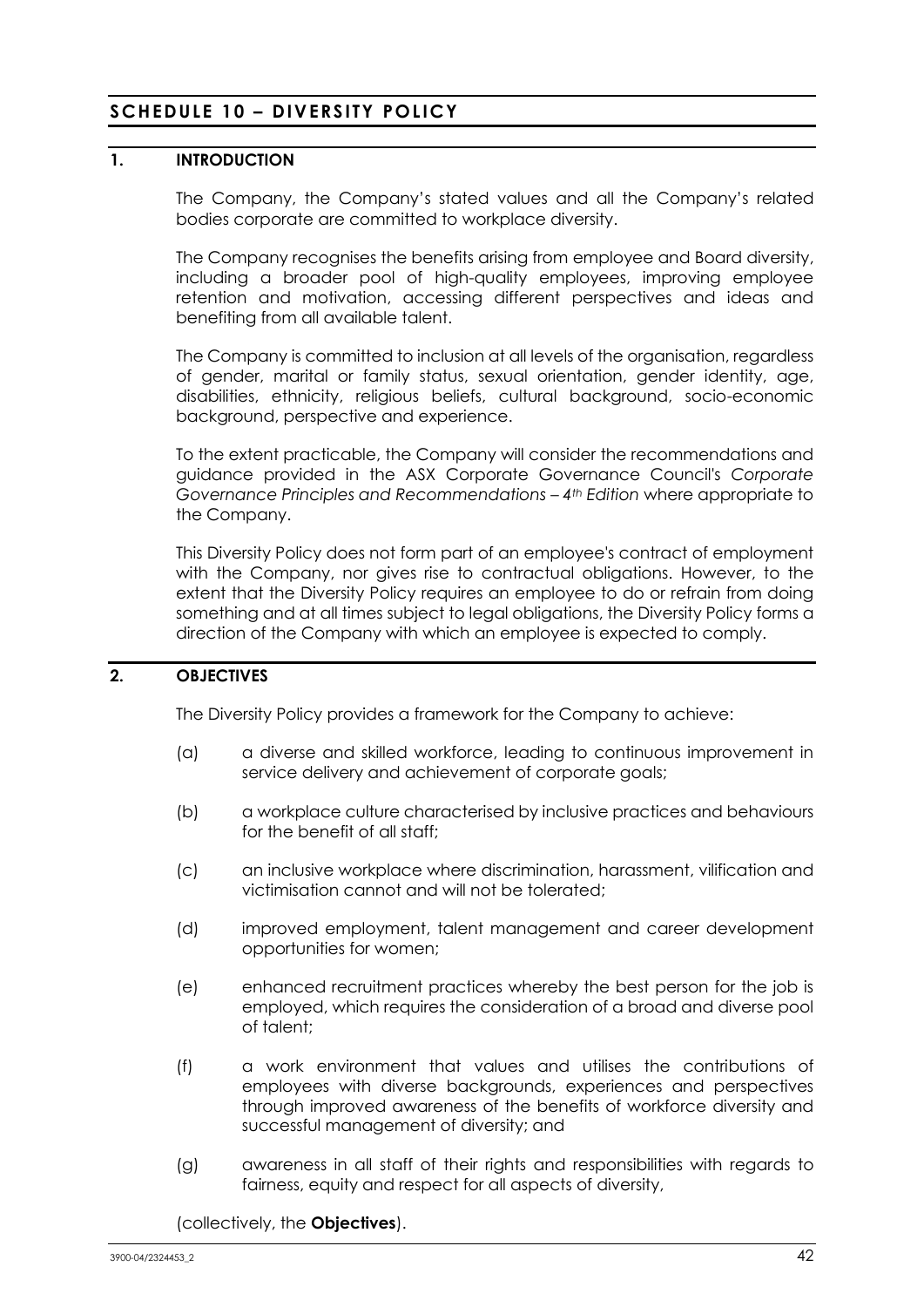The Diversity Policy does not impose on the Company, its directors, officers, agents or employees any obligation to engage in, or justification for engaging in, any conduct which is illegal or contrary to any anti-discrimination or equal employment opportunity legislation or laws in any State or Territory of Australia or of any foreign jurisdiction.

### **3. RESPONSIBILITIES**

### **3.1 The Board's commitment**

The Board is committed to workplace diversity and supports representation of women at the senior level of the Company and on the Board where appropriate.

The Board maintains oversight and responsibility for the Company's continual monitoring of its diversity practices and development of strategies to meet the Objectives.

The Board is responsible for developing measurable objectives and strategies to meet the objectives of the Diversity Policy (**Measurable Objectives**) and monitoring the progress of the Measurable Objectives through the monitoring, evaluation and reporting mechanisms listed below. The Board shall annually assess any Measurable Objectives (if any), and the Company's progress towards achieving them.

The Board may also set Measurable Objectives for achieving gender diversity and monitor their achievement.

The Board will consider conducting all Board appointment processes in a manner that promotes gender diversity, including establishing a structured approach for identifying a pool of candidates, using external experts where necessary.

## **3.2 Strategies**

The Company's diversity strategies may include:

- (a) recruiting from a diverse pool of candidates for all positions, including senior management and the Board;
- (b) reviewing succession plans to ensure an appropriate focus on diversity;
- (c) identifying specific factors to take account of in recruitment and selection processes to encourage diversity;
- (d) developing programs to develop a broader pool of skilled and experienced senior management and Board candidates, including, workplace development programs, mentoring programs and targeted training and development;
- (e) developing a culture which takes account of domestic responsibilities of employees; and
- (f) any other strategies the Board develops from time to time.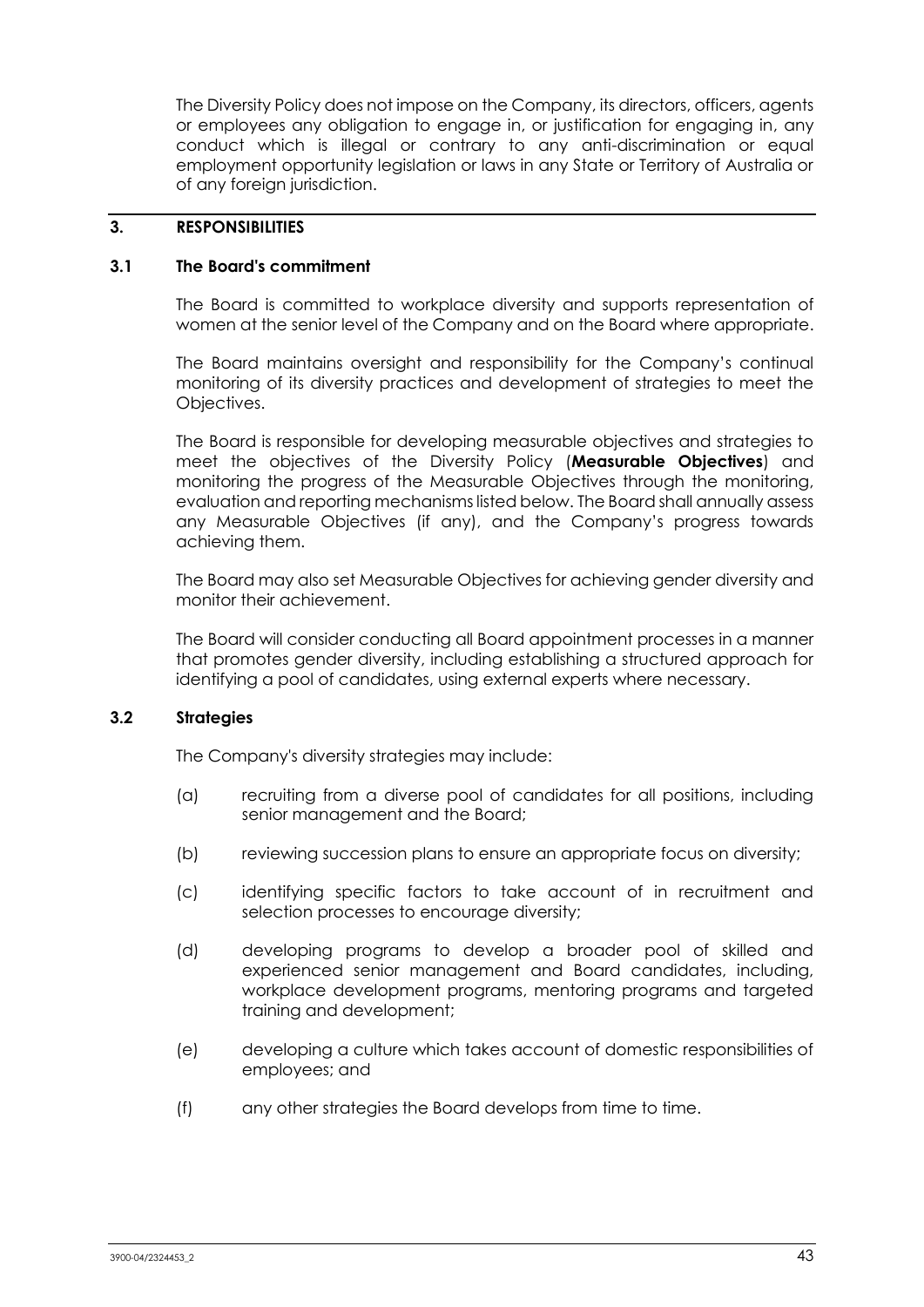## **4. MONITORING AND EVALUATION**

The Chairman of the Board will monitor the scope and currency of this policy.

The Company is responsible for implementing, monitoring and reporting on the Measurable Objectives.

Measurable Objectives as set by the Board, may be included in the annual key performance indicators for the Chief Executive Officer/Managing Director and senior executives.

In addition, the Board will review progress against the Measurable Objectives as a key performance indicator in its annual performance assessment.

### **5. REPORTING**

The Company will disclose, for each financial year:

- (a) any Measurable Objectives set by the Board;
- (b) progress against these Measurable Objectives; and
- (c) either:
	- (i) the respective proportions of men and women on the Board, in senior executive positions (including how the Company has defined "senior executive" for these purposes) and across the whole Company; or
	- (ii) if the entity is a "relevant employer" under the Workplace Gender Equality Act, the entity's most recent "Gender Equality Indicators", as defined in the Workplace Gender Equality Act.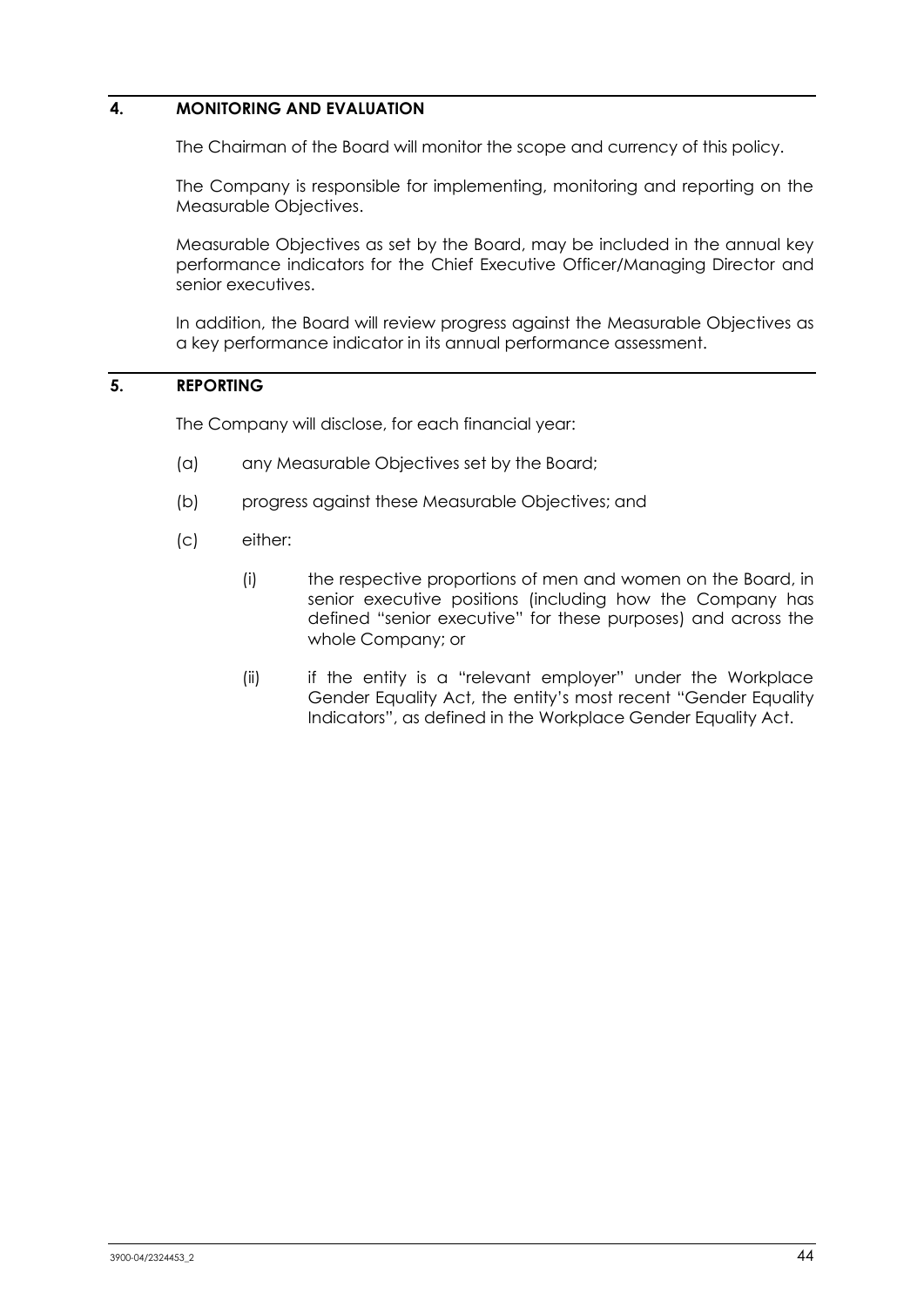# **SCHEDULE 11 – WHISTLEBLOWER PROTECTION POLICY**

## **1. BACKGROUND AND PURPOSE**

Family Insights Group Limited (ACN 096 870 978) (**Company**) is committed to conducting all of its business activities fairly, honestly with integrity, and in compliance with all applicable laws, rules and regulations. Its board, management and employees are dedicated to high ethical standards and recognise and support the Company's commitment to compliance with these standards.

The Company has adopted this Whistleblower Policy to:

- (a) encourage and support people to feel confident to speak up safely and securely if they become aware of wrong-doing or illegal or improper conduct within the Company;
- (b) provide information and guidance on how to report such conduct, how reports will be handled and investigated in a timely manner and the support and protections available if a report is made;
- (c) set out the responsibilities of the Company and its management in upholding the Company's commitment to reporting any illegal, unethical or improper conduct; and
- (d) promote ethical behaviour and a culture of speaking up to deter wrongdoing.

This Whistleblower Policy is in compliance with the ASX Corporate Governance Principles and Recommendations – 4<sup>th</sup> Edition as well as industry standards and the Company's legal and regulatory obligations.

This Whistleblower Policy applies globally. To the extent that laws and regulations in any country are more rigorous or restrictive than this Whistleblower Policy, those laws and regulations should be followed by any subsidiary operating in that country. Where a country has specific whistleblower laws which are less rigorous than this Whistleblower Policy, this Whistleblower Policy prevails. The Company may, from time to time, provide country-specific directions for subsidiaries operating in countries outside of Australia.

## **2. DEFINITIONS**

In this Whistleblower Policy the following words or phrases mean the following:

**AFP** means the Australian Federal Police.

**APRA** means the Australian Prudential Regulation Authority.

**ASIC** means the Australian Securities and Investments Commission.

**Commissioner** means the Commissioner of Taxation.

**Corporations Act** means the *Corporations Act 2001* (Cth).

**Discloser** means a person disclosing a Reportable Matter under this Whistleblower Policy and includes an individual who is, or has been, one of the following in relation to the entity: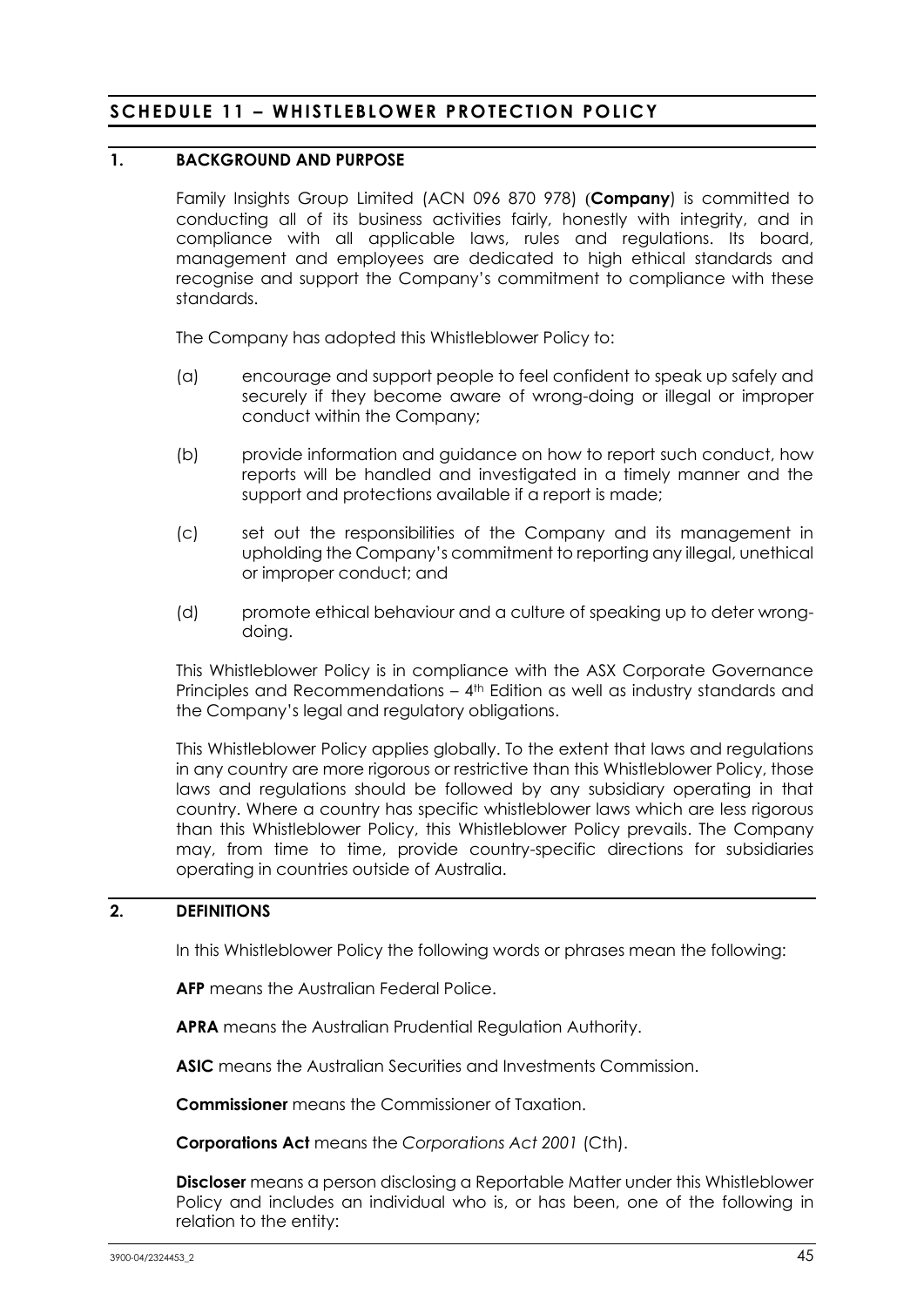- (a) an officer or employee of the Company (and includes current and former employees who are permanent, part-time, fixed term or temporary, interns, secondees, managers and directors);
- (b) a supplier of services or goods to the entity (whether paid or unpaid), including their employees (and includes current and former contractors, consultants, service providers and business partners);
- (c) an associate of the Company,

or a relative or dependant of one of the above (or of their spouse).

**Personnel** means all persons (whether authorised or unauthorised) acting on behalf of the Company at all levels, including officers, directors, temporary staff, contractors, consultants and employees of the Company, as the context requires.

**Recipient** has the meaning set out in clause [6.2\(a\).](#page-50-0)

**Reportable Matter** has the meaning set out in clause [6.1.](#page-48-0)

**Taxation Act** means the *Taxation Administration Act 1953* (Cth).

## **3. WHO THE WHISTLEBLOWER POLICY APPLIES TO**

- (a) The Company requires all Personnel to comply with this Whistleblower Policy and any applicable whistleblower laws and regulations, including the provisions under the Corporations Act and Taxation Act.
- (b) The Whistleblower Policy applies to all Disclosers of Reportable Matters. However, additional disclosures may be protected under other legislation.

## **4. RESPONSIBILITY FOR COMPLIANCE AND TRAINING**

- (a) The Company's board of directors (**Board**) is responsible for the overall administration of this Whistleblower Policy. The Board will monitor the implementation of this Whistleblower Policy and will review on an ongoing basis its suitability and effectiveness. Internal control systems and procedures will be audited regularly to ensure that they are effective in minimising the risk of non-compliance with this Whistleblower Policy.
- (b) The Board may appoint a Whistleblower Protection Officer who will be responsible for:
	- (i) protecting Disclosers and applying this Whistleblower Policy and any divisional whistleblower policy;
	- (ii) monitoring the effectiveness of relevant policies and reporting to the Board accordingly; and
	- (iii) ensuring compliance with whistleblower training and programs.
- (c) The Board may appoint a Whistleblower Investigating Officer who will be responsible for:
	- (i) investigating reports made under this Whistleblower Policy and any divisional whistleblower policy; and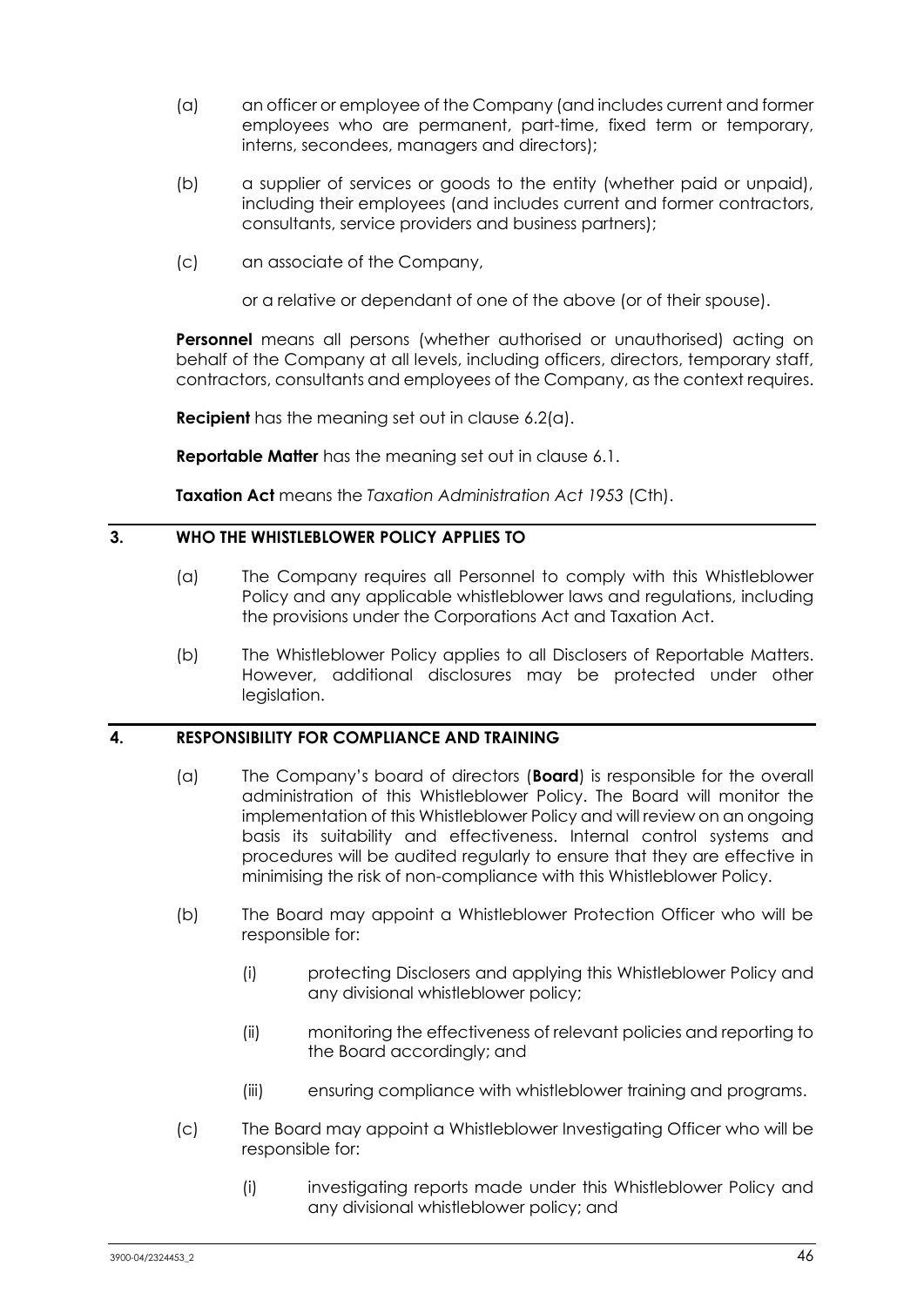- (ii) reporting to the Board or a Committee of the Board.
- (d) In addition to the Board and the Whistleblower Protection Officer, each of the Company's subsidiaries outside Australia may have designated executives responsible for monitoring and applying this Whistleblower Policy.
- (e) A copy of this Whistleblower Policy will be made available on the Company's website and intranet and in such other ways as will ensure the Whistleblower Policy is available to those wishing to use it.
- (f) All Personnel are required to understand and comply with this Whistleblower Policy and to follow the reporting requirements set out in this Whistleblower Policy. To this end, regular and appropriate training on how to comply with this Whistleblower Policy will be provided to all Personnel (including recipients and potential investigators and those with specific responsibility under this Whistleblower Policy) to ensure everyone is aware of their rights and obligations under this Whistleblower Policy and under applicable whistleblower laws. However, it is the responsibility of all Personnel to ensure that they read, understand and comply with this Whistleblower Policy.

## **5. CONSEQUENCES OF BREACHING THIS WHISTLEBLOWER POLICY**

- (a) A breach of this Whistleblower Policy may expose Personnel and the Company to damage, including but not limited to criminal and/or civil penalties, substantial fines, loss of business and reputational damage.
- (b) A breach of this Whistleblower Policy by Personnel will be regarded as a serious misconduct, leading to disciplinary action which may include termination of employment.

## **6. WHISTLEBLOWER POLICY**

#### <span id="page-48-0"></span>**6.1 Reportable Matters**

Personnel are encouraged to speak up and report Reportable Matters under this Whistleblower Policy to a Recipient listed in section [6.2\(a\).](#page-50-0)

| <b>What are Reportable Matters?</b>                                                                                                                             |                                                                                                                                                                          |
|-----------------------------------------------------------------------------------------------------------------------------------------------------------------|--------------------------------------------------------------------------------------------------------------------------------------------------------------------------|
| <b>Reportable Matters</b> involve<br>any<br>actual or suspected misconduct or<br>an improper state of affairs<br>- in<br>relation to the Company or<br><b>a</b> | Reportable Matters may or may not<br>include a breach of law or information<br>that indicates a danger to the public or<br>to the financial system.                      |
| related board corporate or an<br>officer or<br>employee of<br>the<br>Company.                                                                                   | <b>Examples</b> of Reportable<br>Matters<br>include, but are not limited to, conduct<br>which:                                                                           |
| You must have reasonable grounds<br>for reporting such conduct but you<br>should speak up even if you are<br>unsure if something is a Reportable<br>Matter.     | is dishonest, fraudulent, corrupt<br>(a)<br>or involves bribery or any other<br>activity in breach of<br>the<br>Company's Anti-Bribery<br>and<br>Anti-Corruption Policy; |
|                                                                                                                                                                 | is illegal (such as theft, dealing in<br>(b)<br>or use of illicit drugs, violence or<br>threatened<br>violence<br>and<br>criminal damage to property) or                 |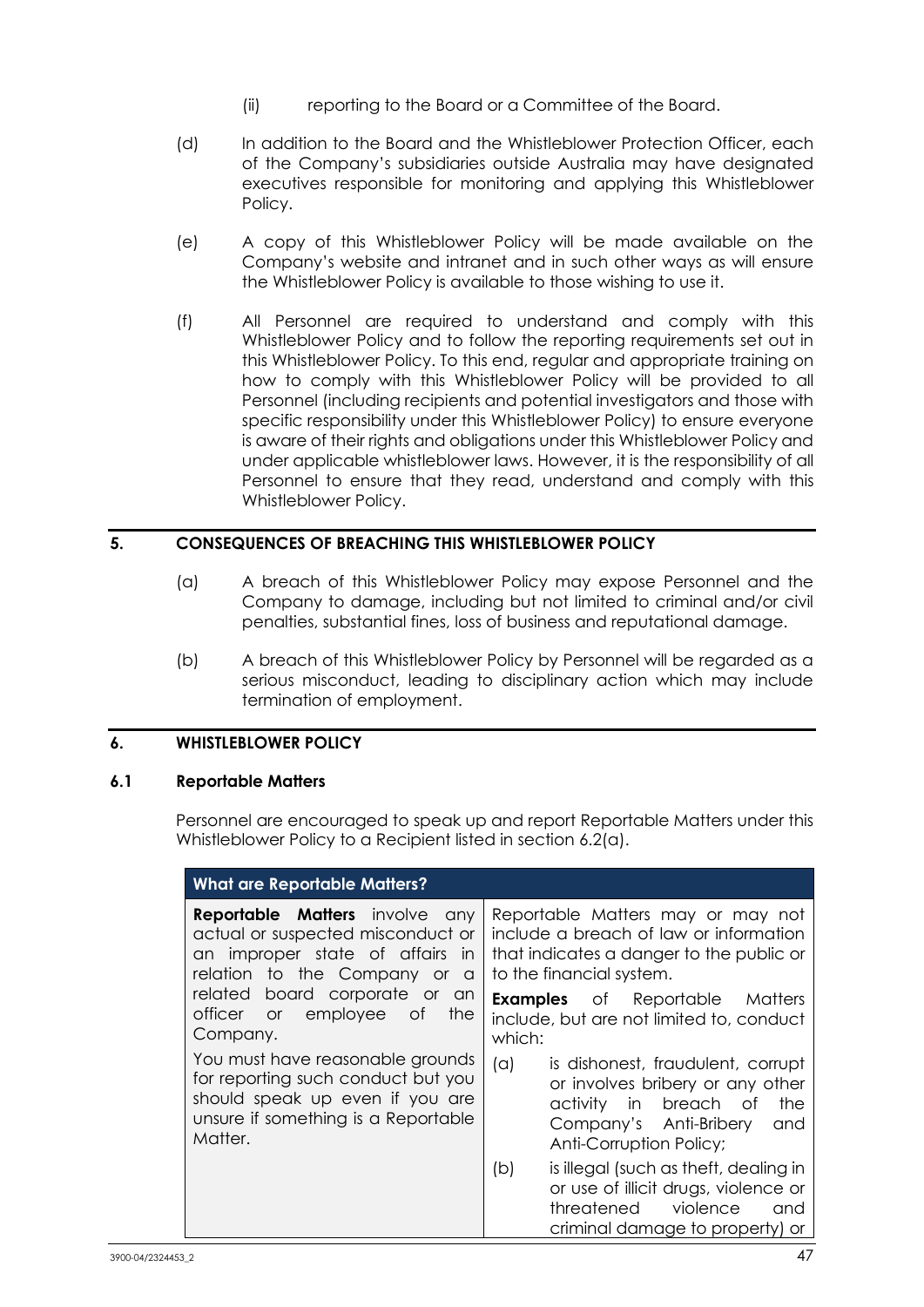|                                                                                                                                                                                                                                                                                                                                         | (C) | involves criminal conduct<br>or.<br>breaches<br>of<br>law<br>other<br><b>or</b><br>regulatory requirements;<br>is unethical or breaches any of                                                                                                                                  |
|-----------------------------------------------------------------------------------------------------------------------------------------------------------------------------------------------------------------------------------------------------------------------------------------------------------------------------------------|-----|---------------------------------------------------------------------------------------------------------------------------------------------------------------------------------------------------------------------------------------------------------------------------------|
|                                                                                                                                                                                                                                                                                                                                         |     | Company's<br>the<br>policies,<br>charters or Code of Conduct;                                                                                                                                                                                                                   |
|                                                                                                                                                                                                                                                                                                                                         | (d) | potentially harmful<br>is.<br><b>or</b><br>damaging to the Company, an<br>employee or person, such as<br>unsafe<br>work<br>practices,<br>environmental<br>damage<br>or<br>substantial wasting of Company<br>resources;                                                          |
|                                                                                                                                                                                                                                                                                                                                         | (e) | financial<br>loss<br>may cause<br>or -<br>damage in any way<br>the<br>to<br>Company's reputation or<br>be<br>otherwise detrimental to<br>the<br>Company's interest;                                                                                                             |
|                                                                                                                                                                                                                                                                                                                                         | (f) | involves actual or threatened<br>discrimination,<br>harassment,<br>victimisation or bullying, or any<br>other type of detrimental action<br>(other than disclosures<br>that<br>solely relate to personal work-<br>related grievances as defined in<br>the Corporations Act); or |
|                                                                                                                                                                                                                                                                                                                                         | (g) | amounts<br>to<br>abuse<br>an<br>Оf                                                                                                                                                                                                                                              |
|                                                                                                                                                                                                                                                                                                                                         |     | authority.                                                                                                                                                                                                                                                                      |
| Reportable Matters do <b>not</b> generally<br>personal<br>work-related<br>include                                                                                                                                                                                                                                                       |     | <b>Examples</b> of personal work-related<br>grievances include:                                                                                                                                                                                                                 |
| grievances.<br>Personal work-related grievances<br>are those that relate to current or                                                                                                                                                                                                                                                  | (a) | conflict<br>interpersonal<br>an.<br><b>Discloser</b><br>between<br>the<br>and<br>another employee; and                                                                                                                                                                          |
| former employment and have, or<br>tend to have, implications for the                                                                                                                                                                                                                                                                    | (b) | a decision that does not involve<br>a breach of workplace laws;                                                                                                                                                                                                                 |
| Discloser personally but do not have<br>any other significant implications for<br>the Company (or any other entity)                                                                                                                                                                                                                     | (c) | decision<br>the<br>concerning<br>a<br>engagement,<br>transfer<br><b>or</b><br>promotion of the Discloser;                                                                                                                                                                       |
| or do not relate to conduct<br><b>or</b><br>alleged<br>conduct,<br>about<br>$\alpha$<br>Reportable Matter.                                                                                                                                                                                                                              | (d) | a decision concerning the terms<br>and conditions of engagement<br>of the Discloser; or                                                                                                                                                                                         |
| Personnel can discuss<br>personal<br>work-related grievances with Board<br>or Whistleblower Protection Officer.<br>Alternatively, Personnel may wish to<br>seek legal advice about their rights<br>and protections under employment<br>law and ways to resolve personal<br>work-related grievances.<br>However, in some cases,<br>these | (e) | decision<br>to<br>suspend<br>a<br>or<br>terminate the engagement<br>Οf<br>the Discloser, or otherwise<br>to<br>discipline the Discloser                                                                                                                                         |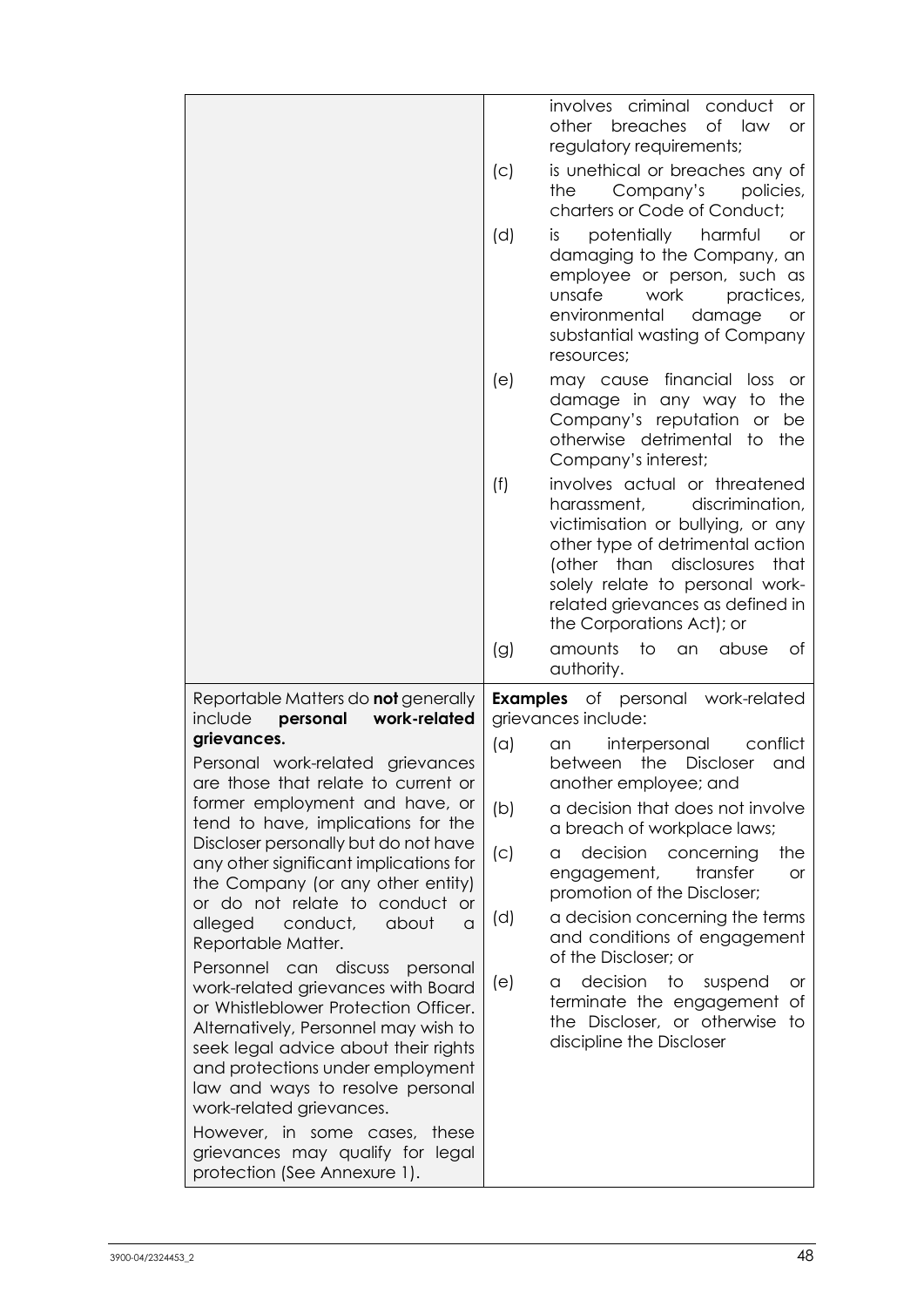## <span id="page-50-0"></span>**6.2 Making a Report**

## (a) **Who to report to?**

The Company encourages reports of Reportable Matters to be made to any of the following recipients (as appropriate in the circumstances) (**Recipients**):

- (i) to the Whistleblower Protection Officer;
- (ii) to the relevant supervisor, senior manager or officer in the Company who makes, or participates in making, decisions that affect the whole, or a substantial part of, the business of the Company, or who has the capacity to affect significantly the Company's financial standing;
- (iii) to the Chairman of the audit and risk committee:
- (iv) any member of the Board;
- (v) the Company Secretary; or
- (vi) the Company's General Counsel.

The contact details of the Recipients can be found on the Company's intranet. Reports can be made by email, telephone, in person.

The Company recognises that there may be issues of sensitivity whereby a Discloser does not feel comfortable to make a report to an internal recipient. In such cases, the Discloser may feel more comfortable making an anonymous disclosure or an external recipient.

Nothing in this Whistleblower Policy (including anonymous reporting) should be taken in any way as restricting someone from reporting any matter or providing any information to a regulator (such as ASIC, the APRA, Commissioner), the Company's auditor or a member of the audit team, a lawyer (to obtain advice or representation) or any other person in accordance with any relevant law, regulation or other requirement. Information in relation to whistleblowing is available from such regulators and can generally be downloaded on their website. (For example, the ASIC Information Sheet 239 *How ASIC handles whistleblower reports*).

## (b) **Anonymous reports**

The Company also appreciates that speaking up can be difficult. Reports can also be made anonymously or using a pseudonym and still be protected. A Discloser can refuse to answer questions that could reveal their identity. While reports can be made anonymously, it may affect the ability to investigate the matter properly and to communicate with the Discloser about the report. Anonymous Disclosers should therefore attempt to maintain two-way communication as far as possible.

Anonymous reports can be made by sending an anonymous email using a temporary or disposable email address available from the internet.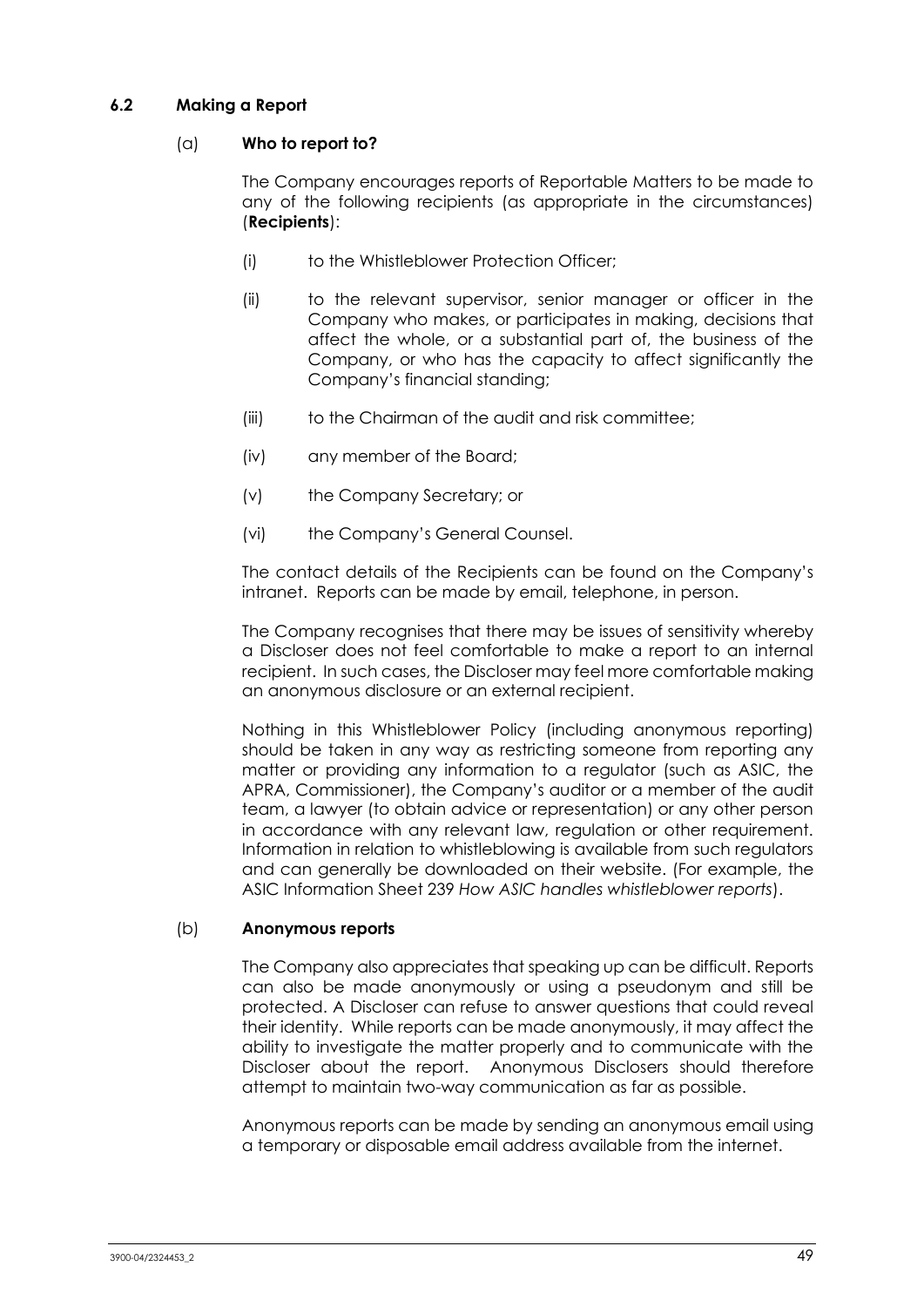## (c) **Information to include in the report**

As much information should be included in the report as possible including details of the Reportable Matter, people involved, dates, locations and whether more evidence may exist.

Disclosers will be expected to have reasonable grounds to believe the information being disclosed is true (which will be based on the objective reasonableness of the reasons for the Discloser's suspicions) but the Discloser will not be penalised and may still qualify for protection if the information turns out to be incorrect should they have such reasonable grounds. However, any deliberate false reporting will not qualify for protection under this Whistleblower Policy and will be treated as a serious matter and may be subject to disciplinary action.

## (d) **Questions**

Personnel who are unsure about how this Whistleblower Policy works, what is covered by the Whistleblower Policy or how a disclosure may be handled are encouraged to speak with the Whistleblower Protection Officer in the first instance.

## **6.3 Investigating a Report**

## (a) **Who will investigate?**

An appropriate investigator (or investigators) may be appointed to investigate any reports made under this Whistleblower Policy. An investigator will be independent of the Discloser and individuals who are the subject of the disclosure and the department or business unit involved. Possible investigators include:

- (i) the Whistleblower Investigating Officer;
- (ii) the Whistleblower Protection Officer;
- (iii) a relevant supervisor, senior manager or officer in the Company who makes, or participates in making, decisions that affect the whole, or a substantial part of, the business of the Company, or who has the capacity to affect significantly the Company's financial standing;
- (iv) the Chairman of the audit and risk committee;
- (v) any member of the Board;
- (vi) the Company Secretary;
- (vii) the Company's General Counsel; or
- (viii) an independent adviser.

Where a Reportable Matter relates to the managing director, Chief Executive Officer, Whistleblower Protection Officer, Whistleblower Investigating Officer or a director of the Company, the matter will be referred directly to the Chair of the Audit and Risk Committee, the Company's General Counsel or other appropriate person.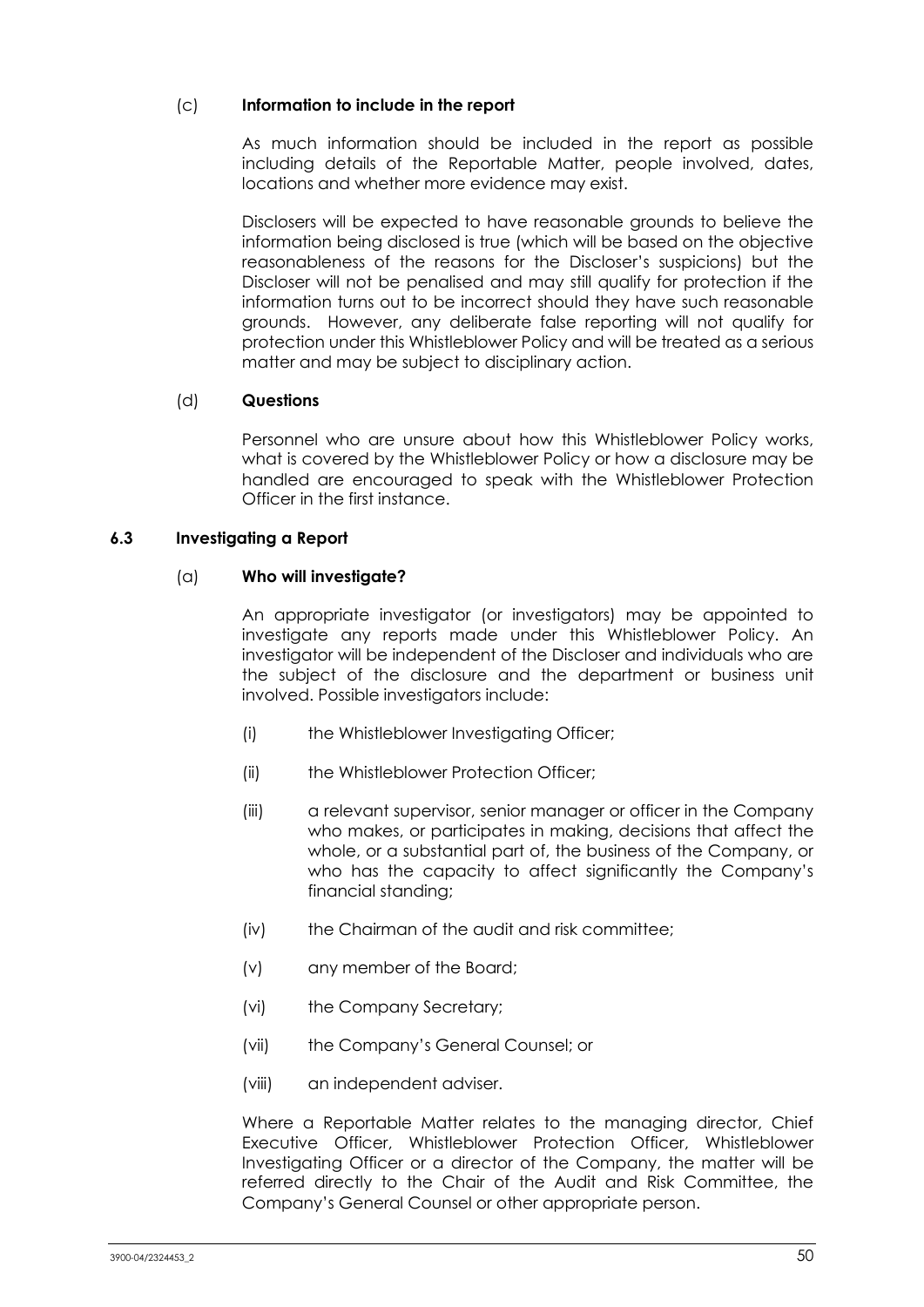## (b) **How will the investigation be conducted?**

Any matters reported under this Whistleblower Policy will be considered and a determination will be made as to whether the disclosure falls within the scope of this Whistleblower Policy. If so, the matter will be investigated as soon as practicable after the matter has been reported. The investigation process will be conducted in a thorough, fair, objective and independent manner (while preserving confidentiality) and will depend on the precise nature of the conduct being investigated. Due care and appropriate speed will be taken and reported information will be verified and relevant personnel interviewed as part of the investigative process. The Company may seek independent advice as necessary.

The Discloser may be asked for further information, will be given regular and appropriate updates in the circumstances and will be advised of any outcomes from the investigation (subject to considerations of privacy and confidentiality). Any updates or outcomes will be advised by reasonable means.

Anonymous reports will be investigated based on the information provided and may be limited if the Discloser has refused or omitted to provide contact details.

At the end of the investigation, the relevant investigating officer will report their findings to the Chairman who will determine the appropriate response. This may include rectifying any unacceptable conduct and taking any action required to prevent future occurrences of the same or similar conduct as well as disciplinary action if necessary. The identity of the Discloser will be redacted from any written investigation reports unless they have consented to disclosure of their identity.

The Discloser may lodge a complaint with a regulator if they are not happy with an outcome of the investigation or if they consider that this Whistleblower Policy has not been adhered to adequately.

## **6.4 Support and Protections**

## (a) **Identity Protection (Confidentiality) for Disclosers**

The identity of and information likely to lead to the identification of a Discloser will be kept confidential, however a disclosure can be made:

- (i) if the Discloser consents;
- (ii) to ASIC, APRA, the Commissioner or a member of the AFP;
- (iii) to a lawyer for the purpose of obtaining legal advice or representation; or
- (iv) if the disclosure is allowed or required by law.

During the course of an investigation, the Company will take reasonable steps to reduce the risk of disclosing information that could identify the Discloser (including redacting all personal information or references to the Discloser, restricting the number of people involved in handling and investigating the disclosure and ensuring secure and confidential email communication in relation to the investigation). Note however, that in practice, people may be able to guess the Discloser's identity if the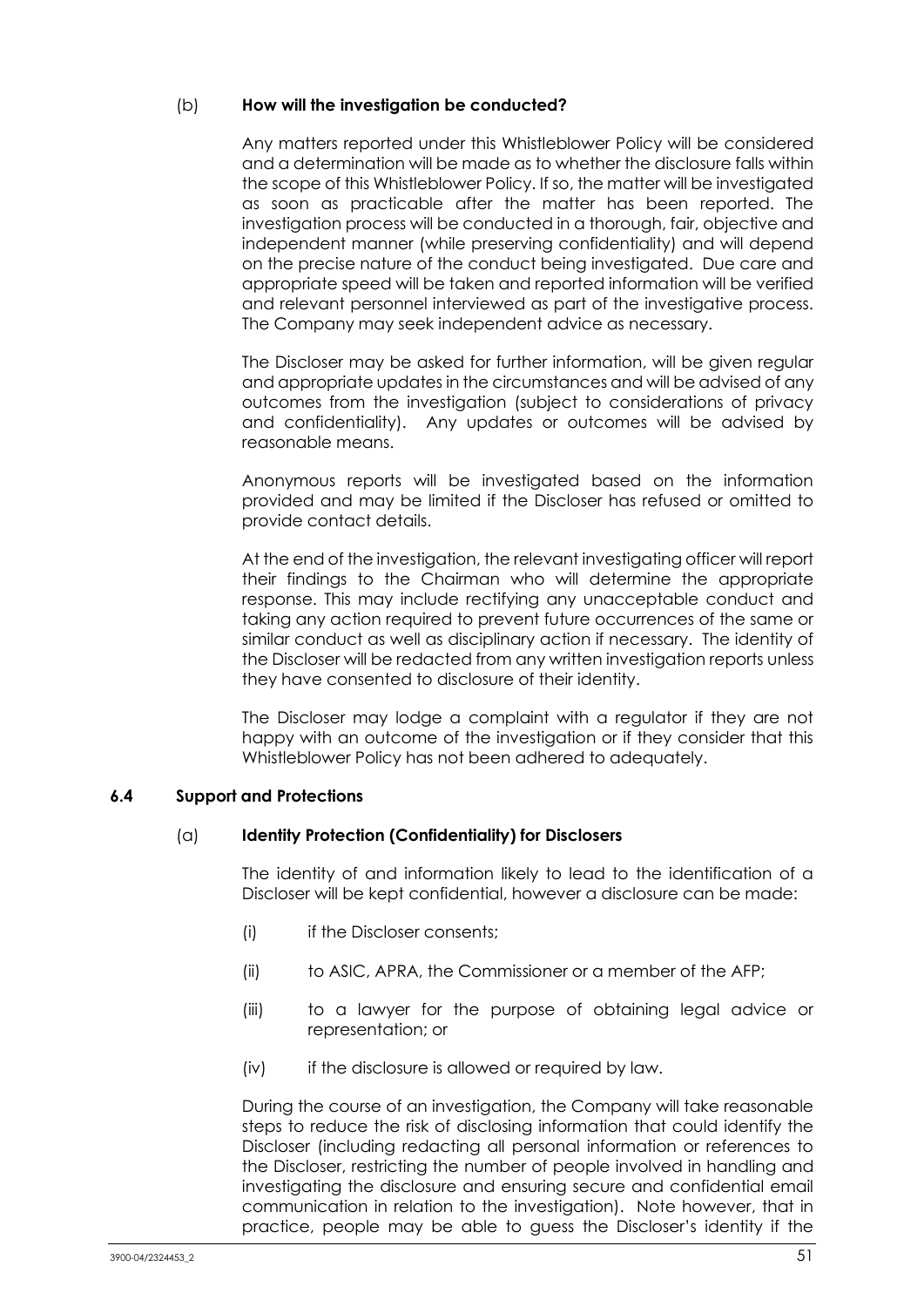Discloser has mentioned their intention to make a disclosure; the Discloser is one of a very small number of people with access to the information; or the disclosure relates to information that a Discloser has previously been told privately and in confidence.

Unauthorised disclosure of:

- (i) the identity of a Discloser who has made a report of a Reportable Matter; or
- (ii) information from which the identity of the Discloser could be inferred,

may be an offence under Australian law, will be regarded as a disciplinary matter and will be dealt with in accordance with the Company's disciplinary procedures.

A Discloser may lodge a complaint about a breach of confidentiality with the Company or a regulator.

## (b) **Protection from detriment for Disclosers**

A Discloser who makes a report under this Whistleblower Policy shall not suffer detriment (either actual or threatened). Examples of actual or threatened detriment include:

- (i) harassment, intimidation, victimisation, bias or discrimination;
- (ii) dismissal of an employee or varying an employee's position or duties;
- (iii) causing physical or psychological harm or injury; or
- (iv) damage to a person's property, reputation, business or financial position or any other damage.

Certain actions will not constitute detrimental conduct such as:

- (v) administrative action that is reasonable for the purpose of protecting a Discloser from detriment (eg moving a Discloser who has made a disclosure about their immediate work area to another area to prevent them from detriment); and
- (vi) managing a Discloser's unsatisfactory work performance, if the action is in line with the Company's performance management framework.

The Company will take all steps to protect Disclosers from any form of detrimental treatment and may ensure that a risk assessment is carried out to determine the risk of detriment.

Anyone who retaliates against someone who has reported a possible violation may be subject to discipline by the Company or penalties under the Corporations Act, Taxation Act or other Australian law.

Anyone who is subjected to detriment as a result of making a report under this Whistleblower Policy should report it in accordance with clause **Error! R eference source not found.** of this Whistleblower Policy.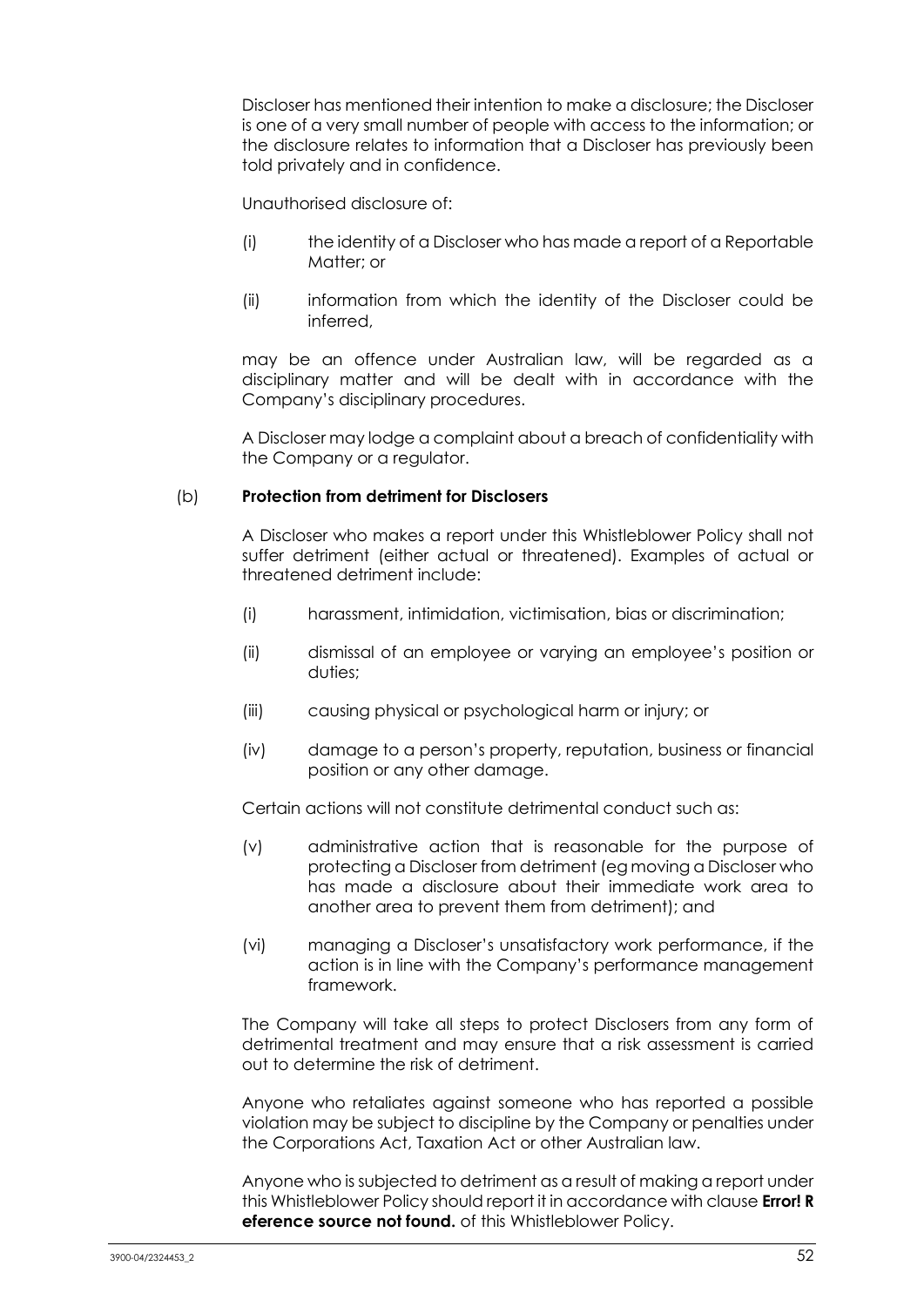A Discloser (or any other employee or person) can seek compensation or other remedies through the courts if:

- (vii) they suffer loss, damage or injury because of a disclosure; and
- (viii) the Company failed to prevent a person from causing the detriment.

A Discloser may seek independent legal advice or contact a regulatory body if they believe they have suffered detriment.

#### (c) **Other protections available to Disclosers**

Additional protections will be offered by the Company depending on the Reportable Matter and the people involved. Protections may include but are not limited to:

- (i) monitoring and managing behaviour of other employees;
- (ii) offering support services (including counselling or other professional or legal services);
- (iii) implementing strategies to help minimise and manage stress; time or performance impacts; or other challenges resulting from the disclosure or the investigation;
- (iv) relocating employees to a different group or office or to another role or making modifications to the employee's workplace or the way they perform their duties;
- (v) offering a leave of absence or flexible workplace arrangements during the course of an investigation; or
- (vi) rectifying any detriment suffered.

In addition, current and former employees may also request additional support from the Whistleblower Protection Officer if required.

Whilst the Company will endeavour to support all Disclosers, it will not be able to provide the same sort of practical support to each Discloser. Therefore, the processes in this Whistleblower Policy will be adapted and applied to the extent reasonably possible.

#### (d) **Fair treatment of those mentioned in a disclosure**

The Company will ensure fair treatment of officers and employees of the Company who are mentioned in any disclosure, and to whom any disclosures relate. The disclosure will be handled confidentially and will be assessed and may be subject to investigation. If an investigation is required, it will be conducted in an objective, fair and independent manner. Such employees will be advised of the subject matter of the disclosure at the appropriate time and as required by law and will be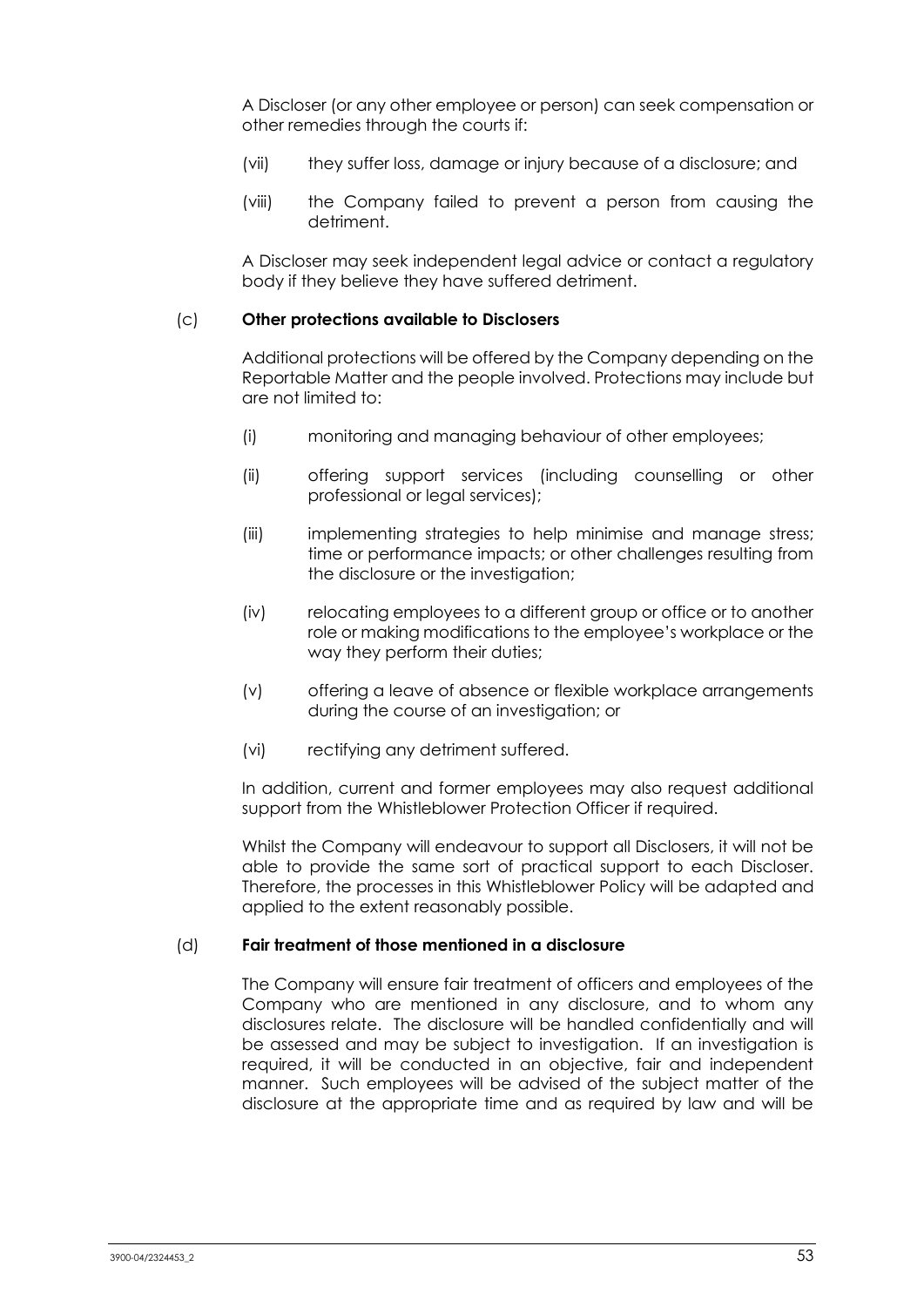advised of the outcome of the investigation. An employee who is the subject of a disclosure may contact the Company's support services.

## (e) **Files and Records**

The Company will ensure that any records relating to any reports made under this Whistleblower Policy are stored securely and only accessed by authorised personnel directly involved in managing and investigating the report. All those involved in handling and investigating reports will be reminded about confidentiality requirements including that an unauthorised disclosure of a Discloser's identity may be a criminal offence.

## (f) **Special legal protections under the Corporations Act and the Taxation Act**

Whilst this Whistleblower Policy deals with internal disclosures of information, additional legal protections are available for certain Disclosers under the Corporations Act and the Taxation Act provided the disclosure is about a "disclosable matter" or "tax affair" as defined under such legislation and certain conditions are met. These are summarised in Annexures 1 and 2 respectively. Disclosures that are not about "disclosable matters" or "tax affairs" will not qualify for protection under the Corporations Act or Taxation Act. For more information, see the information available on the ASIC website and the ATO website.

# **7. MONITORING AND REVIEW**

- (a) Material incidences reported under this Whistleblower Policy will be reported to the Board or a committee of the Board.
- (b) The Board, in conjunction with the Whistleblower Protection Officer, will monitor the content, effectiveness and implementation of this Whistleblower Policy on a regular basis. There may also be independent reviews taken from time to time. Any findings, updates or improvements identified will be addressed as soon as possible and circulated to all officers and employees
- (c) Officers and employees are invited to comment on this Whistleblower Policy and suggest ways in which it might be improved. Comments, suggestions and queries should be addressed to the Board.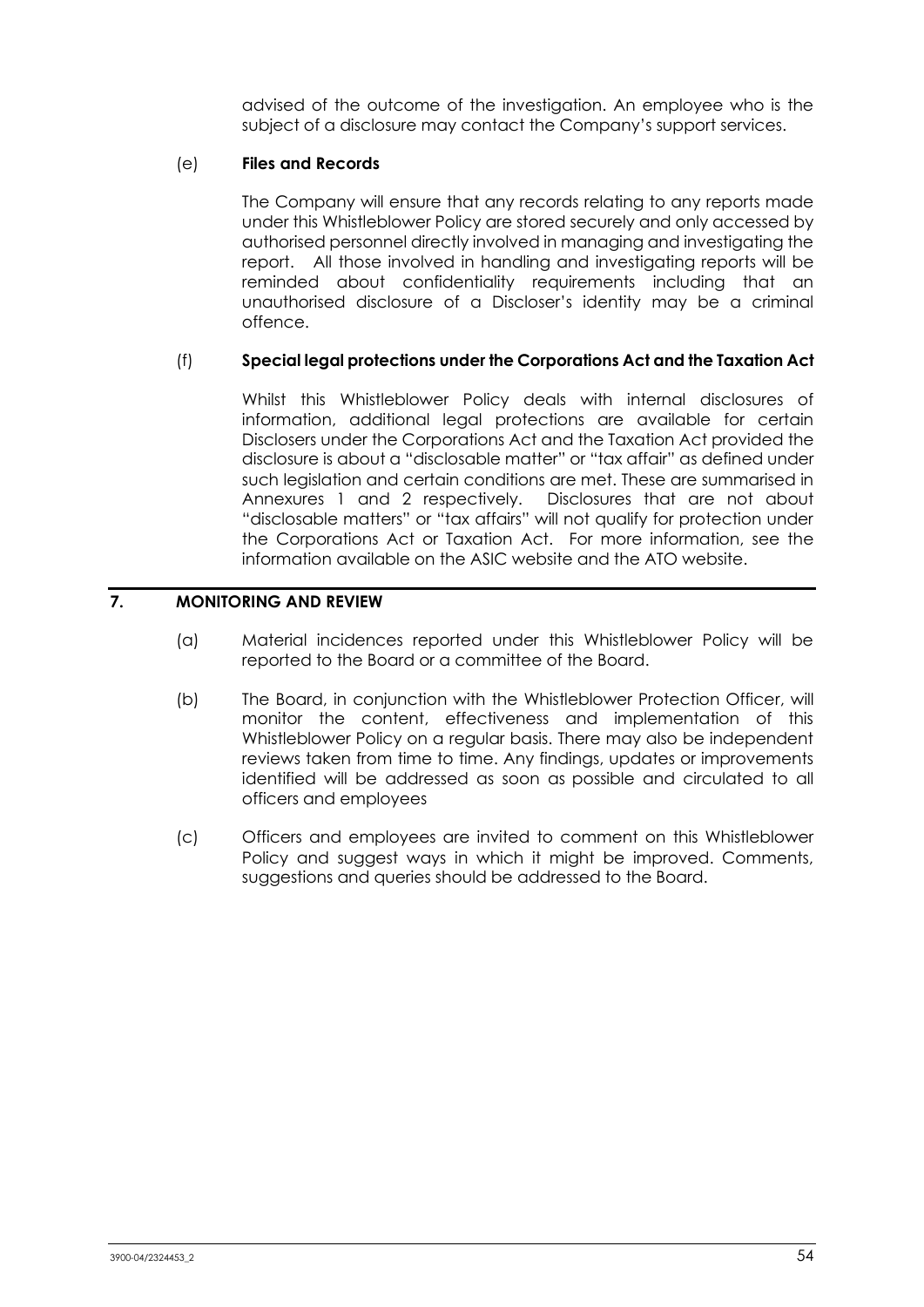# <span id="page-56-0"></span>**ANNEXURE 1 – SUMMARY OF PROTECTIONS UNDER THE CORPORATIONS ACT**

The Corporations Act sets out disclosures that are protected under the Corporations Act if certain conditions are met as well as the protections available to protected disclosures. *A summary of such protections (as at the date of this policy) is set out below but you should refer to the Corporations Act itself for a full understanding of the conditions and protections available and the relevant definitions. You can also visit the ASIC website for more information.*

#### **1. PROTECTED DISCLOSURES**

Disclosures will be protected if:

- (e) the discloser is an **Eligible Whistleblower**, being an individual who is, or has been, any of the following:
	- (i) an officer or employee of the Company (eg current and former employees who are permanent, part-time, fixed-term or temporary, interns, secondees, managers and directors);
	- (ii) an individual who supplies services or goods to the Company (whether paid or unpaid) or an employee of a person that supplies goods or services to the Company (eg current and former contractors, consultants, service providers and business partners);
	- (iii) an associate of the Company;
	- (iv) a relative, dependant or dependant of the spouse of any individual referred to at **Error! Reference source not found.** to [\(iii\)](#page-56-1) above; or
	- (v) any prescribed individual under the Corporations Act;
- <span id="page-56-1"></span>(f) **and** the disclosure is made to:
	- (i) the ASIC, APRA or a prescribed Commonwealth authority; or
	- (ii) an **Eligible Recipient**, being:
		- (A) an officer or senior manager of the Company or a related body corporate of the Company;
		- (B) an auditor (or a member of the audit team) of the Company or a related body corporate of the Company;
		- (C) an actuary of the Company or a related body corporate of the Company;
		- (D) a person authorised by the Company to receive disclosures that qualify for protection under the Corporations Act;
		- (E) anyone prescribed under the regulations as being an eligible recipient; or
	- (iii) a legal practitioner for the purposes of obtaining legal advice or legal representation in relation to the whistleblower provisions in the Corporations Act (even in the event such legal practitioner concludes that a disclosure does not relate to a disclosable matter under the Corporations Act);
- (g) **and** the disclosure relates to a **Disclosable Matter** in that the discloser has reasonable grounds to suspect that the information concerns misconduct, or an improper state of affairs or circumstances in relation to the Company or a related body corporate of the Company. This includes any suspicion that the Company or its body corporate, or an officer or employee of the Company or its body corporate has engaged in conduct that:
	- (i) constitutes an offence against, or a contravention of, a provision of the Corporations Act, the *Australian Securities Investments Commission Act 2001*, the *Banking Act 1959*, the *Financial Sector (Collection of Data) Act 2001*, the *Insurance Act 1973*, the *Life Insurance Act 1995*, the *National Consumer Credit Protection Act 2009*, the *Superannuation Industry (Supervision) Act 1993*, or an instrument made under any such Act; or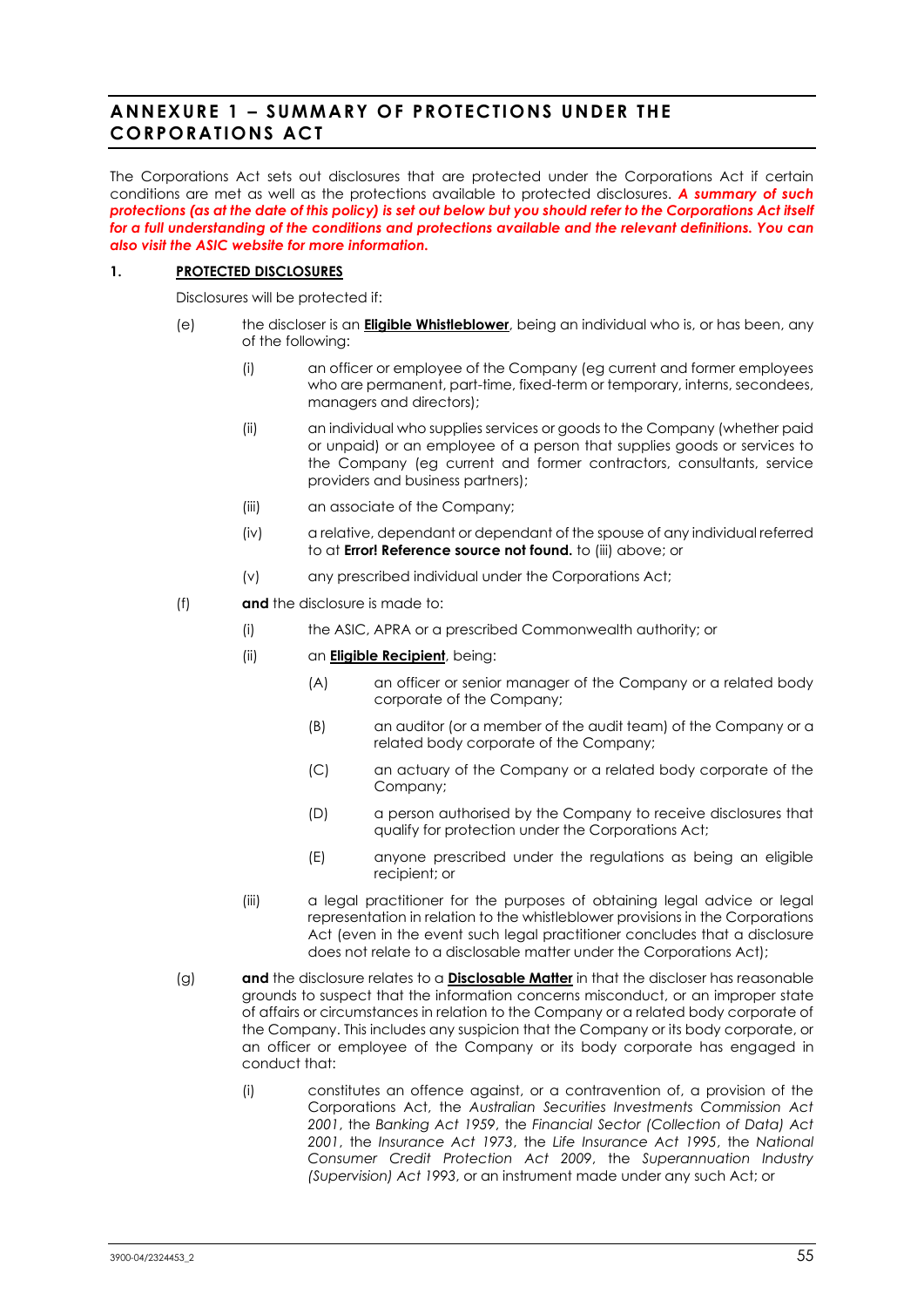- (ii) constitutes an offence against any other law of the Commonwealth of Australia that is punishable by imprisonment for a period of 12 months or more; or
- (iii) represents a danger to the public of the financial system; or
- (iv) is prescribed by regulation.

(Note that the term "misconduct" is defined in the Corporations Act to include fraud, negligence, default, breach of trust and breach of duty.)

#### (h) **Public interest and Emergency Disclosures**

Emergency or public interest disclosures (as defined under the Corporations Act) will also be protected if made to Journalists or Parliamentarians (each as defined in the Corporations Act) in extreme cases (excluding tax matters) in circumstances where at least 90 days have passed since an earlier protected disclosure has been made to ASIC, APRA or another Commonwealth body without reasonable steps having been taken to address the misconduct, or there will be substantial and imminent danger to someone's health or safety. Note that before such public interest disclosure is made, the discloser must have given written notice to the relevant regulatory body. Such notice must include sufficient information to identify the previous disclosure and must state that the discloser intends to make the public disclosure if appropriate steps are not taken.

Disclosers are advised to contact the Company's Whistleblower Protection Officer or an independent legal adviser to ensure they understand the criteria for making an emergency or public interest disclosure that qualifies for protection.

#### (i) **Personal work-related grievances**

Personal work-related grievances (as defined in the Corporations Act) will not be protected to the extent that the information disclosed does not concern a contravention, or an alleged contravention, of the prohibition on victimisation under the Corporations Act that involves detriment caused to the discloser or a threat made to the discloser.

However, a personal work-related grievance will still qualify for protection if:

- (i) it includes information about misconduct, or information about misconduct includes or is accompanied by a personal work-related grievance (mixed report);
- (ii) the Company has breached employment or other laws punishable by imprisonment for a period of 12 months or more, engaged in conduct that represents a danger to the public, or the disclosure relates to information that suggests misconduct beyond the Discloser's personal circumstances;
- (iii) the Discloser suffers from or is threatened with detriment for making the disclosure; or
- (iv) the Discloser seeks legal advice or legal representation about the operation of the whistleblower protections under the Corporations Act.

#### **2. PROTECTIONS AVAILABLE**

#### (j) **Protected disclosures will be given the following protections under the Corporations Act**

#### **Protected disclosures not actionable**

- (i) the discloser will not be subject to any civil, criminal or administrative liability (including disciplinary action) for making the disclosure; and
- (ii) no contractual or other remedy may be enforced, and no contractual or other right may be exercised against the discloser on the basis of the disclosure; and
- (iii) if the disclosure qualified for protection under the Corporations Act (including public interest and emergency disclosure), the information is not admissible as evidence against the discloser in criminal proceedings for the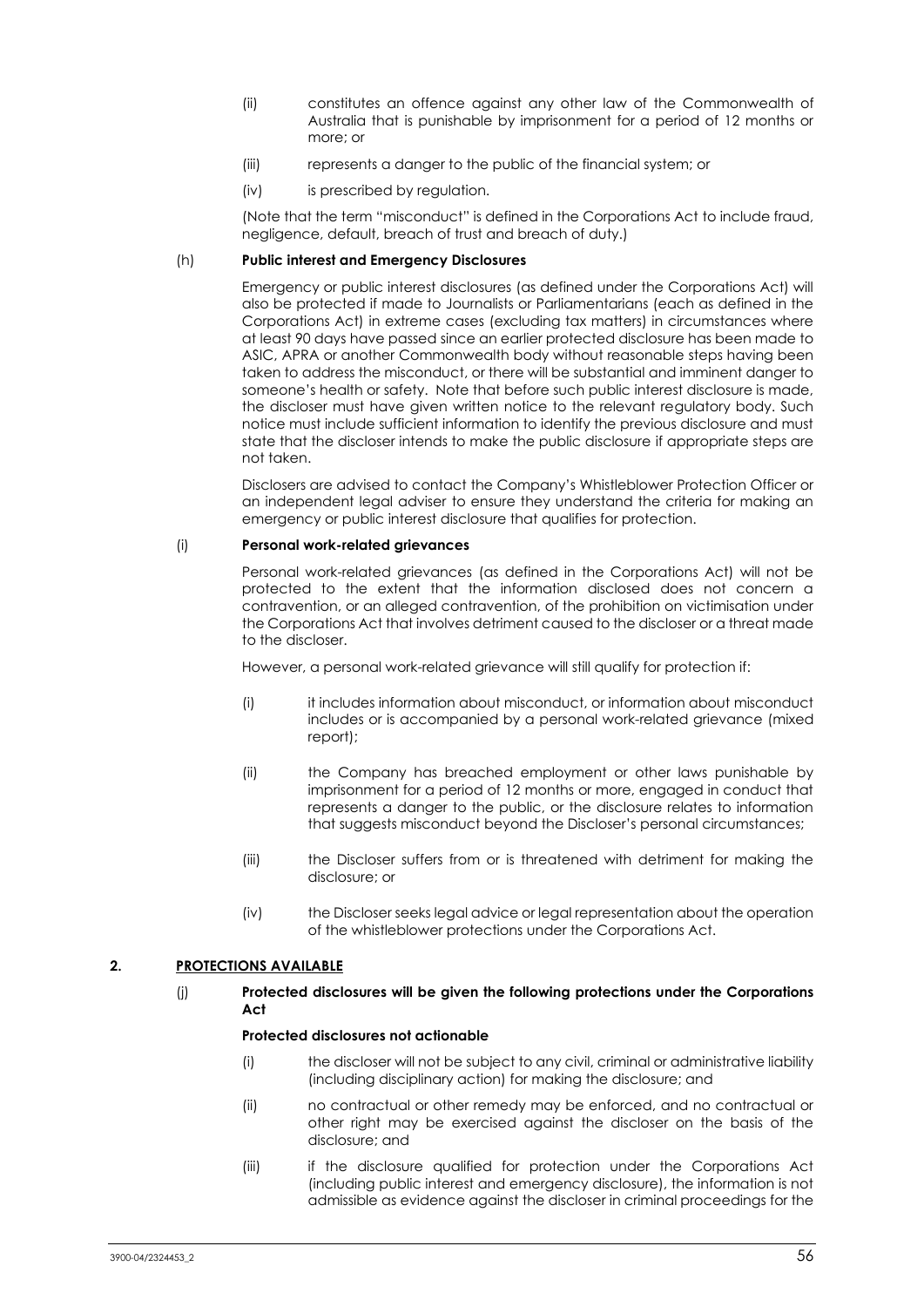imposition of a penalty, other than proceedings in respect of the falsity of the information;

#### **Victimisation Prohibited**

Anyone who causes or threatens to cause detriment (as defined in the Corporations Act) to a discloser or another person in the belief or suspicion that a report has been made, or may have been made, proposes to or could be made, may be guilty of an offence and may be liable for damages or subject to a court order. Examples of possible court orders include, but are not limited to:

- (i) requiring compensation for loss or damage;
- (ii) an injunction to prevent, stop or remedy the effects of detrimental conduct;
- (iii) an order requiring an apology for engaging in detrimental conduct;
- (iv) if the detrimental conduct wholly or partly resulted in the termination of an employee's employment, reinstatement of their position; and
- (v) any other order the court thinks appropriate.

#### **Identifying information not to be disclosed**

Subject to applicable laws:

- (iv) a discloser's identity cannot be disclosed to a Court or tribunal except where considered necessary; and
- (v) the person receiving the report commits an offence if they disclose the substance of the report or the discloser's identity, without the discloser's consent, to anyone except an authorised disclosure to ASIC, APRA, the AFP or a lawyer for the purposes of obtaining legal advice or representation in relation to the report.

#### **Costs of proceedings**

A discloser may not need to pay costs of legal proceedings unless they have acted vexatiously or without reasonable cause and the unreasonable act caused the other party to incur the costs.

#### (k) **Confidentiality**

In relation to a protected disclosure, the identity of a discloser (and any information likely to lead to the identification of a discloser) must be kept confidential unless expressly authorised in writing.

A disclosure of the discloser's identity will be authorised if made:

- (i) to ASIC, APRA or a member of the AFP;
- (ii) to a legal practitioner for the purposes of obtaining legal advice or legal representation in relation to the whistleblower provisions in the Corporations Act;
- (iii) to a person prescribed by the regulations of the Corporations Act for this purpose;
- (iv) with the express written consent of the discloser; or
- (v) by ASIC, APRA or a member of the AFP to a Commonwealth or State or Territory authority for the purpose of assisting the authority in the performance of its functions or duties.

However, such confidentiality does not apply where the disclosure is not the identity of the discloser and is reasonably necessary for the purposes of investigating a matter and all reasonable steps have been taken to reduce the risk that the discloser will be identified.

#### (l) **Timing**

A discloser will qualify for protection from the time they make their disclosure, regardless of whether, at this time, the discloser or recipient recognises that the disclosure qualifies for protection.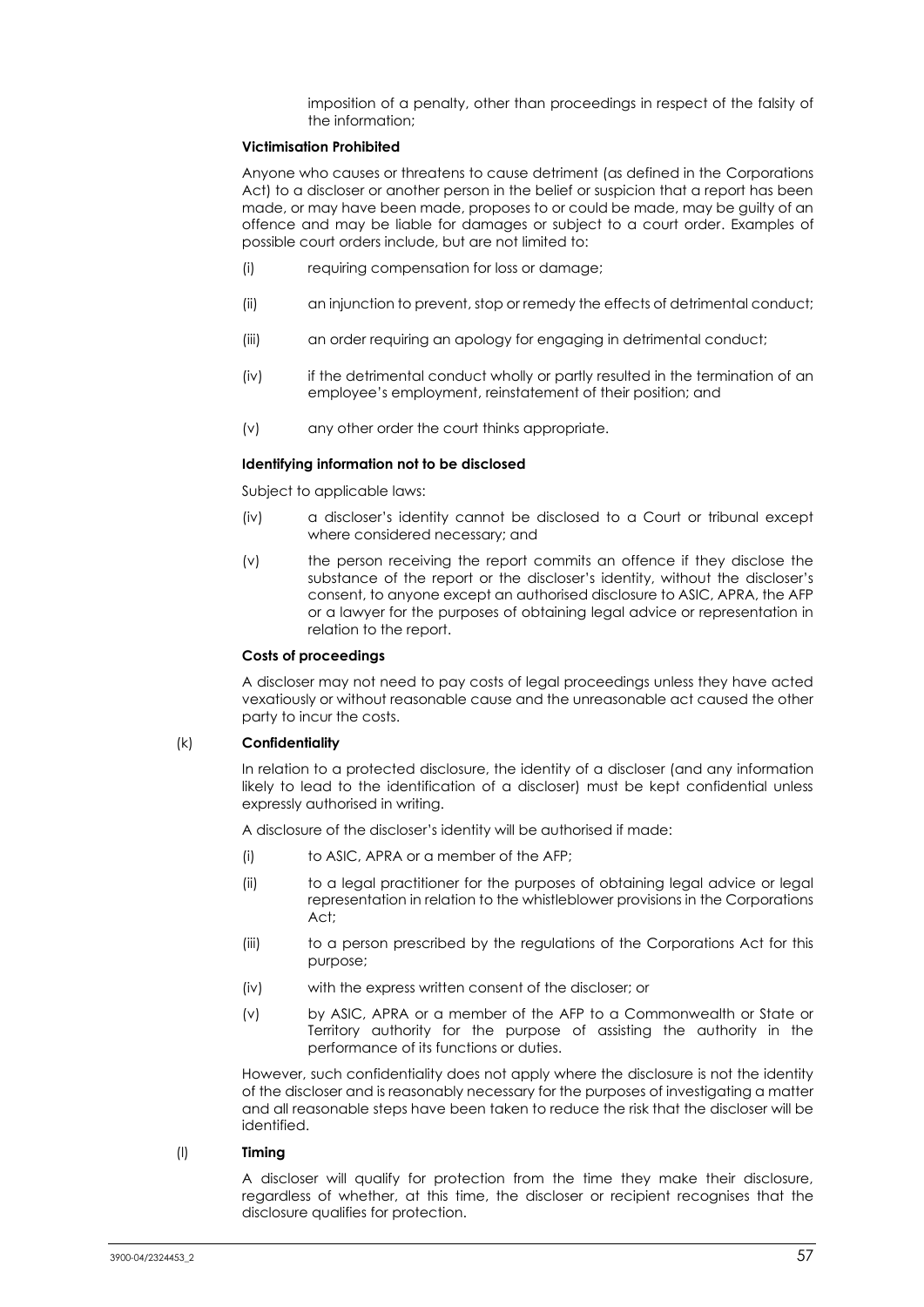## (m) **No immunity from misconduct**

Note that the protections do not grant immunity for any misconduct a discloser has engaged in that is revealed in their disclosure.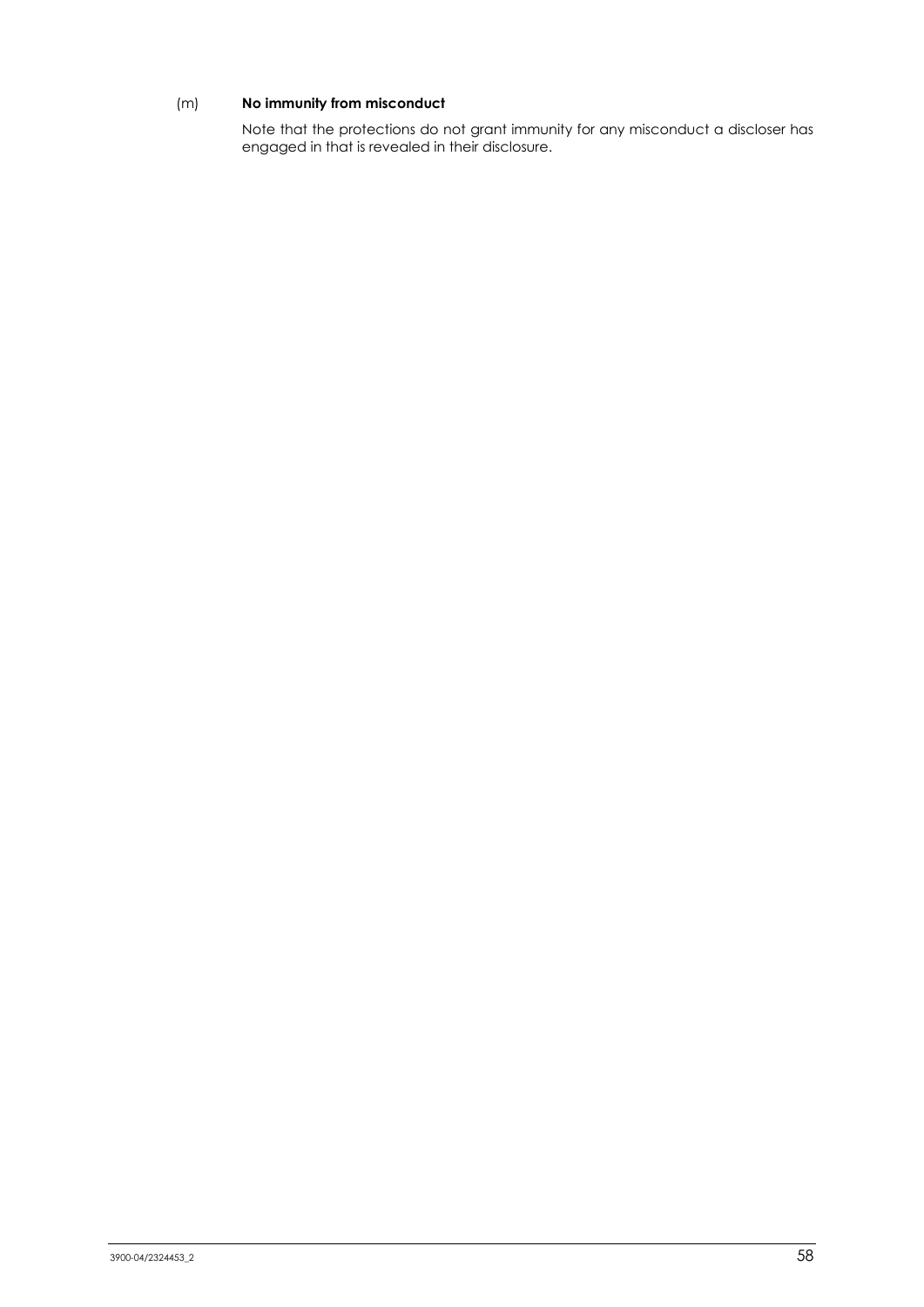# **ANNEXURE 2 – SUMMARY OF PROTECTIONS UNDER THE TAXATION ADMINISTRATION ACT**

The Taxation Act sets out disclosures that are protected under the Taxation Administration Act if certain conditions are met as well as protections available to protected disclosures. *A summary of such protections (as at the date of this policy) is set out below but you should refer to the Taxation Administration Act itself for a full understanding of the conditions and protections available and the relevant definitions. You can also visit the ATO website for more information.*

### **1. PROTECTED DISCLOSURES**

Disclosures will be protected if:

- (n) the discloser is an **Eligible Whistleblower**, being an individual who is, or has been, any of the following:
	- (i) an officer (within the meaning of the Corporations Act) or employee of the Company;
	- (ii) an individual who supplies services or goods to the Company (whether paid or unpaid) or an employee of a person that supplies goods or services to the Company;
	- (iii) an associate (within the meaning of the *Income Tax Assessment Act 1936*) of the Company;
	- (iv) a spouse, child or dependant of any individual referred to in **Error! Reference source not found.** to **Error! Reference source not found.** ab ove or of such an individual's spouse; or
	- (v) any prescribed individual under the regulations under the Taxation Act;
- (o) **and** the disclosure is made to:
	- (i) the Commissioner **and** the discloser consider that the information may assist the Commissioner to perform his or her functions or duties under a taxation law in relation to the Company or an associate of the Company; or
	- (ii) an **Eligible Recipient**, being:
		- (A) a director, secretary or senior manager of the Company;
		- (B) an employee or officer of the Company who has functions or duties that relate to the tax affairs (within the meaning of the Taxation Act) of the Company;
		- (C) the Company's auditor (or a member of that audit team);
		- (D) a registered tax agent or BAS agent (within the meaning of the *Tax Agent Services Act 2009*) who provides tax agent services or BAS services to the Company;
		- (E) a person authorised by the Company to receive disclosures that qualify for protection under the Taxation Act; or
		- (F) anyone prescribed under the Taxation Act regulations as being an Eligible Recipient;

**and** the discloser has reasonable grounds to suspect that the information indicates misconduct, or an improper state of affairs or circumstances, in relation to the tax affairs of the Company or an associate of the Company ("tax affairs" means affairs relating to any tax imposed by or under, or assessed or collected under, a law administered by the Commissioner);

**and** the discloser considers that the information may assist the Eligible Recipient to perform functions or duties in relation to the tax affairs of the Company or an associate of the Company; or

(iii) a legal practitioner for the purposes of obtaining legal advice or legal representation in relation to the whistleblower provisions in the Taxation Act.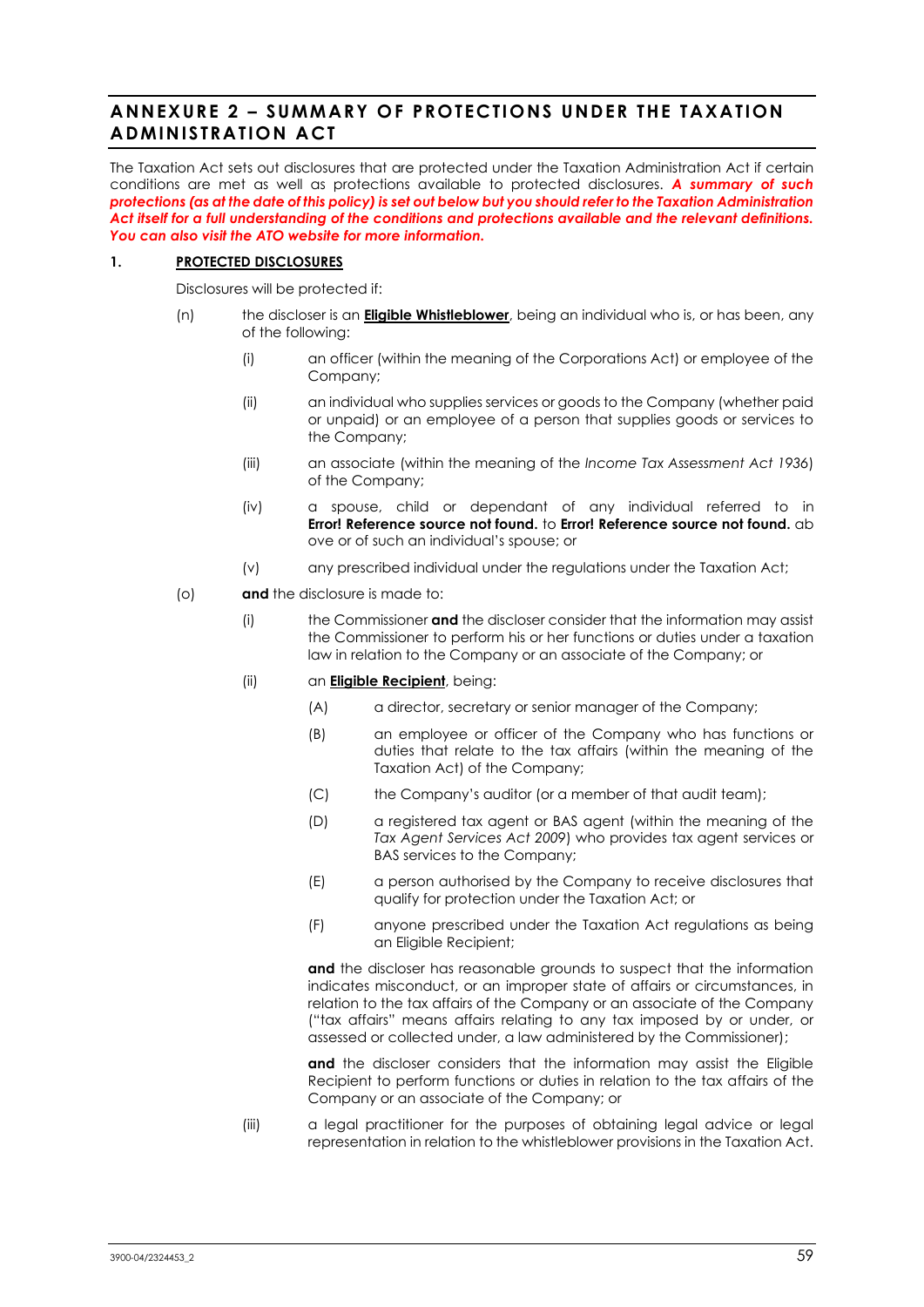#### **2. PROTECTIONS AVAILABLE**

#### (p) **Protected Disclosures will be given the following protections under the Taxation Act**

#### **Protected disclosures not actionable**

- (i) the discloser will not be subject to any civil, criminal or administrative liability (including disciplinary action) for making the disclosure;
- (ii) no contractual or other remedy may be enforced, and no contractual or other right may be exercised against the discloser on the basis of the disclosure; and
- (iii) if the disclosure was a disclosure of information to the Commissioner, the information is not admissible as evidence against the discloser in criminal proceedings for the imposition of a penalty, other than proceedings in respect of the falsity of the information;

(Note that in relation to **Error! Reference source not found.** to **Error! Reference source no t found.** above, the discloser has qualified privilege in respect of the disclosure and a contract to which the person is a party may not be terminated on the basis that the disclosure constitutes a breach of the contract.)

#### **Victimisation prohibited**

Anyone who causes or threatens to cause detriment (as defined in the Taxation Act) to a discloser or another person in the belief or suspicion that a report has been made, or may have been made, proposes to or could be made, may be guilty of an offence and may be liable for damages or subject to a court order. Examples of possible court orders include, but are not limited to:

- (i) requiring compensation for loss or damage;
- (ii) an injunction to prevent, stop or remedy the effects of detrimental conduct;
- (iii) an order requiring an apology for engaging in detrimental conduct;
- (iv) if the detrimental conduct wholly or partly resulted in the termination of an employee's employment, reinstatement of their position; and
- (v) any other order the court thinks appropriate

#### **Identifying information not to be disclosed**

- (iv) a discloser's identity (or information likely to lead to the identity of the discloser) cannot be disclosed to a Court or tribunal except where considered necessary; and
- (v) the person receiving the report commits an offence if they disclose the substance of the report or the discloser's identity, without the discloser's consent, to anyone except the Commissioner, the AFP or a lawyer for the purposes of obtaining legal advice or representation in relation to the report.

#### **Costs of proceedings**

A discloser may not need to pay the costs of legal proceedings unless they have acted vexatiously or without reasonable cause and the unreasonable act caused the other party to incur the costs.

#### (q) **Confidentiality**

In relation to a protected disclosure, the identity of a discloser (and any information likely to lead to the identification of a discloser) must be kept confidential unless authorised.

A disclosure of the discloser's identity will be authorised if made:

- (i) to the Commissioner or a member of the AFP;
- (ii) to a legal practitioner for the purposes of obtaining legal advice or legal representation in relation to the whistleblower provisions in the Taxation Act;
- (iii) to a person prescribed by the regulations of the Taxation Act for this purpose; or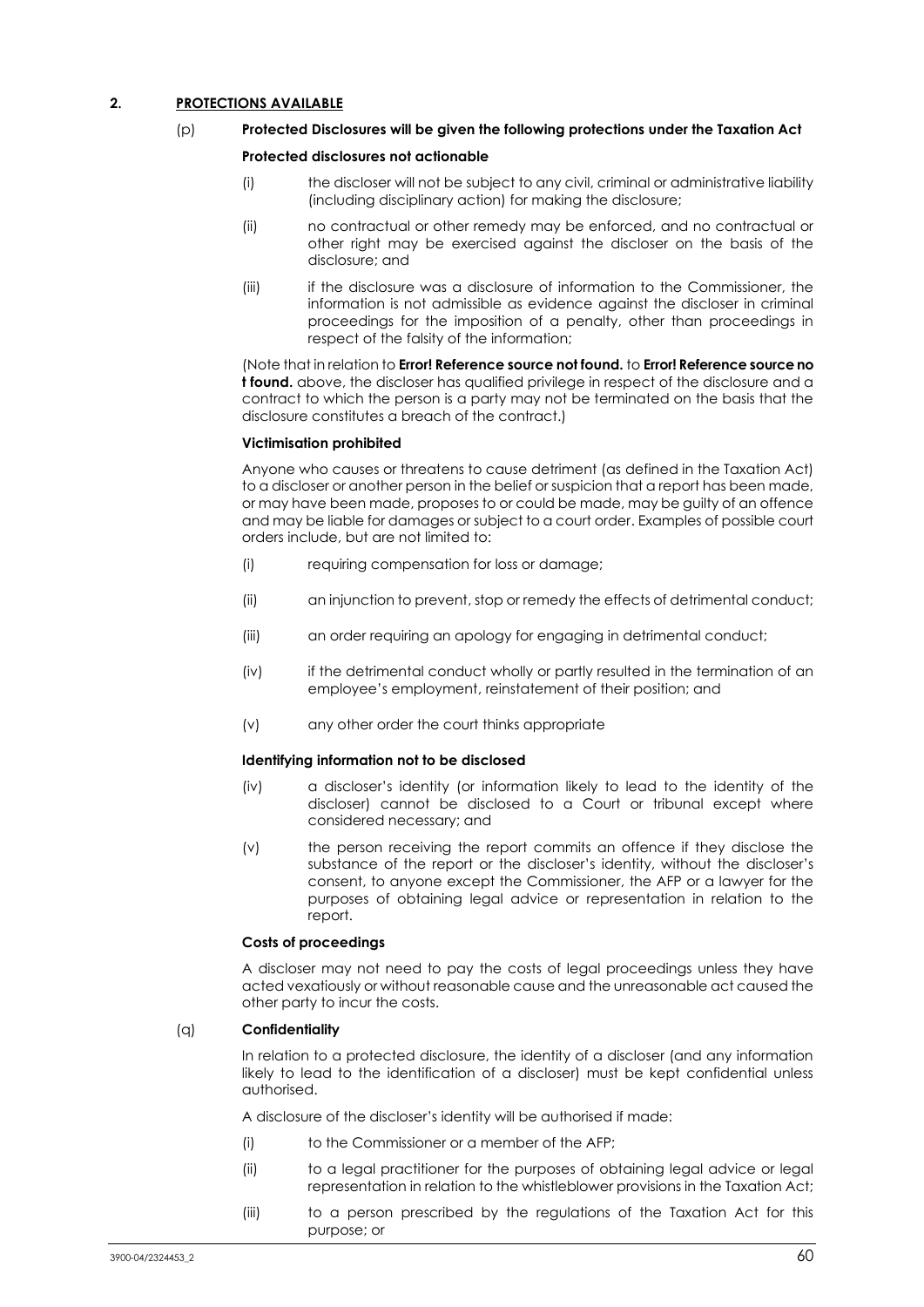(iv) with the express written consent of the discloser.

However, such confidentiality does not apply where the disclosure is not of the identity of the discloser and is reasonably necessary for the purposes of investigating a matter and all reasonable steps have been taken to reduce the risk that the discloser will be identified.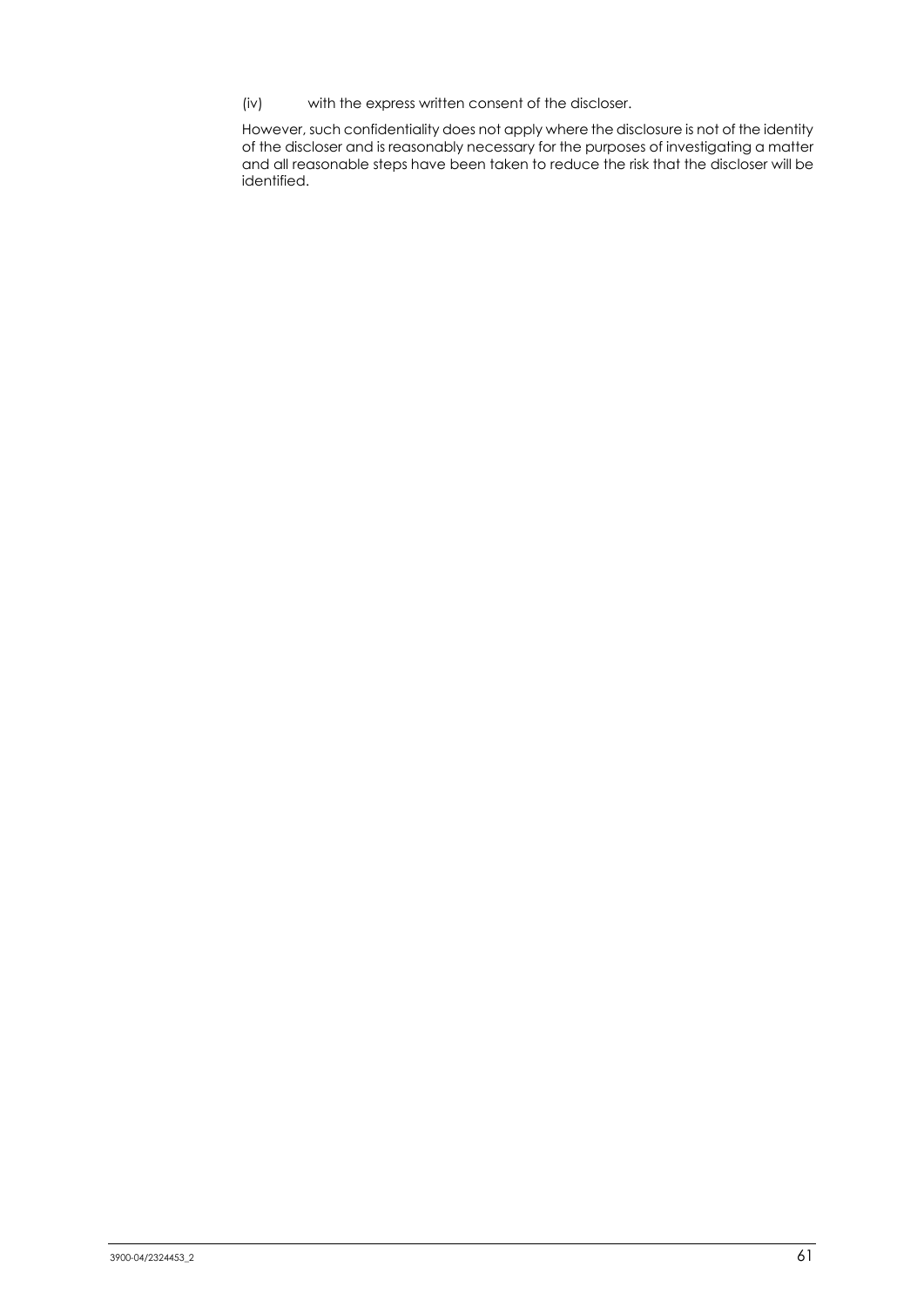# **SCHEDULE 12 – ANTI -BRIBERY AND ANTI -CORRUPTION POLICY**

## **1. BACKGROUND**

The Company is committed to conducting all of its business activities fairly, honestly with integrity, and in compliance with all applicable laws, rules and regulations. Its Board, management and employees are dedicated to high ethical standards and recognise and support the Company's commitment to compliance with these standards.

In particular, the Company is committed to preventing any form of Corruption and Bribery and to upholding all laws relevant to these issues, including the Anti-Corruption Legislation. In order to support this commitment, the Company has adopted this Anti-Bribery and Anti-Corruption Policy (ABC **Policy**) to ensure that it has effective procedures in place to prevent Corruption and Bribery.

This ABC Policy applies globally. To the extent that local laws, codes of conduct or other regulations (**Local Laws**) in any countries are more rigorous or restrictive than this ABC Policy, those Local Laws should be followed by any subsidiary operating in that country. Where a country has specific bribery and corruption Local Laws which are less rigorous than this ABC Policy, this ABC Policy prevails. The Company may, from time to time, provide country-specific directions for subsidiaries operating in countries outside of Australia.

This ABC Policy sets out the Company's requirements in relation to interactions with Officials and Third Parties. This ABC Policy does not prohibit interactions with Officials, rather it forbids corrupt interactions with those individuals.

In this ABC Policy, references to the Company includes references to the Company and all of its subsidiaries.

## **2. DEFINITIONS**

In this ABC Policy the following words or phrases mean the following:

**Anti-Corruption Legislation** includes many laws such as the *Criminal Code Act 1995* (*Cth)* and any applicable anti-corruption laws and regulations applicable to the location in which the Company operates.

**Bribery** is the act of offering, promising, giving or accepting a benefit with the intention of influencing a person who is otherwise expected to act in good faith or in an impartial manner, to do or omit to do anything in the performance of their role or function, in order to provide the Company with business or a business advantage that is not legitimately due (whether in respect of an interaction with an Official or any commercial transaction in the private sector).

**Business Associates** means third party companies and individuals (such as joint venture partners, consultants and agents) acting on the Company's behalf, whether directly or indirectly, by representing the Company's interests to foreign governments in relation to international business development or retention of business opportunities.

**Corruption** is the abuse of entrusted power for private gain.

**Facilitation Payment** means payments of nominal amounts or other inducement made to persons in order to secure or expedite the performance of a Government Official's routine governmental duties or actions.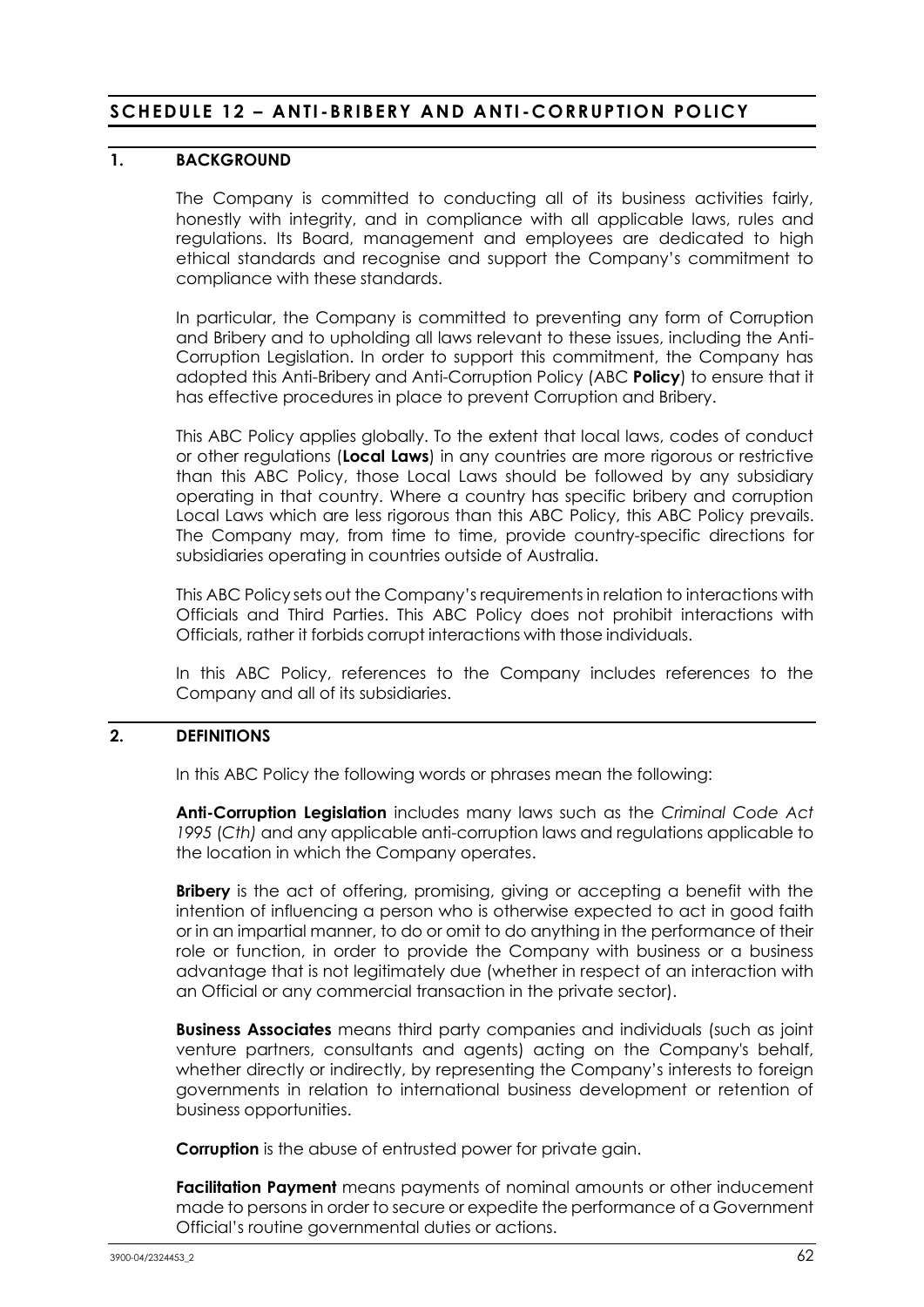**Gifts, Entertainment and Hospitality** includes the receipt or offer of presents, meals or tokens of appreciation and gratitude or invitations to events, functions, or other social gatherings, in connection with matters related to the Company's business unless they:

- (a) fall within reasonable bounds of value and occurrence;
- (b) do not influence, or are not perceived to influence, objective business judgement; and
- (c) are not prohibited or limited by applicable laws or applicable industry codes.

### **Government Official** means:

- (a) any politician, political party, party official or candidate of political office;
- (b) any official or employee of a domestic or foreign government (whether national, state/provincial or local) or agency, department or instrumentality of any domestic or foreign government or any government-owned or controlled entity (including state-owned enterprises);
- (c) any official or employee of any public international organisation;
- (d) any person acting in a private or public official function or capacity for such domestic or foreign government, agency, instrumentality, entity or organisation;
- (e) any person who holds or performs the duties of any appointment created by custom or convention or who otherwise acts in an official capacity (including, some indigenous or tribal leaders who are authorised and empowered to act on behalf of the relevant group of indigenous peoples and members of royal families);
- (f) any person who holds themselves out to be an authorised intermediary of a government official.

**Item of Value** includes, amongst other things, cash, travel, meals, Gifts, Entertainment and Hospitality, other tangible or intangible benefits or anything of value.

**Money-laundering** means the process by which a person or entity conceals the existence of an illegal source of income and then disguises that income to make it appear legitimate.

**Official** means a Government Official, political party, official or officer of a political party or candidate for political office.

**Personnel** means all persons acting (whether authorised or unauthorised) on behalf of the Company at all levels, including officers, directors, temporary staff, contractors, consultants and employees of the Company.

**Secret Commissions** means offering or giving a commission to an agent or representative of another person that is not disclosed by that agent or representative to their principal to induce or influence the conduct of the principal's business.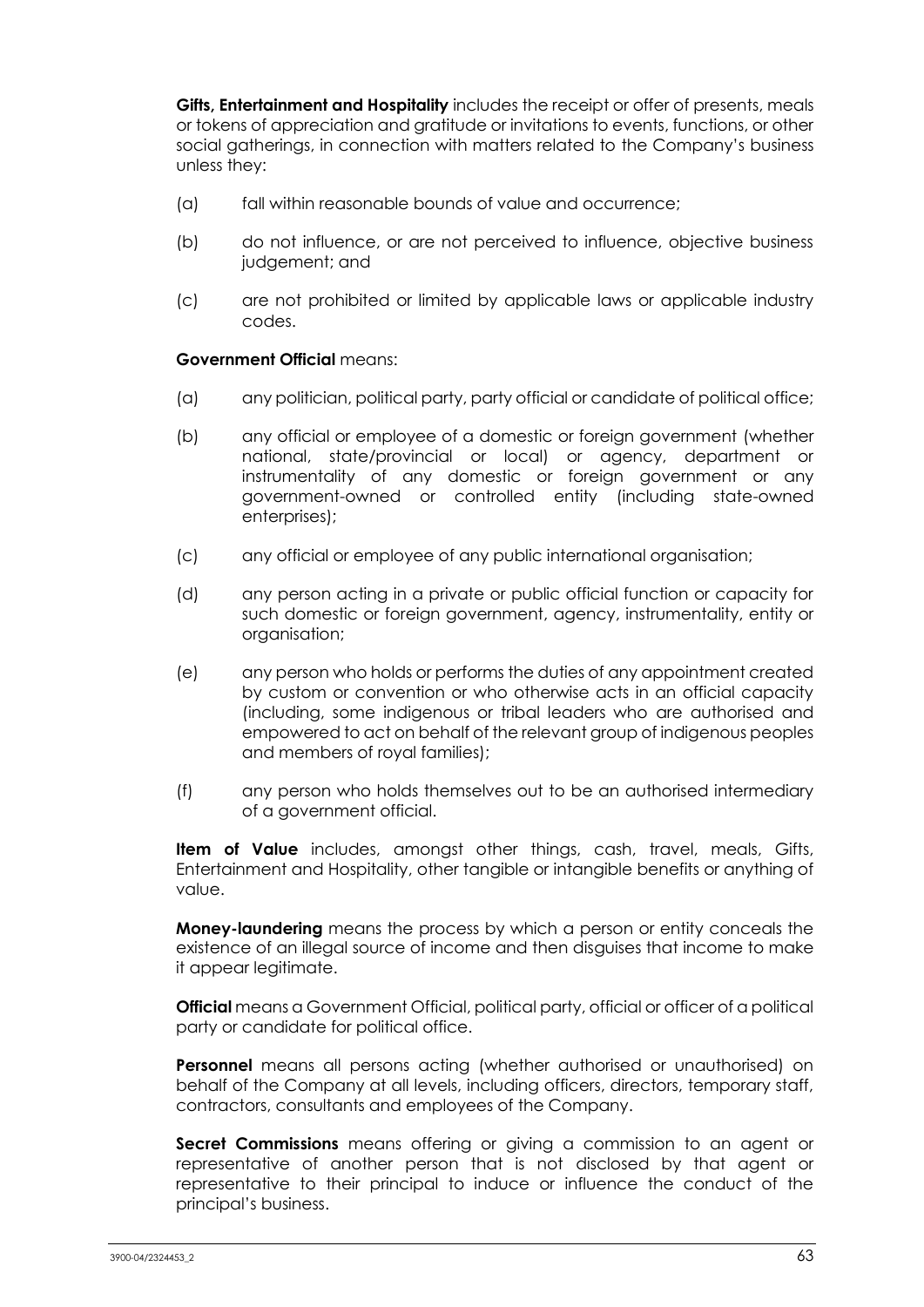**Secure an improper advantage** includes obtaining any commercial or financial benefit.

**Third Party** means any individual or organisation other than Officials, with whom Personnel come into contact during the course of their employment or business relationships associated with the Company.

## **3. PURPOSE**

The purpose of this ABC Policy is to:

- (a) set out the responsibilities of the Company and its management and Personnel in upholding the Company's commitment to preventing any form of Bribery or Corruption; and
- (b) provide information and guidance to Personnel on how to recognise and deal with any potential Bribery and Corruption issues.

## **4. SCOPE AND AUTHORITY**

The Company requires all Personnel to comply with this ABC Policy as well as the Anti- Corruption Legislation. The prevention, detection and reporting of Bribery and other forms of Corruption are the responsibility of all those working for the Company or under its control.

This ABC Policy applies to all Personnel, including directors, temporary staff and contractors, and Business Associates of the Company. This Policy supplements, and does not replace, the Code of Conduct applicable to the Company and any of its subsidiaries

## **5. RESPONSIBILITY FOR POLICY COMPLIANCE AND TRAINING**

- (a) The Company's Board is responsible for the overall administration of this ABC Policy. The Board and the Anti-Bribery Officer will monitor the implementation of this ABC Policy and will review on an ongoing basis the ABC Policy's suitability and effectiveness. Internal control systems and procedures will be audited regularly to ensure that they are effective in minimising the risk of non-compliance with this ABC Policy.
- (b) In addition to the Board and the Anti-Bribery Officer, each of the Company's subsidiaries outside Australia has designated executives responsible for monitoring and applying this ABC Policy.
- (c) A copy of this ABC Policy will be made available to all Personnel via the Company's intranet and in such other ways as will ensure the ABC Policy is available to Personnel wishing to use it.
- (d) All Personnel are required to understand and comply with this ABC Policy and to follow the reporting requirements set out in this ABC Policy. To this end, regular and appropriate training on how to comply with this ABC Policy will be provided to all senior managers and other relevant Personnel by the Board and the Anti-Bribery Officer for each business. However, it is the responsibility of all Personnel to ensure that they read, understand and comply with this ABC Policy.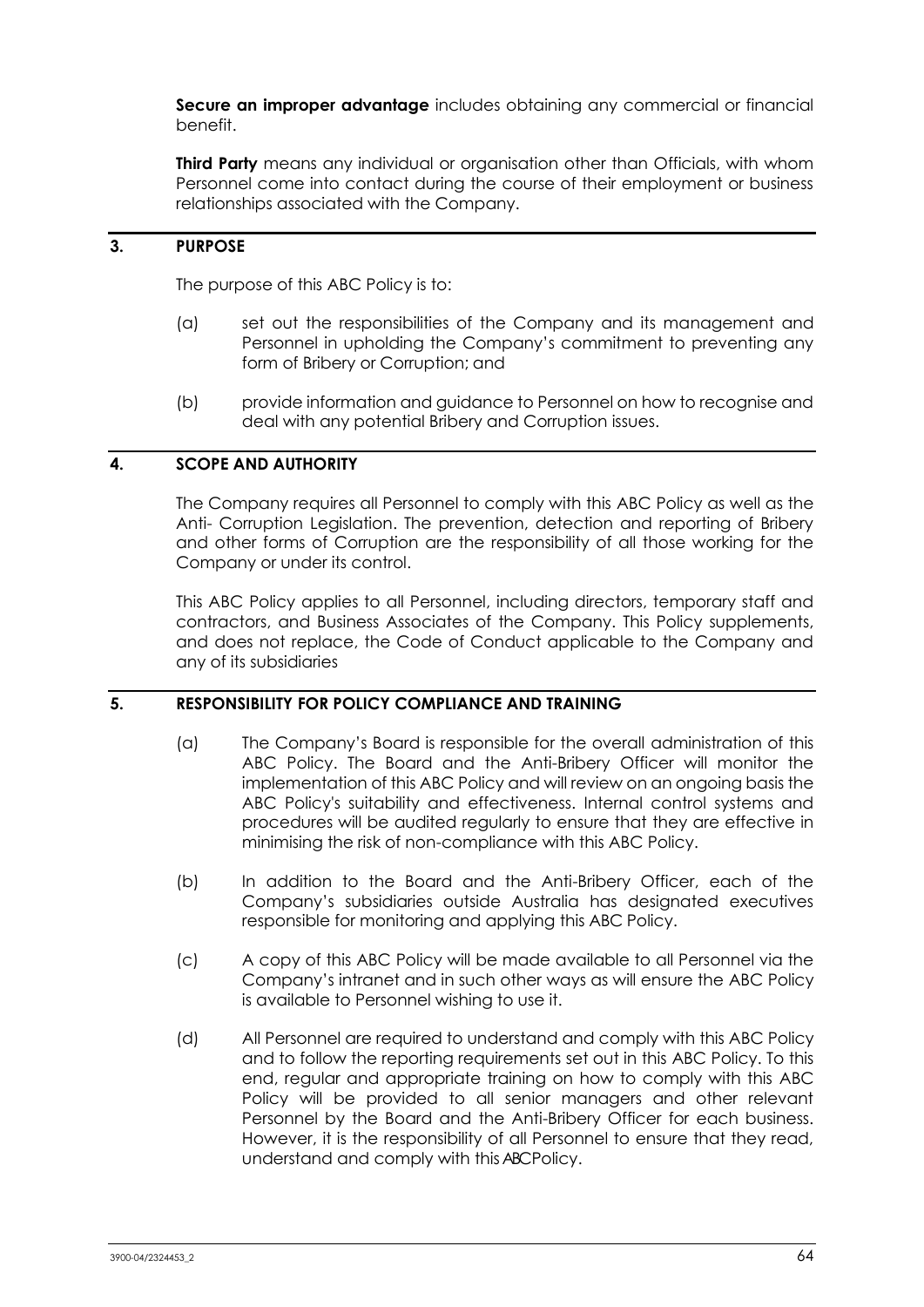- (e) All Business Associates are required to be made aware of this ABC Policy and to undertake to comply with this ABC Policy in relation to any of their dealings with, for or on behalf of the Company.
- (f) The prevention, detection and reporting of Bribery and other improper conduct addressed by this ABC Policy are the responsibility of all those working for or engaged by the Company. All Personnel should be vigilant and immediately report any breaches or suspicious activity to the officer responsible for compliance.

## **6. CONSEQUENCES OF BREACHING THIS ABC POLICY**

- (a) Bribery and the related improper conduct addressed by this ABC Policy are very serious offences that will be taken seriously, reviewed and thoroughly investigated by the Company. Depending on the circumstances, the incident may be referred to regulatory and law enforcement agencies.
- (b) A breach of this ABC Policy may also expose Personnel and the Company to criminal and/or civil penalties, substantial fines, exclusion from tendering for government or private contracts, loss of business and reputational damage.
- (c) Breach of this ABC Policy by Personnel will be regarded as serious misconduct, leading to disciplinary action which may include termination of employment.

## **7. POLICY**

## **7.1 General**

- (a) Personnel must:
	- (i) understand and comply with this ABC Policy and attend all relevant training;
	- (ii) not engage in Bribery or any other form of Corruption or improper conduct;
	- (iii) not make Facilitation Payments;
	- (iv) not offer, pay, solicit or accept Secret Commissions;
	- (v) not engage in Money-laundering;
	- (vi) not give or accept Items of Value where to do so might influence, or be perceived to influence, objective business judgement or otherwise be perceived as improper in the circumstances.
	- (vii) obtain required approvals for political contributions and charitable donations;
	- (viii) maintain accurate records of dealings with Third Parties; and
	- (ix) be vigilant and report any breaches of, or suspicious behavior related to, this ABC Policy.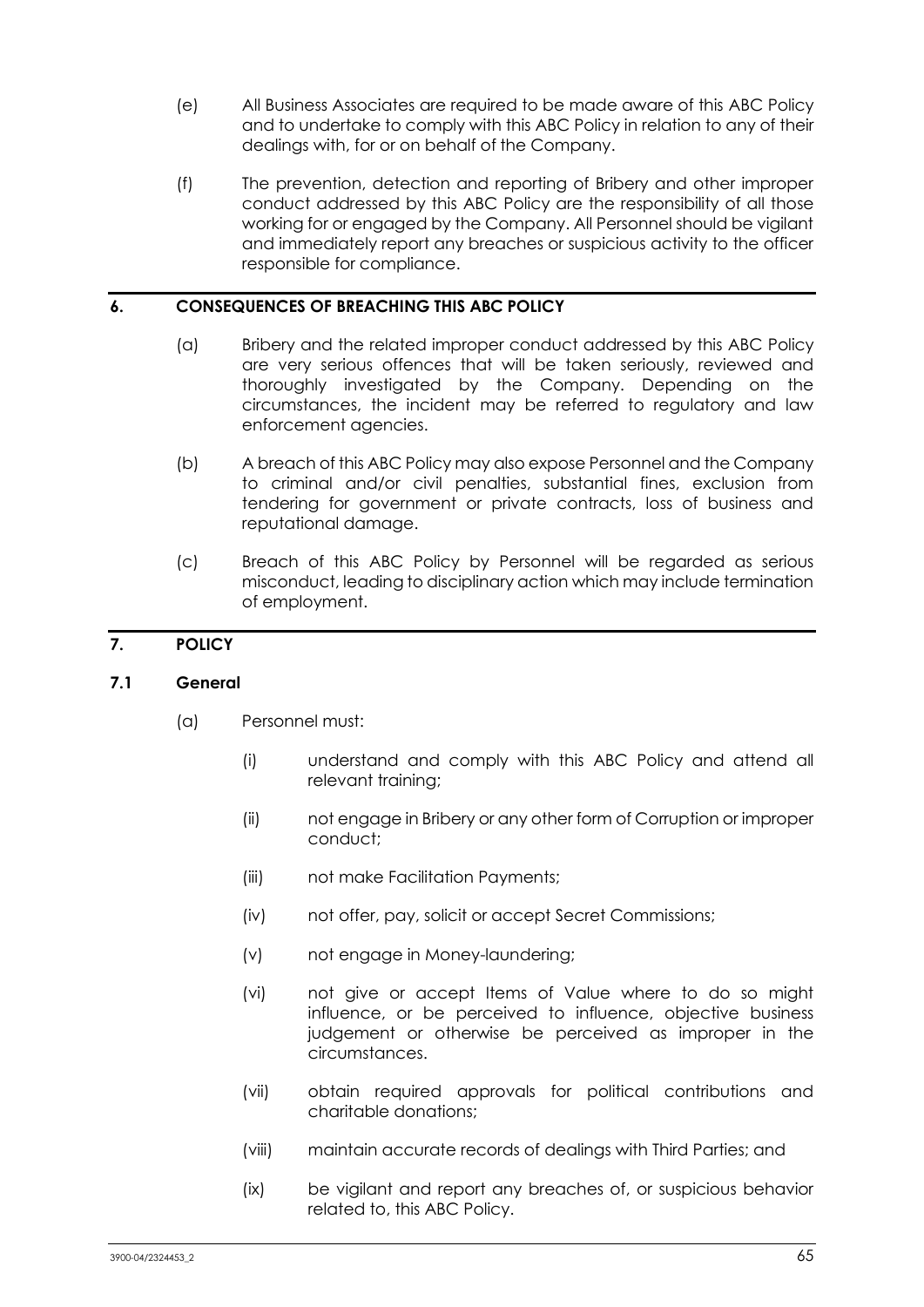(b) This ABC Policy does not prohibit the giving of normal and appropriate hospitality to, or receiving it from, Third Parties.

## **7.2 Prohibition against Bribery and Corruption**

- (a) The Company strictly prohibits Personnel engaging in or tolerating Bribery or any other form of Corruption or improper conduct.
- (b) The Company's corporate values require that in all aspects of business all Personnel act honestly, adhere to the highest ethical standards, and act in compliance with all relevant legal requirements. In this respect Personnel must not engage in Bribery or any other form of Corruption.
- (c) The prohibition of Bribery under this ABC Policy includes the provision or conveying of an Item of Value to any Third Party, Official or family members of Officials, whether directly or indirectly, to secure any improper advantage or to obtain or retain business. This means that Personnel must not:
	- (i) offer, promise or give an Item of Value with the intention of influencing an Official or Third Party who is otherwise expected to act in good faith or in an impartial manner, to do or omit to do anything in the performance of their role or function, in order to provide the Company with business or an improper advantage; or
	- (ii) authorise the payment or provision of Items of Value to any other person, if it is known, or reasonably should have been known, that any portion of that payment or Item of Value will be passed onto an Official or Third Party to secure an improper advantage or obtain or retain business; or
	- (iii) engage, or procure, a third party to make a payment or provide an Item of Value to an Official or Third Party, (or to procure another person to make such payment or provision), in order to secure an improper advantage or obtain or retain business.
- (d) The prohibition of Bribery under this ABC Policy also includes the request or acceptance of (or the agreement to accept) an Item of Value from an Official or Third Party either:
	- (i) intending that, in consequence, a function or activity should be performed improperly (whether by the requestor/acceptor or another person);or
	- (ii) where the request, agreement or acceptance itself constitutes the recipient's improper performance of a function or activity; or
	- (iii) as a reward for the improper performance of a function or activity (whether by the recipient or another person).

## **7.3 Prohibition on Facilitation Payments, Secret Commissions and Money-laundering**

- (a) The Company does not condone the making of Facilitation Payments, Secret Commissions and Money Laundering.
- (b) Personnel are prohibited from: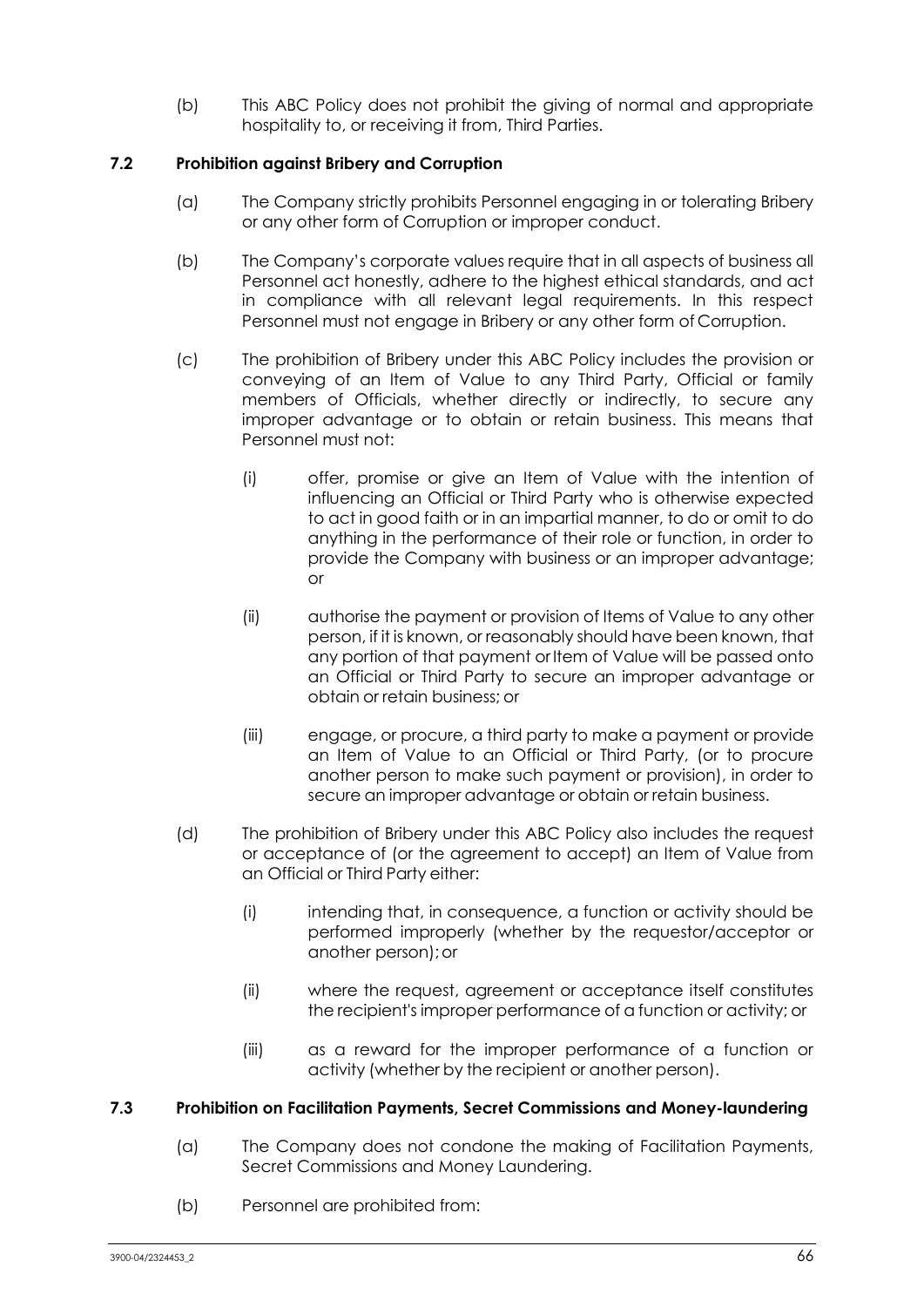- (i) making Facilitation Payments;
- (ii) offering, paying, soliciting or receiving Secret Commissions; and
- (iii) engaging in Money-laundering.

## **7.4 Political Contributions and Charitable Donations**

## (a) **Political Contributions**

The Company prohibits Personnel from making political contributions to Officials on behalf of the Company. Any donations above a level determined in Federal legislation must be disclosed annually to the Australian Electoral Commission and will be published on its website.

This ABC Policy does not seek to curtail an individual's freedom to make political contributions in their personal capacity.

The context of any other political contributions is key in determining their appropriateness. For instance, it is permissible for the Company to make a payment to attend a political function in circumstances where such payment could not be construed as an attempt to influence the political party.

If you are in any doubt as to the appropriateness of any political contribution, you should consult the Board or the Anti-Bribery Officer before it is given or accepted or otherwise as soon as possible.

## (b) **Charitable Donations**

The Company can only make charitable donations that are legal and ethical under Local Laws and practices. In order to ensure that donations made by the Company to charitable organisations are for proper charitable purposes, Personnel must only make donations on behalf of the Company to charitable organisations previously approved by the Company and within approved financial limits.

A list of approved charitable organisations is to be maintained by the Board and provided upon request.

## **7.5 Interactions with Officials and Third Parties must be Compliant**

- (a) All interactions with Officials, Third Parties and Business Associates must comply with this ABC Policy, and the Company and Personnel must not take any actions, whether direct or indirect, which create the appearance of impropriety regardless of whether there is any improper intent behind theiractions.
- (b) The prohibitions under this ABC Policy include a prohibition on Personnel using personal funds to undertake any interaction or transaction that is prohibited under this ABC Policy.

## **7.6 Documentation and Recordkeeping**

(a) As part of the Company's commitment to open and honest business practice the Company requires all of its businesses to maintain accurate books of account and records.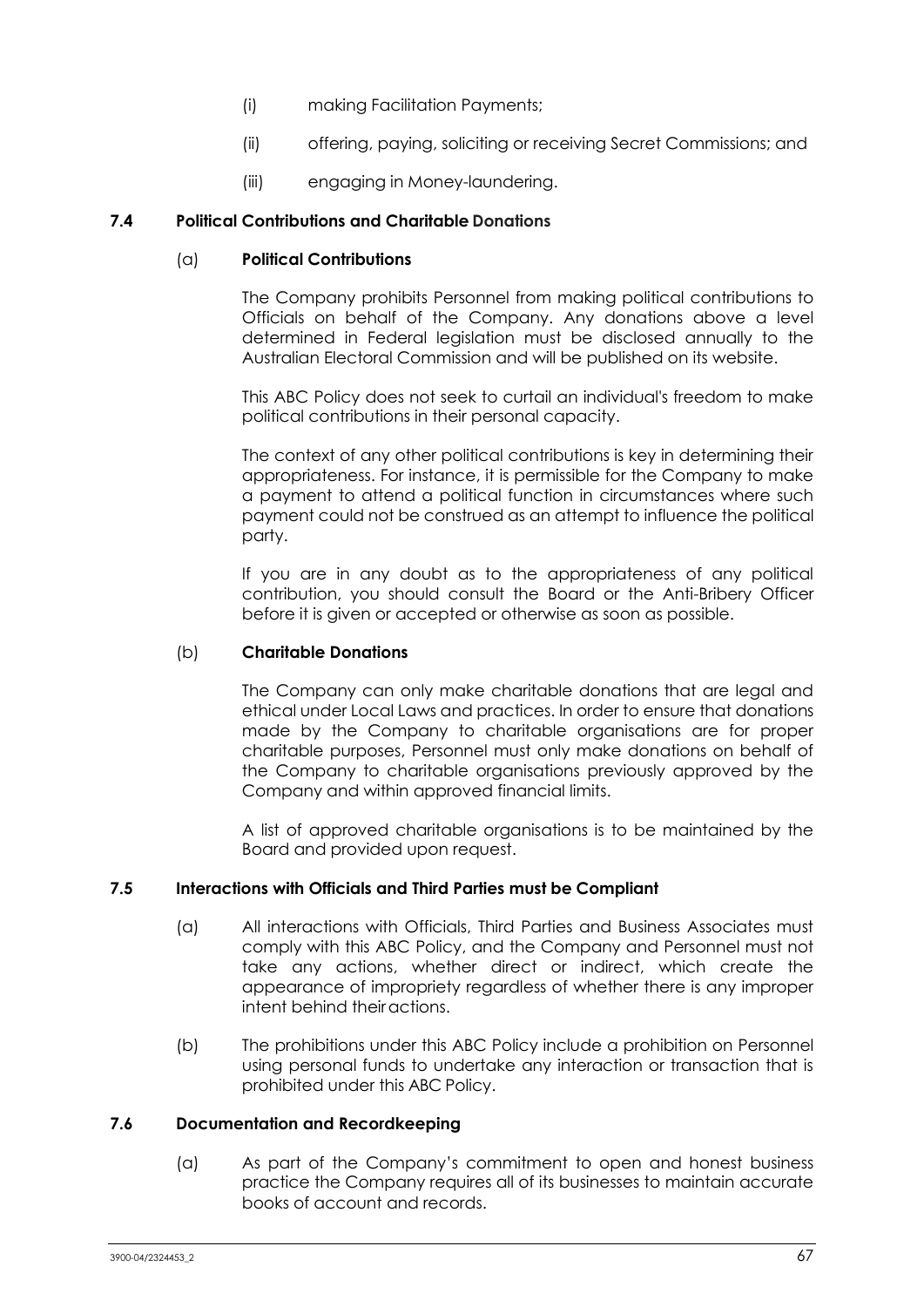- (b) The Company and its subsidiaries must keep accurate and complete records of all business transactions:
	- (i) in accordance with generally accepted accounting principles and practices;
	- (ii) in accordance with the Company's accounting and finance policies; and
	- (iii) in a manner that reasonably reflects the underlying transactions and events.
- (c) It is the responsibility of all Personnel to ensure that all business transactions are recorded honestly and accurately and that any errors or falsification of documents are promptly reported to the appropriate member of the senior management team of the relevant business, and corrected. No accounts are to be kept "off the books" to facilitate or conceal improper payments.
- (d) All Personnel must record Items of Value given or received in the Items of Value Register/in expense reports and approved in accordance with the relevant expense policy.

## **7.7 Compliance with Local Laws Required**

If Local Laws in a particular country or region are more restrictive than this ABC Policy, then any Personnel, including any Business Associates operating in that country or region must fully comply with the more restrictive requirements.

## **7.8 Reporting Violations and Suspected Misconduct**

- (a) Any Personnel or stakeholder who believes that a violation of this ABC Policy or any laws has been committed, is being committed, or is being planned, should report the matter immediately to the Board or the Anti-Bribery Officer.
- (b) If anyone is unsure whether a particular act constitutes Bribery, a Facilitation Payment, Secret Commission, Money-laundering or an improper Item of Value, or has any other queries, they should ask the Board or the Anti-Bribery Officer.

## **7.9 Protection**

- (a) The Company prohibits retaliation against anyone reporting such suspicions.
- (b) Personnel who wish to raise a concern or report another's wrongdoing, or who have refused pressure to either accept or offer a bribe, should not be worried about possible repercussions. The Company encourages openness and will support any Personnel who raises genuine concerns in good faith under this ABC Policy.
- (c) If you are not comfortable, for any reason, with speaking directly to the Board or the Anti-Bribery Officer, the Company has a Whistleblower Protection Policy which affords certain protections against reprisal, harassment or demotion for making the report.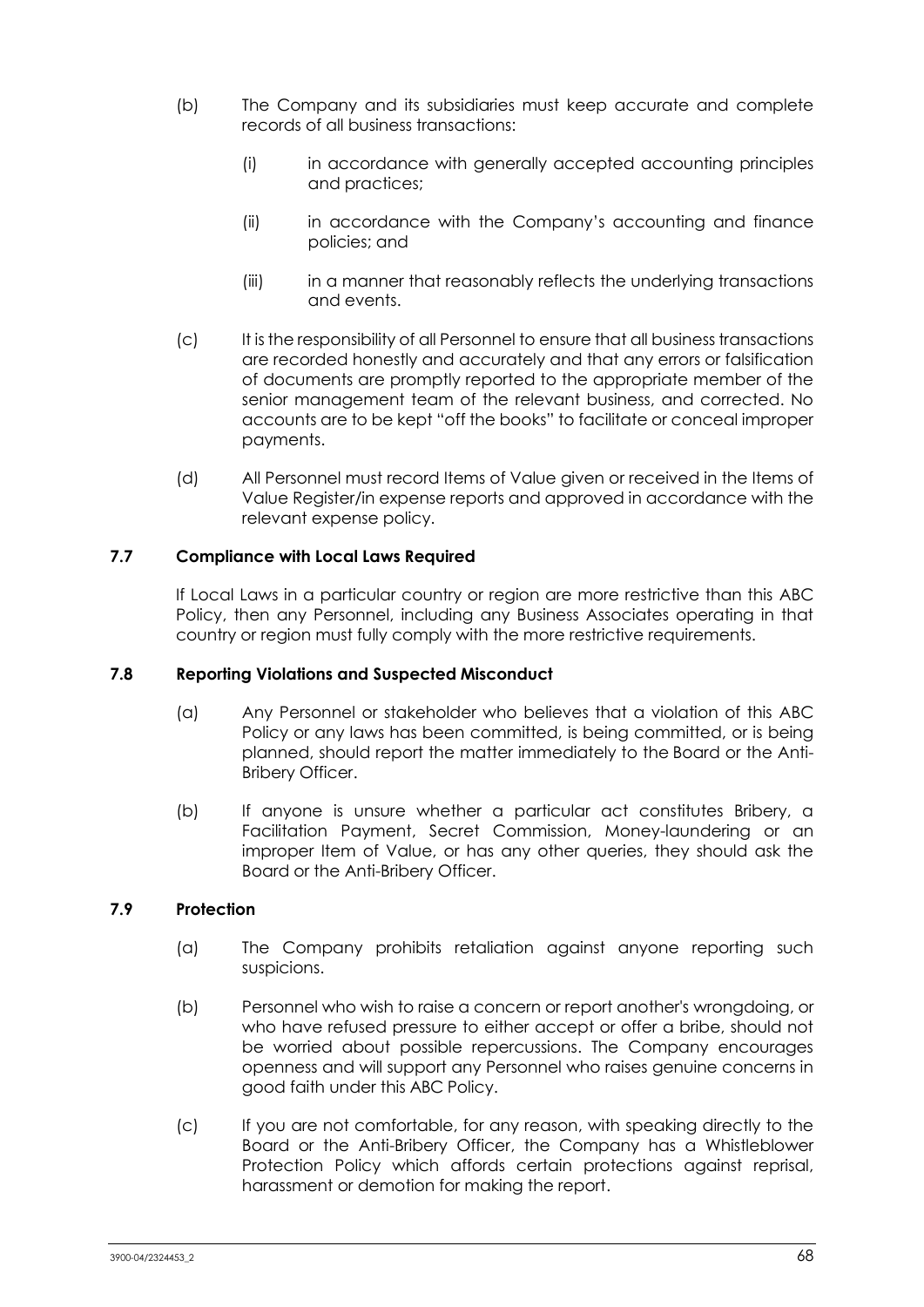## **8. MONITORING AND REVIEW**

- (a) Material breaches of this ABC Policy will be reported to the Board or a committee of the Board.
- (b) The Board and the Anti-Bribery Officer will monitor the content, effectiveness and implementation of this ABC Policy on a regular basis. There may also be independent reviews taken from time to time. Any findings, updates or improvements identified will be addressed as soon as possible.
- (c) Personnel are invited to comment on this ABC Policy and suggest ways in which it might be improved. Comments, suggestions and queries should be addressed to the Board or the Anti-Bribery Officer.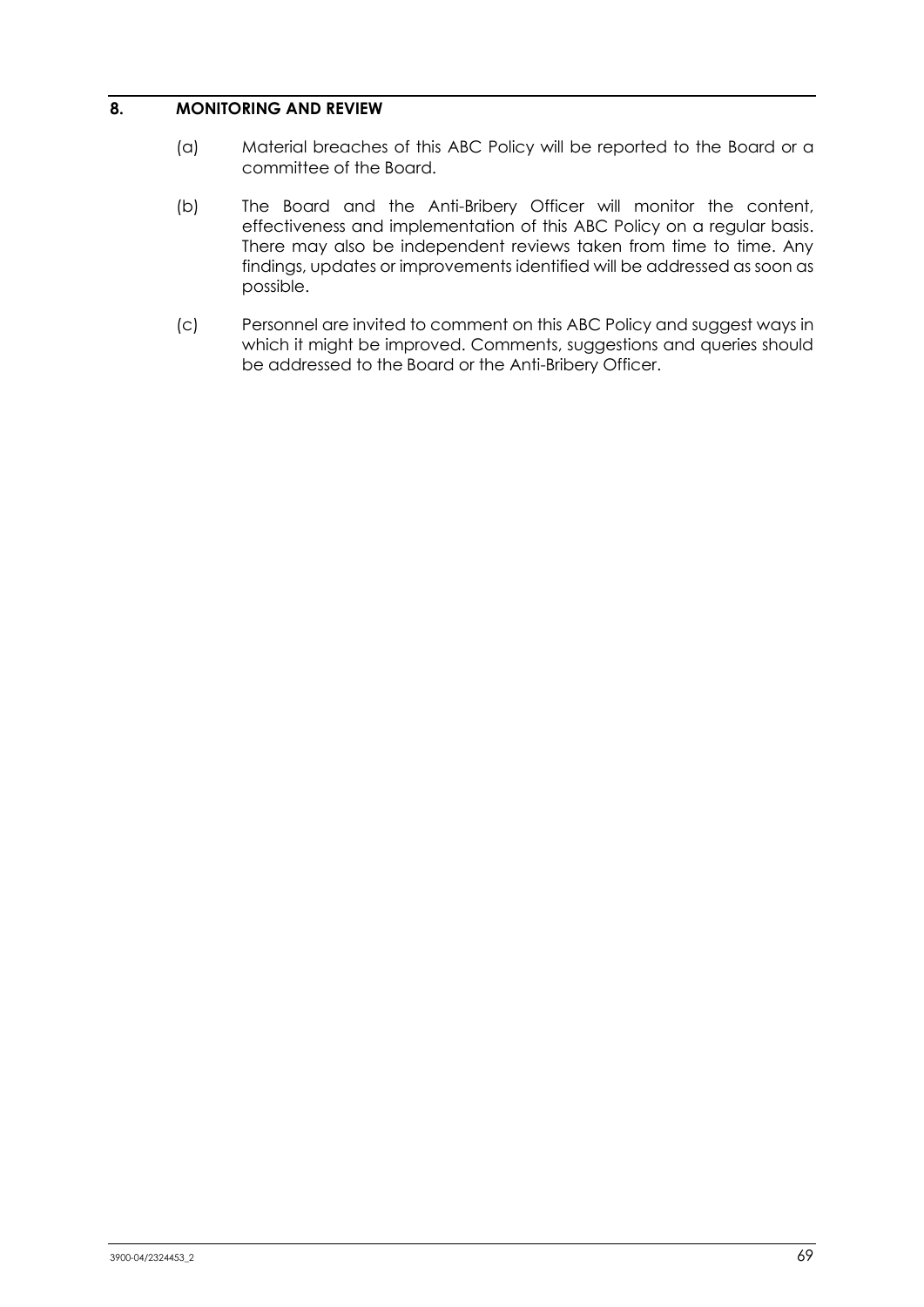# **APPENDIX – ITEMS OF VALUE REGISTER**

### **1. Definitions**

**Gifts, Entertainment and Hospitality** includes the receipt or offer of presents, meals or tokens of appreciation and gratitude or invitations to events, functions, or other social gatherings, in connection with matters related to the Company's business unless they:

- (a) fall within reasonable bounds of value and occurrence;
- (b) do not influence, or are not perceived to influence, objective business judgement; and
- (c) are not prohibited or limited by applicable laws or applicable industry codes.

**Item of Value** includes, amongst other things, cash, travel, meals, Gifts, Entertainment and Hospitality and other tangible or intangible benefits or anything of value.

### **2. Completing the Items of Value Register**

The following information is required in completing the Items of Value Register:

| <b>Receiving Items of Value</b>                            |
|------------------------------------------------------------|
| Date Received                                              |
| Name, Position & Business Unit of Recipient                |
| Name of Giver (Who is giving you the gift / entertainment) |
| Description of gift / entertainment                        |
| Value \$                                                   |
| Reason for acceptance                                      |
| Decision on what will happen to gift / entertainment       |
| Name and Position of Approving Manager (e.g. GM)           |

| <b>Offering Items of Value</b>                                       |
|----------------------------------------------------------------------|
| Date Offered                                                         |
| Name, Position & Business Unit of Offeror                            |
| Name of Receiver (Who are you offering the gift / entertainment too) |
| Description of gift / entertainment                                  |
| Value \$                                                             |
| Reason for offering                                                  |
| Decision on what will happen to gift / entertainment                 |
| Name and Position of Approving Manager (e.g. GM)                     |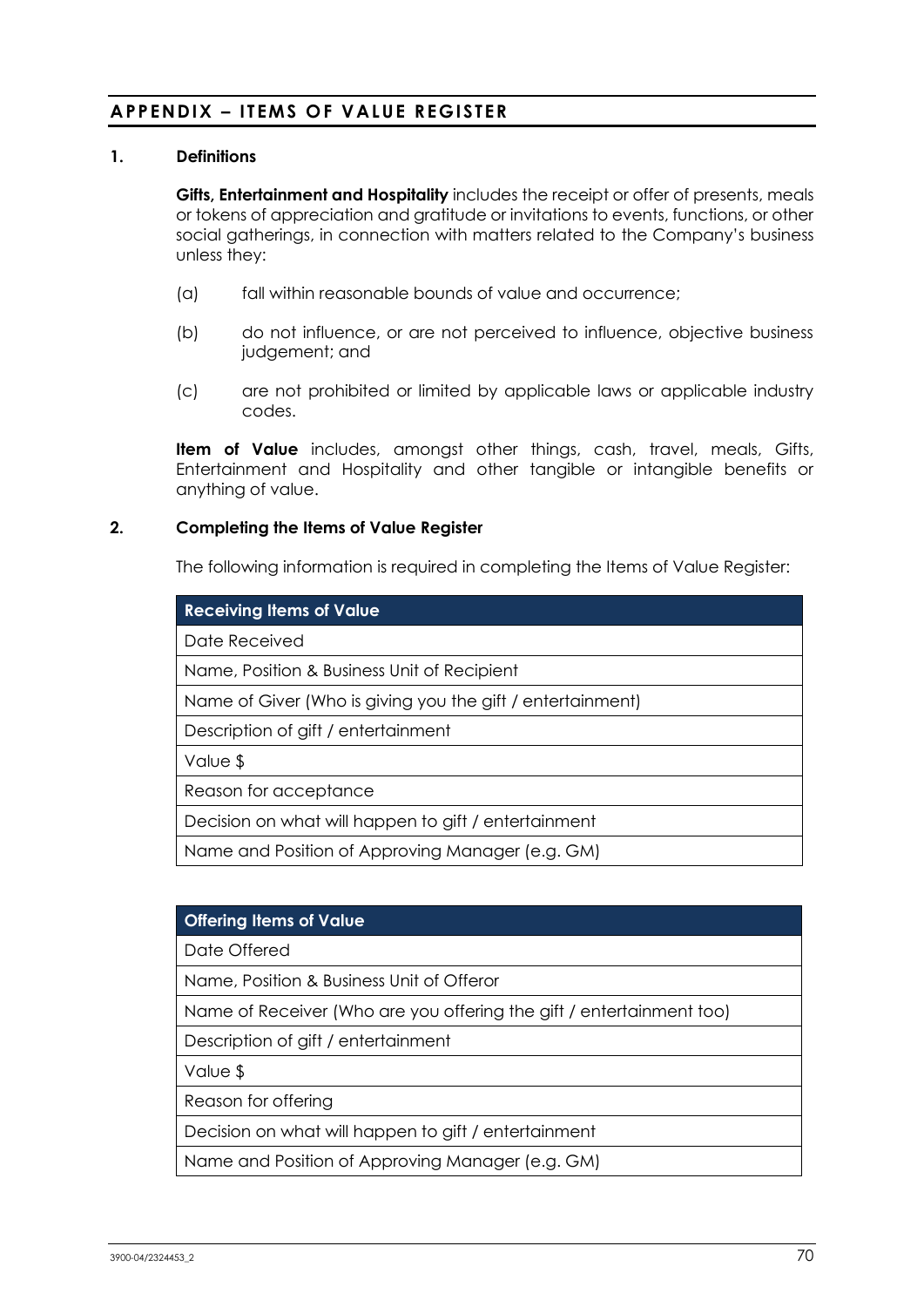## **SCHEDULE 13 – SHAREHOLDER COMMUNICATIONS STRATEGY**

The Board of the Company aims to ensure that the shareholders are informed of all major developments affecting the Company's state of affairs.

Information is communicated to shareholders through:

- 1. the Annual Report delivered by post or via email (if requested by the shareholder) and which is also released to ASX and placed on the Company's website;
- 2. the half yearly report which is released to ASX and also placed on the Company's website;
- 3. the quarterly reports which are released to ASX and also placed on the Company's website;
- 4. disclosures and announcements made to the ASX, copies of which are placed on the Company's website;
- 5. notices and explanatory statements of Annual General Meetings (**AGM**) and General Meetings (**GM**), copies of which are released to ASX and placed on the Company's website;
- 6. the Chairman of the Board's address and the Managing Director's address made at the AGMs and the GMs, copies of which are released to ASX and placed on the Company's website;
- 7. the Company's website on which the Company posts all announcements which it makes to the ASX as well as materials distributed at investor or analyst presentations; and
- 8. the auditor's lead engagement partner being present at the AGM to answer questions from shareholders about the conduct of the audit and the preparation and content of the auditor's report.

As part of the Company's developing investor relations program, shareholders can register with the Company to receive email notifications of when an announcement is made by the Company to the ASX, including the release of the Annual Report, half yearly reports and quarterly reports. Links are made available to the Company's website on which all information provided to the ASX is immediately posted.

Shareholders are encouraged to participate at all GMs and AGMs of the Company. Upon the despatch of any notice of meeting to shareholders, the Company Secretary shall send out material with that notice of meeting stating that all shareholders are encouraged to participate at the meeting. The Company will ensure that appropriate technology is used to facilitate the participation of shareholders at such meetings and that meetings will be held at a reasonable time and place. Shareholders who are unable to attend meetings may ask questions or provide comments ahead of meetings.

All substantive resolutions at shareholder meetings will be decided by a poll rather than a show of hands.

Historical Annual Reports of the Company are provided on the Company's website.

Shareholders queries should be referred to the Company Secretary in the first instance. Any significant comments or concerns will be conveyed to the Board and relevant senior executives.